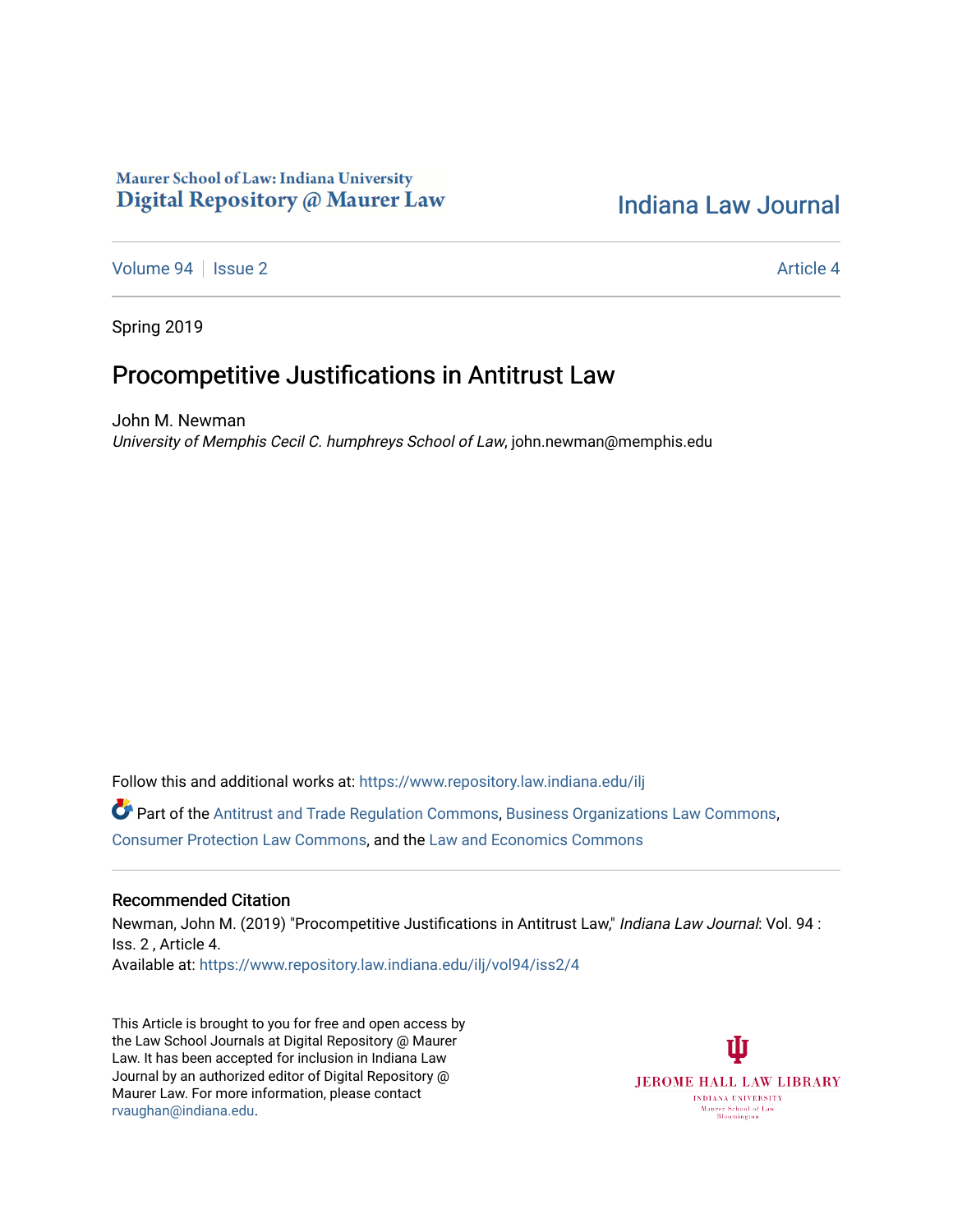# **PROCOMPETITIVE JUSTIFICATIONS IN ANTITRUST LAW**

# JOHN M. NEWMAN\*

*The Rule of Reason, which has come to dominate modern antitrust law, allows defendants the opportunity to justify their conduct by demonstrating procompetitive effects. Seizing the opportunity, defendants have begun offering increasingly numerous and creative explanations for their behavior.*

*But which of these myriad justifications are valid? To leading jurists and scholars, this has remained an "open question," even an "absolute mystery." Examination of the relevant case law reveals multiple competing approaches and seemingly irreconcilable opinions. The ongoing lack of clarity in this area is inexcusable: procompetitive-justification analysis is vital to a properly functioning antitrust enterprise.*

*This Article provides answers and clarity. It identifies the market failure approach to analysis as doctrinally correct and economically optimal. The leading alternatives pose an unacceptably high risk of error, in the form of both false positives and false negatives. Most importantly, the Article identifies the proper, three-step method for assessing procompetitive justifications. This three-step analytical framework increases transparency and rigor, minimizes errors, and maximizes welfare.*

| L  | PROCOMPETITIVE JUSTIFICATIONS: COMPETING APPROACHES 506 |                                                           |  |
|----|---------------------------------------------------------|-----------------------------------------------------------|--|
|    |                                                         |                                                           |  |
|    | B.                                                      |                                                           |  |
|    |                                                         |                                                           |  |
| П. |                                                         |                                                           |  |
|    |                                                         |                                                           |  |
|    | R.                                                      |                                                           |  |
|    |                                                         |                                                           |  |
|    |                                                         |                                                           |  |
|    |                                                         |                                                           |  |
|    |                                                         | COMPETITIVE PROCESS: IMPRECISION AND FALSE POSITIVES  531 |  |
|    |                                                         | B. TYPE OF EFFECT: IMPRECISION, FALSE POSITIVES,          |  |
|    |                                                         |                                                           |  |
|    |                                                         |                                                           |  |

<sup>\*.</sup> Assistant Professor, University of Memphis Cecil C. Humphreys School of Law. For their insightful comments on and critiques of earlier drafts, I owe a debt of gratitude to Herbert Hovenkamp, Rebecca Haw Allensworth, Alan Meese, Mark Patterson, Shubha Ghosh, Daniel Sokol, Harry First, Jonathan M. Jacobson, Michael Jacobs, Julian Nowag, Susan Musser, Matthew Sipe, Shi-Ling Hsu, Chapin Cimino, Joshua M. Silverstein, Stephanie Bair, and Gregory Werden, as well as participants at the 18th Annual Antitrust Colloquium at the Loyola University (Chicago) School of Law, the 2018 New York University/American Bar Association Next Generation of Antitrust Scholars Conference, and the 2017 Midwestern Law & Economics Association Annual Conference. Thanks also to Devon C. Muse, Hayden D. Carlson, and Sean O'Brien for providing outstanding research assistance.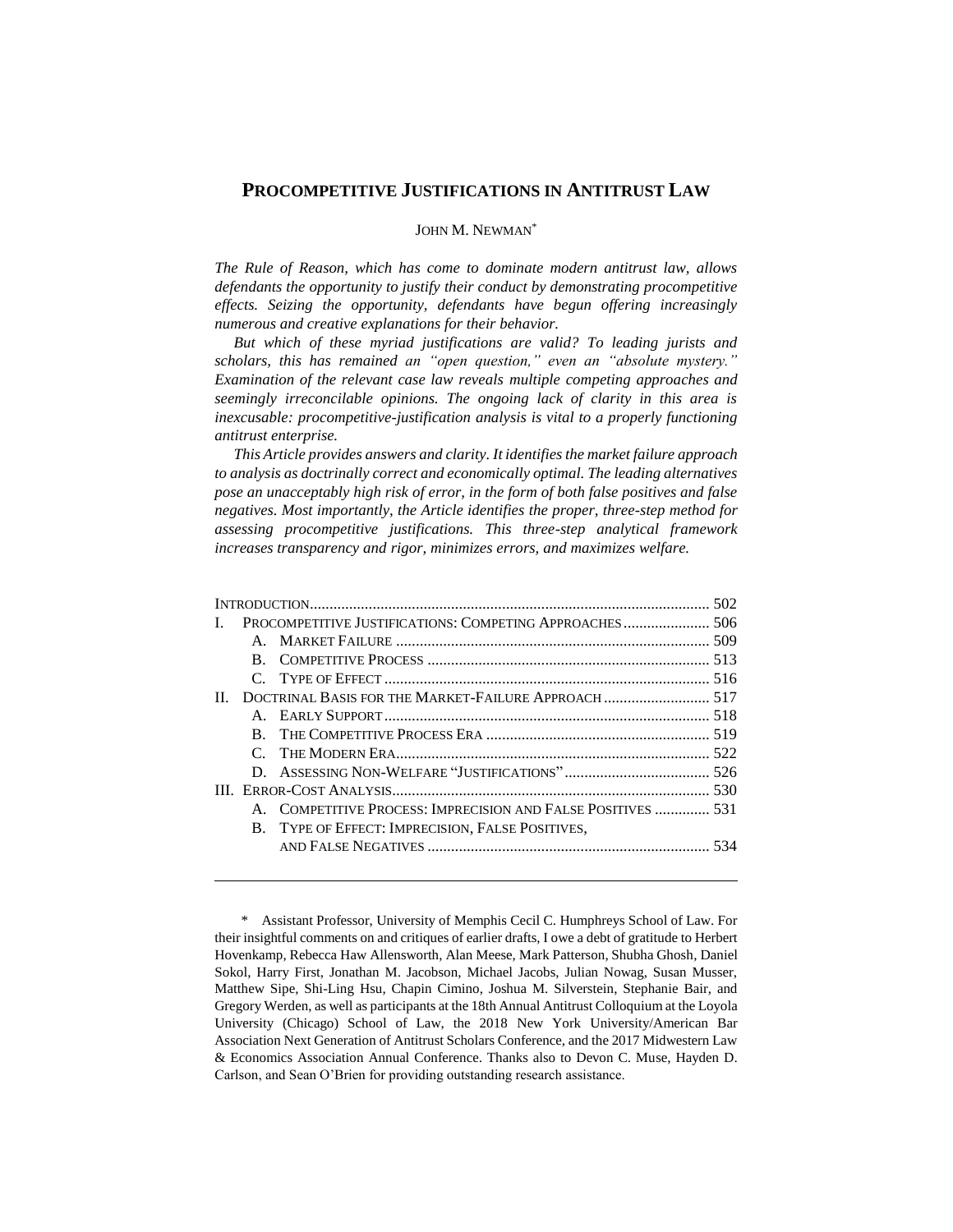|  |  | B. CASE COMPARISON: INCREASING RIGOR. IMPROVING OUTCOMES 542 |  |
|--|--|--------------------------------------------------------------|--|
|  |  |                                                              |  |
|  |  |                                                              |  |

*"That's always been an absolute mystery to put to the class . . . ."*  $-$  Justice Stephen Breyer<sup>1</sup>

#### <span id="page-2-2"></span><span id="page-2-1"></span><span id="page-2-0"></span>**INTRODUCTION**

The Rule of Reason has come to dominate antitrust law.<sup>2</sup> Over the past several decades, courts have systematically retreated from bright-line rules condemning various categories of marketplace conduct as per se illegal.<sup>3</sup> The Rule of Reason, a more searching mode of analysis, takes into account both harmful and beneficial effects of defendants' conduct.<sup>4</sup> For decades, what qualifies as "harmful" has been the subject of intense judicial and scholarly debate.<sup>5</sup> But what counts as "beneficial"?

Analyzing beneficial effects, or, in modern parlance, "procompetitive justifications," is a vital cornerstone of modern antitrust jurisprudence. But it is also a topic that remains—particularly in light of its importance—rather shockingly

3. *See, e.g.*, Gavil, *supra* not[e 2,](#page-2-0) at 734 ("The rule of reason has evolved considerably . . . , largely due to the Court's . . . march away from per se rules and undemanding burdens of proof.").

4. *See, e.g.*, Rebecca Haw Allensworth, *The Commensurability Myth in Antitrust*, 69 VAND. L. REV. 1, 5 n.7 (2016) ("The Rule of Reason . . . [is] a standard that balances pro- with anticompetitive effects . . . ."). *But see* Michael A. Carrier, *The Real Rule of Reason: Bridging the Disconnect*, 1999 BYU L.REV. 1265 (finding that actual balancing is quite rare); D. Daniel Sokol, *The Transformation of Vertical Restraints: Per Se Illegality, the Rule of Reason, and Per Se Legality*, 79 ANTITRUST L.J. 1003, 1008 (2014) (arguing that some types of vertical restraints have effectively become per se legal).

5. Neither Congress nor the U.S. Supreme Court have clearly articulated the goal(s) of antitrust law, prompting a long-running academic debate. *See, e.g.*, Roger D. Blair & D. Daniel Sokol, *The Rule of Reason and the Goals of Antitrust: An Economic Approach*, 78 ANTITRUST L.J. 471, 473 (2012).

<sup>1.</sup> Transcript of Oral Argument at 24, Ohio v. Am. Express Co., 138 S. Ct. 2274 (2018) (No. 16-1454).

<sup>2.</sup> PHILLIP E. AREEDA & HERBERT HOVENKAMP, ANTITRUST LAW: AN ANALYSIS OF ANTITRUST PRINCIPLES AND THEIR APPLICATION ¶ 1500, at 388 (4th ed. 2017) ("Ever since [the U.S. Supreme Court's 1911 *Standard Oil* decision], antitrust law has been governed predominantly by a 'rule of reason.'"). Analysts tend to use the term "rule of reason" to describe Sherman Act § 1 proceedings, though the structural framework is similar to merger and monopoly analyses. The present discussion generally confines itself to Sherman Act § 1, but the implications offer value in merger and monopolization contexts as well. *See generally* Andrew I. Gavil, *Moving Beyond Caricature and Characterization: The Modern Rule of Reason in Practice*, 85 S. CAL. L. REV. 733, 735 (2012) (describing modern antitrust as "a collection of 'rules of reason' that cut across [statutes] and serve as a set of unifying first principles of antitrust law").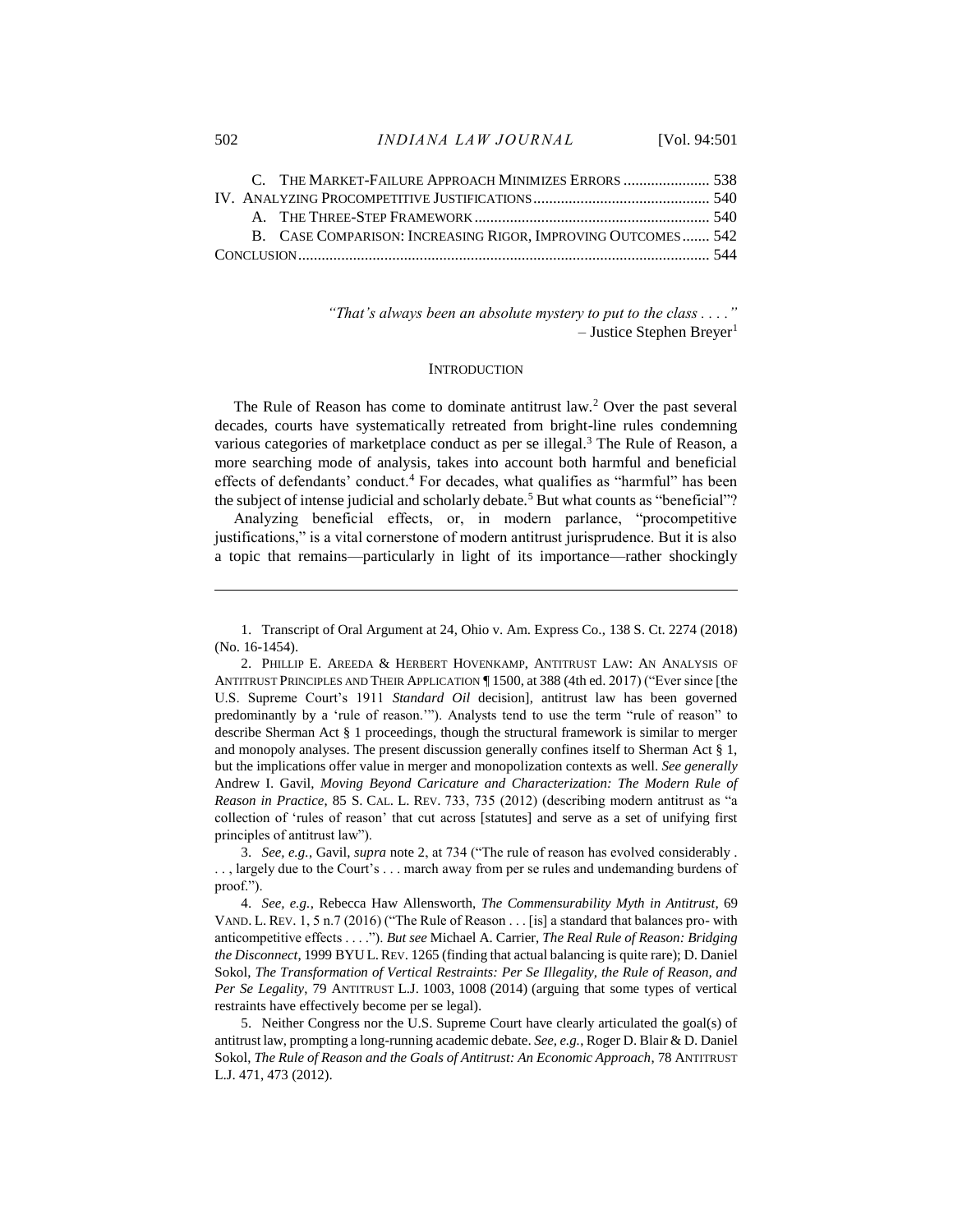<span id="page-3-0"></span>underexplored. Justice Breyer's "absolute mystery" quip was made in February 2018, some forty years after antitrust supposedly entered its "Modern Era."<sup>6</sup> Leading scholars agree: "what constitutes an offsetting benefit to competition" remains a "question left open."<sup>7</sup> An examination of the relevant case law reveals competing approaches that have produced seemingly irreconcilable results. The resulting confusion is such that different analysts can view the very same U.S. Supreme Court decision as both a "conundrum"<sup>8</sup> and also the "most elucidating"<sup>9</sup> opinion on the subject.

<span id="page-3-1"></span>Meanwhile, modern antitrust defendants have continued to offer an everexpanding plethora of justifications for their conduct. In recent years, defendants have attempted to avoid liability by arguing variously that their restraints of trade created a "healthier market" by facilitating the launch of an online e-book platform,  $10$ preserved "amateurism" and promoted "competitive balance" in college sports,<sup>11</sup> promoted the "health and welfare" of horses,<sup>12</sup> helped pay for "uniforms and newly painted trucks,"<sup>13</sup> integrated college academics and athletic programs,<sup>14</sup> responded to an "inherently anticompetitive" government-agency action,<sup>15</sup> increased access to Ivy League colleges for financially needy students,<sup>16</sup> promoted student-body diversity,<sup>17</sup> enhanced the defendant's "market penetration,"<sup>18</sup> helped to limit conflicts of interest among employees,<sup>19</sup> ensured the "undivided loyalty" of National Football League team owners,<sup>20</sup> helped to fund cemeteries' task of resetting grave memorials that "have settled or shifted,"<sup>21</sup> and many more.

Defendants have even argued that two polar opposite effects were both procompetitive. A hospital has argued that it needed to prevent one group of

 $\overline{a}$ 

11. O'Bannon v. NCAA, 802 F.3d 1049, 1058 (9th Cir. 2015).

12. JES Props., Inc. v. USA Equestrian, Inc., No. 8:02-CV-1585 T24MAP, 2005 WL 1126665, at \*16 (M.D. Fla. May 9, 2005).

15. United States v. N.D. Hosp. Ass'n, 640 F. Supp. 1028, 1039 (D.N.D. 1986).

17. *Id.*

<sup>6.</sup> Transcript of Oral Argument at 24, *Am. Express Co.*, 138 S. Ct. 2274 (No. 16-1454).

<sup>7.</sup> LAWRENCE A. SULLIVAN, WARREN S. GRIMES & CHRISTOPHER L. SAGERS, THE LAW OF ANTITRUST: AN INTEGRATED HANDBOOK § 5.3f, at 223 (3d ed. 2016).

<sup>8.</sup> *Id.*

<sup>9.</sup> Gregory J. Werden, *Antitrust's Rule of Reason: Only Competition Matters*, 79 ANTITRUST L.J. 713, 732 (2014).

<sup>10.</sup> United States v. Apple, 952 F. Supp. 2d 638, 707–08 (S.D.N.Y. 2013), *aff'd*, 787 F.3d 131 (2015) ("Censuring Apple for entering a tumultuous new market, in Apple's view, will have a 'chilling and confounding . . . effect not only on commerce but specifically on content markets throughout this country.' . . . It is not entirely clear to what Apple is alluding, however, when it describes its pro-competitive behavior and creation of healthy competition.").

<sup>13.</sup> New York v. Anheuser-Busch, Inc., 811 F. Supp. 848, 876 (E.D.N.Y. 1993).

<sup>14.</sup> *O'Bannon*, 802 F.3d at 1058.

<sup>16.</sup> United States v. Brown Univ., 5 F.3d 658, 674 (3d Cir. 1993).

<sup>18.</sup> Graphic Products Distribs., Inc. v. Itek Corp. 717 F.2d 1560, 1578 (11th Cir. 1983).

<sup>19.</sup> Pluekhahn v. Farmers Ins. Exch., 749 F.2d 241, 245 (5th Cir. 1985).

<sup>20.</sup> N. Am. Soccer League v. NFL, 670 F.2d 1249, 1261 (2d Cir. 1982).

<sup>21.</sup> Rosebrough Monument Co. v. Mem'l Park Cemetery Ass'n, 666 F.2d 1130, 1136 (8th Cir. 1981).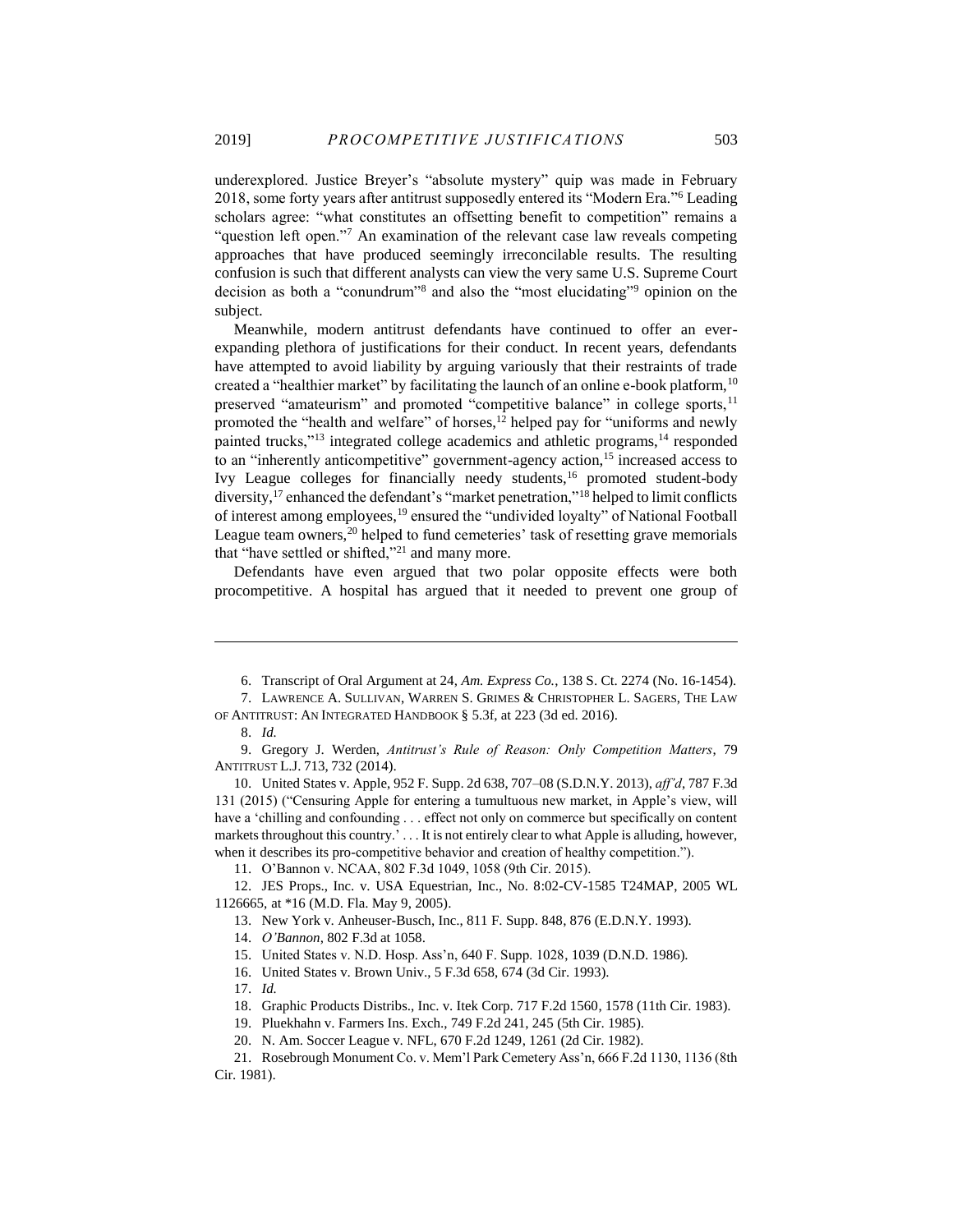customers from subsidizing another group<sup>22</sup>—and a credit card company has argued that it needed to force one group of customers to subsidize another group.<sup>23</sup> In the face of this chaos, and without clear guidance, judicial decision-making has sometimes floundered.

<span id="page-4-0"></span>This Article answers the open questions posed by procompetitive justifications. It begins, in Part I, by identifying and describing the three primary competing approaches to justification analysis. Under the "market failure" approach, a valid justification is present if, and only if, the challenged restraint alleviates a market failure, thereby increasing consumer welfare.<sup>24</sup> This inquiry is fundamentally consequentialist; it reflects the focus on marketplace effects that is the hallmark of antitrust law's Modern Era. At the same time, it manages to avoid the unhealthy obsession with particular types of effects—output and, to a lesser extent, price—that too often dominate modern antitrust discourse. 25

The two alternatives to the market-failure approach are the "competitive process" and "type of effect" approaches. Both have been employed by (some) courts; both have attracted a number of leading scholarly advocates and adherents. But, as this Article demonstrates, both of these alternatives are out-of-step doctrinally—and for

24. *See infra* Section I.B (detailing the doctrinal support for the market-failure approach). This Article is not the first to argue that alleviating a market failure should qualify as a valid procompetitive justification. *See* Thomas L. Greaney, *Quality of Care and Market Failure Defenses in Antitrust Health Care Litigation*, 21 CONN. L. REV. 605 (1989) (arguing that market failures may sometimes justify restraints in healthcare markets); Peter J. Hammer, *Antitrust Beyond Competition: Market Failures, Total Welfare, and the Challenge of Intramarket Second-Best Tradeoffs*, 98 MICH. L. REV. 849 (2000) (arguing that restraints are sometimes justified as "intramarket second-best tradeoffs"); Marina Lao, *Discrediting Accreditation?: Antitrust and Legal Education*, 79 WASH. U. L.Q. 1035, 1083 (2002) (arguing that accreditation decisions may be justified by virtue of curing certain market failures, specifically information asymmetries and externalities); Alan J. Meese, *In Praise of All or Nothing Dichotomous Categories: Why Antitrust Law Should Reject the Quick Look*, 104 GEO. L.J. 835, 849–50 (2016) (arguing that "technological efficiencies or overcoming a market failure" can trigger rule-of-reason analysis). This Article expands upon past commentary by more clearly identifying and explaining the alternative approaches to procompetitivejustification analysis, making an explicitly doctrinal case for the market-failure approach, and incorporating the Neo-Chicagoan error-cost framework into a normative, consequentialist argument in favor of the market-failure approach. On error-cost analysis and antitrust, see generally Frank H. Easterbrook, *The Limits of Antitrust*, 63 TEX. L. REV. 1 (1984).

25. The modern consensus is that antitrust should seek to maximize the economic conception of consumer welfare. *See, e.g.*, Leegin Creative Leather Prods., Inc. v. PSKS, Inc., 551 U.S. 877, 889–90 (citing with approval the Brief for the United States as Amicus Curiae Supporting Petitioner, Leegin Creative Leather Prods., Inc. v. PSKS, Inc., 551 U.S. 877, 889 (2007) (No. 06-480) (arguing in favor of relaxing the per se illegality rule against vertical minimum resale-price maintenance on the grounds that such arrangements "may promote *inter*brand competition and consumer welfare in a variety of ways")); Blair & Sokol, *supra* note [5.](#page-2-1) The present discussion proceeds under that assumption, without weighing in on whether it is, in fact, correct.

<sup>22.</sup> United States v. N.D. Hosp. Ass'n, 640 F. Supp. 1028, 1038 (D.N.D. 1986).

<sup>23.</sup> United States v. Am. Express Co., 88 F. Supp. 3d 143, 225 (E.D.N.Y. 2015), *rev'd*, 838 F.3d 179 (2d Cir. 2016).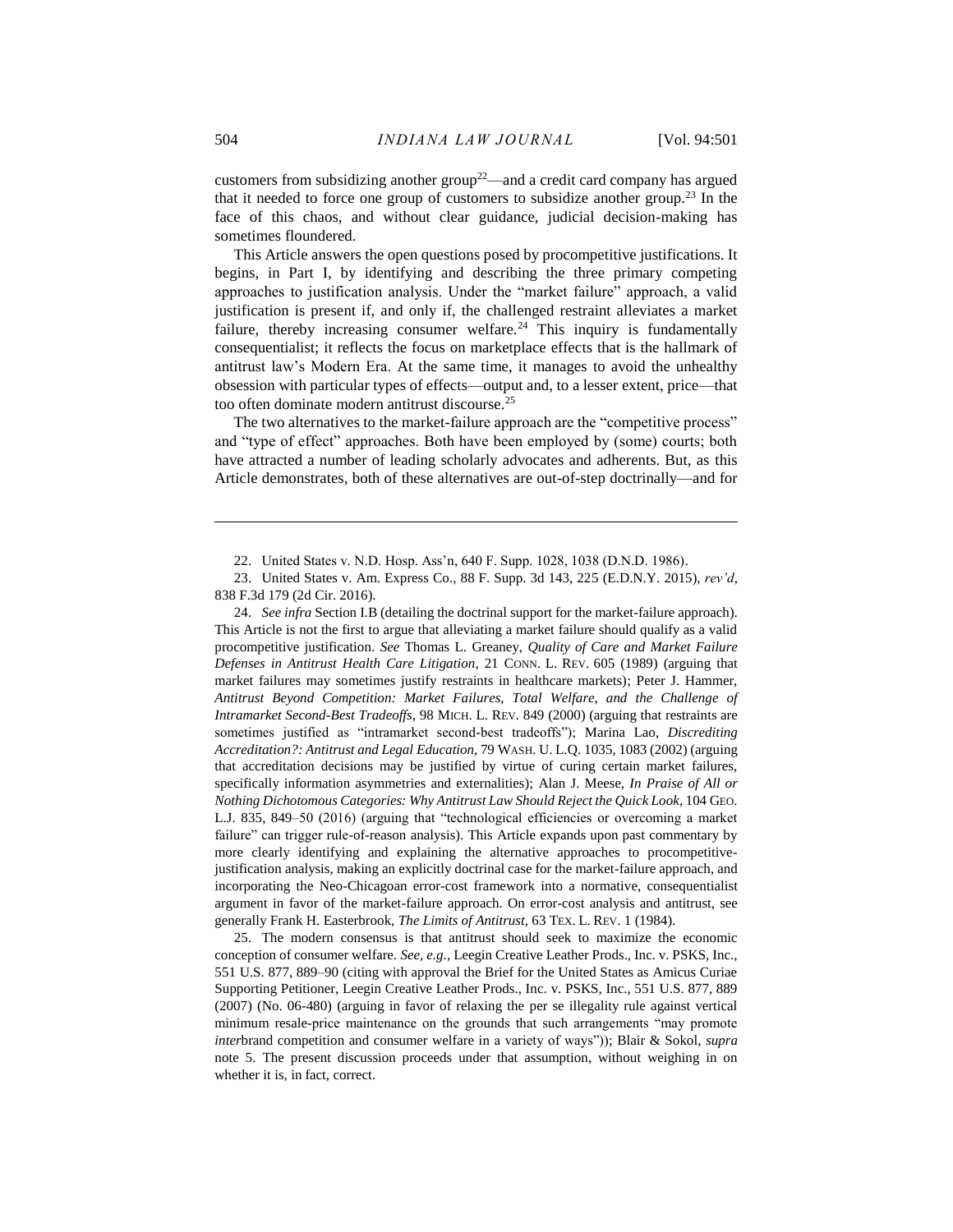good reason, since both produce unnecessarily high risks of erroneous decisionmaking.

Part II undertakes a doctrinal analysis of the U.S. Supreme Court's major procompetitive-justification decisions. It identifies some surprisingly early support for the market-failure approach in Justice Brandeis's seminal *Chicago Board of Trade* opinion. <sup>26</sup> For a brief span of about two decades stretching from 1958 to 1977, however, the Court focused instead on the vague concepts of "competition itself" and the "competitive process."<sup>27</sup> But after this brief dalliance, the Court returned to the market-failure approach, which it has employed ever since.<sup>28</sup>

Part II concludes by exploring the normative implications of this doctrinal analysis for "non-welfare justifications." What, for example, is a lower court to make of a defendant's claim that its restraint was necessary to promote horses' health<sup>29</sup> or increase access to Ivy League education? $30$  As a doctrinal matter, such justifications may be considered at a preliminary stage of analysis: they may indicate that a defendant's conduct was truly "noncommercial" and therefore outside the scope of the antitrust laws. But these are not cognizable procompetitive justifications. The scattered judicial decisions recognizing them as such do so erroneously, eroding the value offered by a coherent, workable, and predictable body of antitrust rules.

Part III undertakes an error-cost analysis of the three leading approaches: market failure, competitive process, and type of effect. Of the three, the market-failure approach offers the clearest guidance to stakeholders. It also helpfully (re)focuses antitrust on its consensus goal of promoting consumer welfare. The competitiveprocess and type-of-effect approaches, on the other hand, tend to produce uncertainty, imprecision, and excessive errors.

Building on these insights, Part IV explains how best to analyze procompetitive justifications. The market-failure approach, when employed properly, entails three distinct steps. First, a defendant must identify some specific market failure. Second, the defendant must demonstrate that, absent the challenged restraint, the relevant market actually exhibited (or would have exhibited) the alleged failure. Third, the defendant must show that its restraint actually alleviated the market failure.

As Part IV demonstrates via a real-world case comparison, this three-step framework can help to reduce confusion, increase judicial efficiency, and filter out baseless justifications.<sup>31</sup> The market-failure approach itself is doctrinally correct and economically optimal. But if it is applied without rigor, it will fail to serve its intended purpose. With the means and ends of modern antitrust enforcement coming under ever-increasing criticism, $32$  the task at hand is of utmost importance to the continuing legitimacy of the antitrust enterprise.

<sup>26.</sup> *See infra* Section II.A.

<sup>27.</sup> *See infra* Section II.B.

<sup>28.</sup> *See infra* Section II.C.

<sup>29.</sup> JES Props., Inc. v. USA Equestrian, Inc., No. 8:02-CV-1585 T24MAP, 2005 WL 1126665 (M.D. Fla. May 9, 2005).

<sup>30.</sup> United States v. Brown Univ., 5 F.3d 658, 674 (3d Cir. 1993).

<sup>31.</sup> *See infra* Part IV.B (comparing and contrasting United States v. Am. Express Co., 88 F. Supp. 3d 143, 224 (E.D.N.Y. 2015), *rev'd*, 838 F.3d 179 (2d Cir. 2016), with SCFC ILC, Inc. v. Visa U.S.A., Inc., 36 F.3d 958, 964 (10th Cir. 1994)).

<sup>32.</sup> *See, e.g.*, Brian Beutler, *How Democrats Can Wage War on Monopolies—and Win*,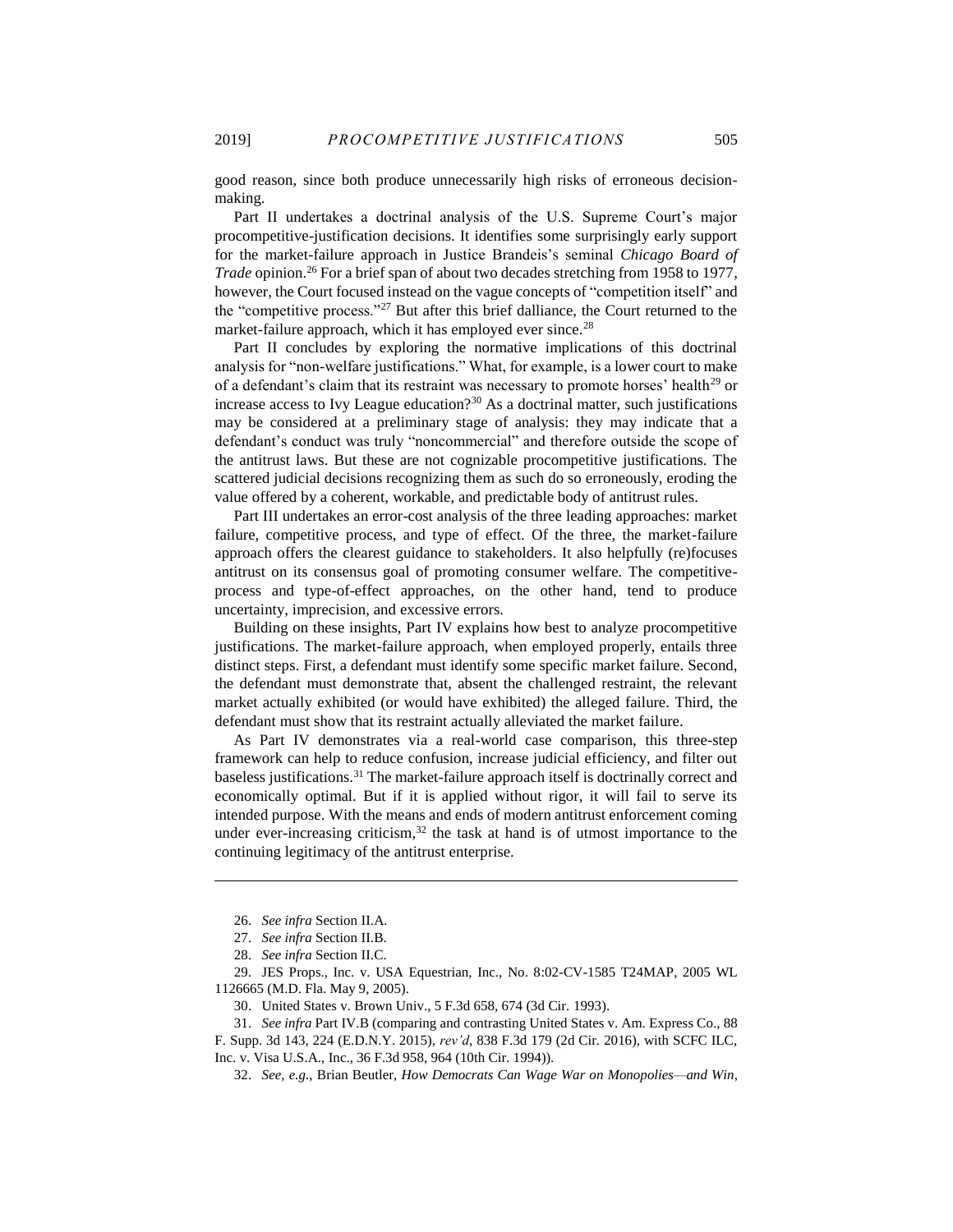## I. PROCOMPETITIVE JUSTIFICATIONS: COMPETING APPROACHES

There is general consensus as to the structure of modern Rule of Reason analysis, within which procompetitive justifications (or the lack thereof) come into play at two distinct stages.<sup>33</sup> But, despite their prominent role in antitrust enforcement, procompetitive justifications have remained underexplored and poorly understood. At best they pose an "open question"; $34$  at worst they represent an "absolute mystery."<sup>35</sup>

As an initial, and uncontroversial, matter, not all restraints of trade are condemned by antitrust law. The leading treatise rightly points out that "[i]t is obviously not the purpose of the antitrust laws to condemn collaborations producing socially desirable results."<sup>36</sup> At a high level, the task of antitrust tribunals and enforcers is to distinguish anticompetitive ("unreasonable") restraints from procompetitive or neutral ("reasonable") restraints. $37$  Only the former are to be condemned under the antitrust laws.

Procompetitive justifications play a two-fold role in this analysis.<sup>38</sup> First, courts confronting claims under Sherman Act § 1 must decide whether to apply the per se illegality rule or the rule of reason. If the challenged conduct is treated as per se illegal, the plaintiff need not define a relevant market, prove that the defendant has

NEW REPUBLIC (Sept. 16, 2017), https://newrepublic.com/article/144675/democrats -elizabeth-warren-can-wage-war-monopolies-and-win [https://perma.cc/2KRV-2APQ] ("Reformers argue that . . . even increased enforcement under the existing legal paradigm would be inadequate because the consumer welfare standard is too narrowly drawn to effectively mitigate the harms of consolidation in the modern age."); David Dayen, *The Rehabilitation of Antitrust*, AM. PROSPECT (Dec. 22, 2017), http://prospect.org/article/rehabilitation-antitrust [https://perma.cc/3WRC-7TKP] (describing an "extraordinary hearing" held by the Senate Judiciary Committee over whether the consumer welfare standard remains appropriate); David McLaughlin, *Forget Consumer Welfare. This Antitrust Movement Targets Power Instead*, BLOOMBERG (Jan. 17, 2018, 4:00 AM), https://www.bloomberg.com/news/articles/2018-01-17/forget-consumer-welfare-this-

antitrust-movement-targets-power-instead [https://perma.cc/4V53-AF6U] ("Today, with mounting evidence of increased concentration and declining competition across the economy, a small group of policy wonks is mounting an attack on corporate consolidation. . . . Their criticism is sparking fresh debate in Washington and some soul-searching in the insular, nerdy world of competition policy.").

33. That said, even here there is some disagreement—the U.S. Supreme Court, for example, has suggested that the analytical framework does not rise even to the level of a "spectrum." Cal. Dental Ass'n. v. FTC, 526 U.S. 756, 780 (1999).

34. SULLIVAN ET AL., *supra* not[e 7.](#page-3-0)

35. Transcript of Oral Argument at 24, Ohio v. Am. Express Co., 138 S. Ct. 2274 (2018) (No. 16-1454).

36. AREEDA & HOVENKAMP, *supra* note [2,](#page-2-0) ¶ 1504, at 414.

37. *See, e.g.*, Gavil, *supra* note [2,](#page-2-0) at 735 ("The various frameworks of the new rules of reason are all animated by a common purpose: to differentiate anticompetitive from efficient conduct.").

38. For ease of discussion, this Article refers only to per se treatment and the full-scale rule of reason. According to the U.S. Supreme Court, however, "our categories of analysis of anticompetitive effect are less fixed than terms like 'per se,' 'quick look,' and 'rule of reason.'" *Cal. Dental Ass'n.*, 526 U.S. at 779.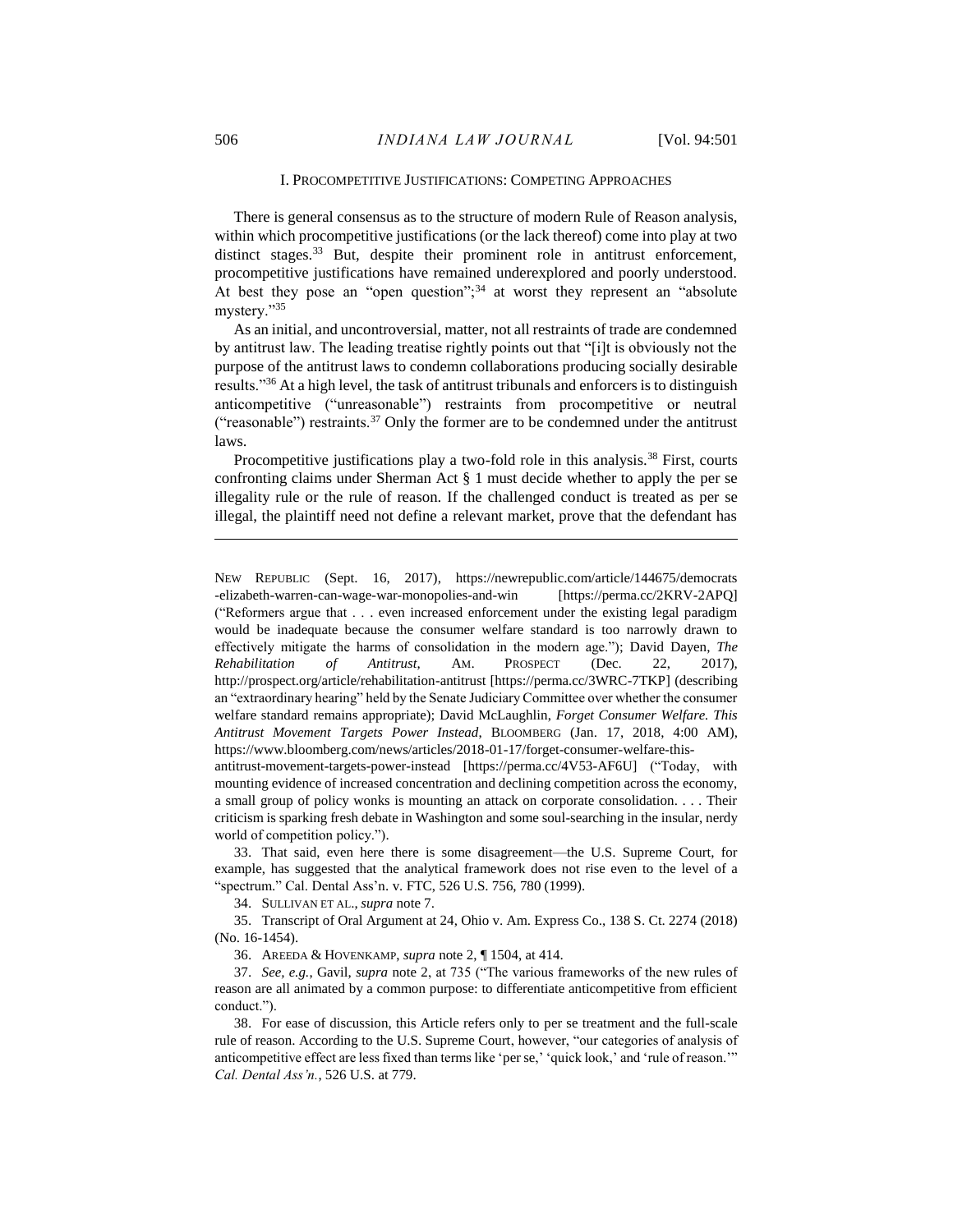market power, or demonstrate actual harmful effects.<sup>39</sup> Moreover, the defendant cannot offer offsetting procompetitive justifications.<sup>40</sup> The fact of the conduct alone triggers liability.

<span id="page-7-0"></span>The rule of reason (what the leading treatise calls "full-scale rule of reason")<sup>41</sup> is far less friendly to plaintiffs.<sup>42</sup> Under this rule, the plaintiff must prove actual or likely effects, market power, or both.<sup>43</sup> If the plaintiff succeeds, the defendant gets a chance to prove offsetting procompetitive justifications.<sup>44</sup> If the defendant does so, "the burden shifts back to the plaintiff to demonstrate that the procompetitive efficiencies could be reasonably achieved through less anticompetitive means."<sup>45</sup>

Thus, this initial choice between per se illegality and the rule of reason is of utmost practical importance. But how is the choice to be made? Courts, enforcers, and commentators often invoke a categorical approach based on the type of conduct at issue.<sup>46</sup> For example, one often encounters statements to the effect that "horizontal price fixing is per se illegal."<sup>47</sup> But that is not always true. In the seminal *BMI* case, for example, the U.S. Supreme Court applied the rule of reason to a joint-licensing arrangement that involved horizontal price fixing because of the agreement's obvious

39. *See, e.g.*, United States v. Socony-Vacuum Oil Co., 310 U.S. 150, 224 n.59 (1940) ("[A] conspiracy to fix prices violates  $\S 1$  of the [Sherman] Act though no overt act is shown, though it is not established that the conspirators had the means available for accomplishment of their objective, and though the conspiracy embraced but a part of the interstate or foreign commerce in the commodity.").

40. *See id.* ("Whatever economic justification particular price-fixing agreements may be thought to have, the law does not permit an inquiry into their reasonableness.").

41. AREEDA & HOVENKAMP, *supra* note [2,](#page-2-0) ¶ 1504, at 414.

 $\overline{a}$ 

42. Empirical analysis suggests that the rule of reason—as it is currently applied—is essentially fatal to plaintiffs' claims. *See* Michael A. Carrier, *The Rule of Reason: An Empirical Update for the 21st Century*, 16 GEO. MASON L. REV. 827, 830 (2009) (finding that, over a ten-year period, defendants won 221 of 222 reported rule of reason cases). At least in litigation scenarios, the modern rule of reason is quite close to becoming a per se legality rule.

43. *See, e.g.*, Ohio v. Am. Express Co., 138 S. Ct. 2274, 2284 (2018) ("[T]he plaintiff has the initial burden to prove that the challenged restraint has a substantial anticompetitive effect that harms consumers in the relevant market.").

44. *See id.* ("If the plaintiff carries its burden, then the burden shifts to the defendant to show a procompetitive rationale for the restraint.").

45. *Id.* Other courts have stated that the final step requires the court to balance pro- against anticompetitive effects. *E.g.*, United States v. Microsoft Corp., 253 F.3d 34, 59 (D.C. Cir. 2001) (identifying balancing as the final step of analysis).

46. This was so particularly during the Inhospitality Era. *See, e.g.*, Gavil, *supra* not[e 2,](#page-2-0) at 736 ("[T]he[] modern rule[] of reason also tend[s] to rely far less on the traditional approach of 'categorization' followed by condemnation or exoneration. For at least fifty years, from *United States v. Trenton Potteries Co.* to *Sylvania*, the Supreme Court developed a sorting framework that separated antitrust cases into categories based on the nature of the conduct and two distinct rules: per se and rule of reason."). That said, this approach still manifests with some frequency today. *See supra* notes 32–34 and accompanying text.

47. *See, e.g.*, *Identifying Sherman Act Violations*, U.S. ATTORNEYS' MANUAL, U.S. DOJ, https://www.justice.gov/jm/antitrust-resource-manual-2-antitrust-division-field-offices [https://perma.cc/CFC7-ZQL7].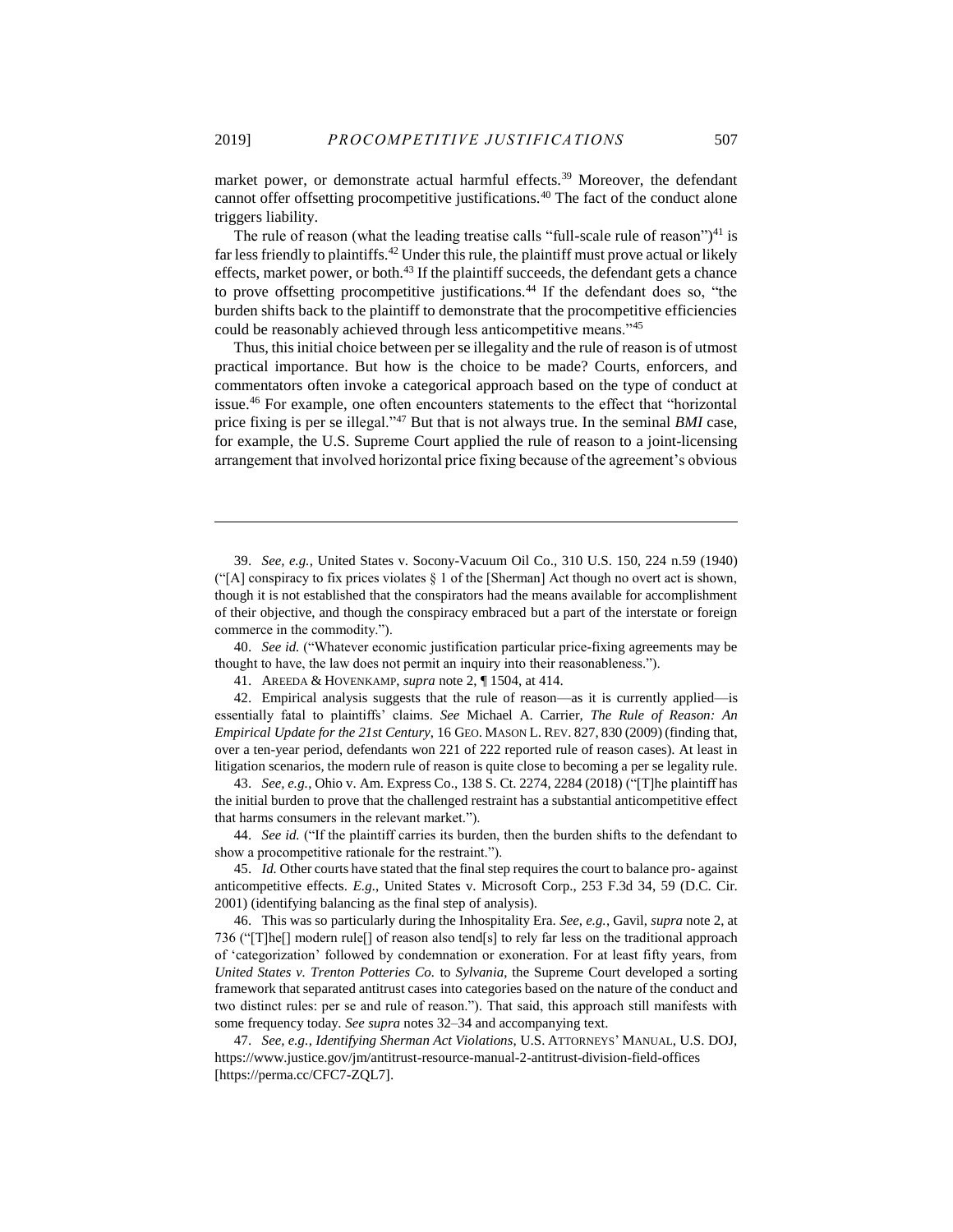beneficial effects.<sup>48</sup> Other courts have similarly applied the rule of reason to categories of conduct often spoken of as being per se illegal.<sup>49</sup>

As these cases indicate, it is often the presence or absence of plausible procompetitive justifications—not the category of conduct at issue—that drives the choice between the per se rule and the full-scale rule of reason. This is the first function played by procompetitive justifications: courts take an initial glance<sup>50</sup> at the challenged restraint, ascertain its plausible competitive effects, and decide which rule to apply.<sup>51</sup> This initial glance can be usefully thought of as "step zero" of the analysis.<sup>52</sup> At this stage, the procompetitive-justifications inquiry operates purely as a sorting mechanism.<sup>53</sup>

The second function played by procompetitive justifications (or lack thereof) comes into play if the restraint receives full-scale rule of reason analysis, and the plaintiff successfully makes out its prima facie case. Under such circumstances, defendants may proffer procompetitive justifications as a responsive defense.<sup>54</sup> In a given case, the plaintiff can carry its initial burden by alleging and proving that the challenged conduct "is of a type reasonably calculated to have,"<sup>55</sup> or actually has,<sup>56</sup> anticompetitive effects. Should the plaintiff do so, the burden of production $57$  shifts to the defendant to identify a valid procompetitive justification for its restraint.<sup>58</sup>

<span id="page-8-0"></span>48. Broad. Music, Inc. v. CBS, Inc., 441 U.S. 1 (1979); *see also* O'Bannon v. NCAA, 802 F.3d 1049 (9th Cir. 2015) (applying the rule of reason to horizontal price-fixing of wages); Nat'l Bancard Corp. v. Visa U.S.A., Inc., 779 F.2d 592 (11th Cir. 1986) (upholding a uniform interchange fee set by an association of credit card-issuing banks).

49. *See, e.g.*, Polk Bros., Inc. v. Forest City Enters., Inc., 776 F.2d 185 (7th Cir. 1985) (horizontal product-market allocation); United States v. Kemp & Assocs., Inc., No. 2:16CR403 DS, 2017 WL 3720695 (D. Utah Aug. 28, 2017) (horizontal customer allocation), *rev'd on other grounds*, No. 17-4148, 2018 WL 5623925 (10th Cir. Oct. 31, 2018).

50. One hesitates to use the term "quick look," given its unique connotations in the antitrust arena. *See* AREEDA & HOVENKAMP, *supra* note [2,](#page-2-0) ¶ 1508, at 455 ("This treatise has generally avoided using the term 'quick look' unless quoting from decisions, because it suggests a tripartite division ["rule of reason," "quick look," and "per se"] that does not account for the full range of variations that the cases display.").

51. Thus, even the nominal per se rule allows consideration of legitimate justifications that, if found, trigger a full-scale rule of reason inquiry. *Id.* ¶ 1504e, at 427.

52. *See* Matthew G. Sipe, *The Sherman Act and Avoiding Void-for-Vagueness*, 45 FLA. ST. U. L. REV. 709, 725 (2018).

53. *See, e.g.*, cases cited *supra* note 48.

54. *See, e.g.*, United States v. Microsoft Corp., 253 F.3d 34 (D.C. Cir. 2001) (employing a burden-shifting analysis under both Sherman Act § 1 and § 2, identifying balancing as the final step of analysis).

55. AREEDA & HOVENKAMP, *supra* note [2,](#page-2-0) ¶ 1504b, at 415.

56. FTC v. Ind. Fed'n of Dentists, 476 U.S. 447, 457 (1986); *Microsoft*, 253 F.3d at 58– 59.

57. *See, e.g.*, Alan J. Meese, *Price Theory, Competition, and the Rule of Reason*, 2003 U. ILL. L. REV. 77, 108*.*

58. Despite some doctrinal confusion, most authorities agree that if the defendant establishes a procompetitive justification, the next stage entails examining whether lessrestrictive means were available. C. Scott Hemphill, *Less Restrictive Alternatives in Antitrust Law*, 116 COLUM. L. REV. 927, 938 n.49 (2016) (collecting cases). Absent such an alternative, the majority view is that courts will balance the anticompetitive effects against the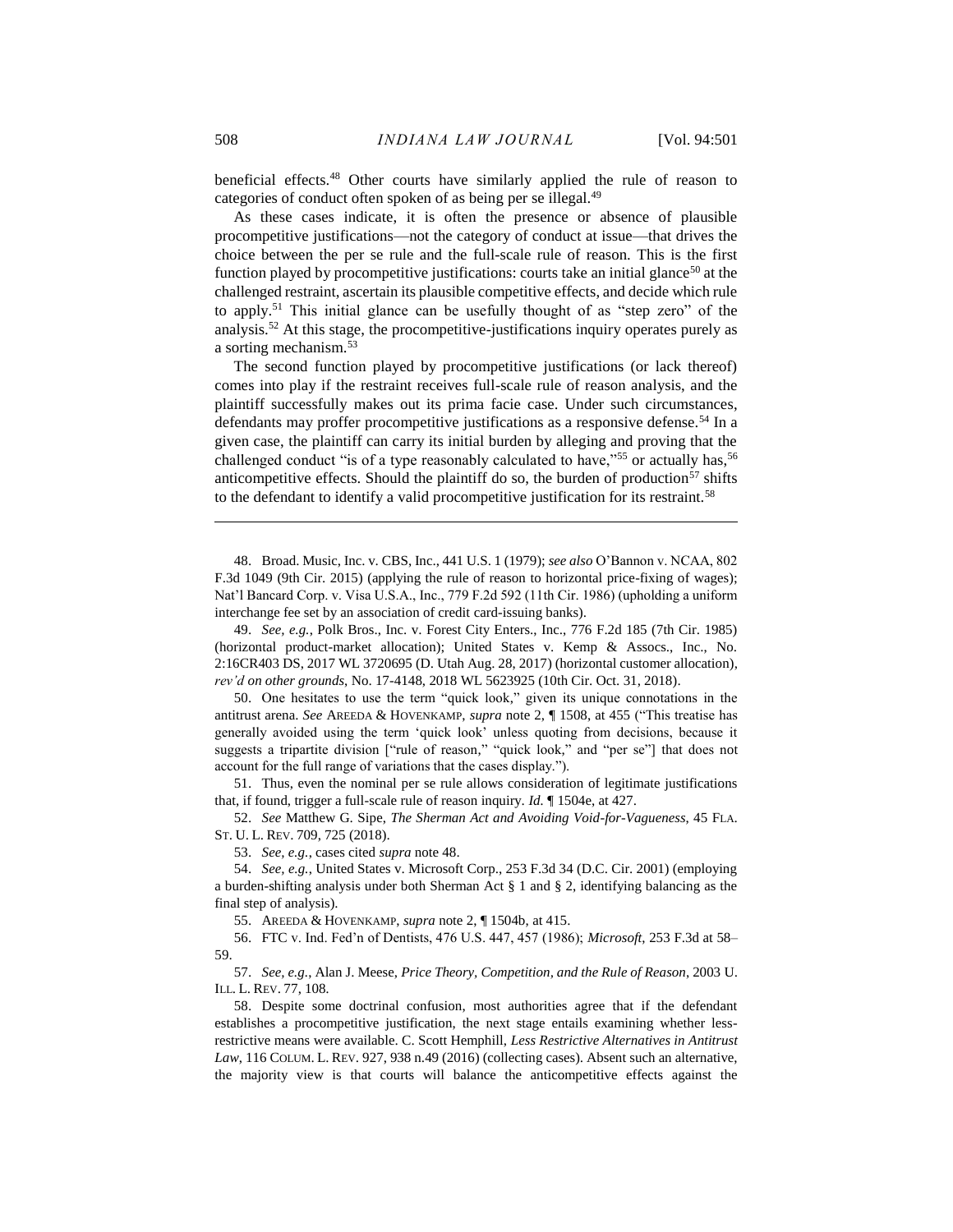$\overline{a}$ 

The following discussion identifies and describes the three leading alternative approaches to assessing procompetitive justifications at these two stages of antitrust analysis. Each approach has been used at various times, and with varying degrees of success, by antitrust courts and enforcers.<sup>59</sup>

## <span id="page-9-0"></span>*A. Market Failure*

At a high level, the market-failure approach asks whether a defendant's conduct alleviated a failure, or inefficiency, of the relevant market. As this Article will demonstrate, the market-failure approach is doctrinally correct and produces superior outcomes with lower attendant error costs relative to the alternative approaches. To set the groundwork, a brief primer on the workings and underlying economics of the market-failure approach follows.

Because analyzing all of the interactions in an economy ("general equilibrium analysis") is not practical, antitrust analysts instead employ "partial equilibrium analysis." <sup>60</sup> This methodology entails defining and analyzing a single market—the "relevant market"<sup>61</sup>—in isolation, holding constant competitive conditions in all other markets.<sup>62</sup>

A market failure occurs when the relevant market produces outcomes that are less efficient than they might be.<sup>63</sup> As employed in antitrust law and economics,

59. The literature identifies additional approaches that have not met with as much acceptance from courts and enforcers. *See, e.g.*, Thomas J. Horton, *Efficiencies and Antitrust Reconsidered: An Evolutionary Perspective*, 60 ANTITRUST BULL. 168 (2015) (identifying the redundancy and antifragility of small units relative to large ones as a type of efficiency).

60. *See, e.g.*, Hammer, *supra* not[e 24,](#page-4-0) at 853–56.

61. "Relevant market" is a term of art in antitrust, the legal significance of which can be, in a given case, somewhat murky. In some cases—for example, those involving hardcore horizontal price fixing without any plausible procompetitive justifications—plaintiffs are not required to prove that the defendants possessed market power, which usually requires first defining a "relevant market." *See, e.g.*, Louis Kaplow, *Why (Ever) Define Markets?*, 124 HARV. L. REV. 437, 438–39 (2010) (noting that market definition plays a "roughly similar" role in competition law regimes outside the United States). But in many—perhaps most—civil antitrust cases, market definition plays a pivotal role. *See id.* at 439 (citing Eastman Kodak Co. v. Image Technical Servs., Inc., 504 U.S. 451, 469 n.15 (1992) ("Because market power is often inferred from market share, market definition generally determines the result of the case.")).

62. Hammer, *supra* not[e 24,](#page-4-0) at 856.

63. *See generally, e.g.*, DENNIS W. CARLTON & JEFFREY M. PERLOFF, MODERN INDUSTRIAL ORGANIZATION 122 (1990) (referring to "distortions" like externalities as "market failures"); Francis M. Bator, *The Anatomy of Market Failure*, 72 Q.J. ECON. 351, 351 (1958) ("What is it we mean by 'market failure'? Typically, . . . we mean the failure of a more or less idealized system of price-market institutions to sustain 'desirable' activities or to estop 'undesirable' activities."). The law and economics literature postdating the Great Recession offers relatively nuanced discussion of market failure. *See, e.g.*, Robert A. Brown, *Financial Reform and the Subsidization of Sophisticated Investors' Ignorance in Securitization Markets*, 7 N.Y.U. J.L. & BUS. 105, 145 (2010) ("The term market failure is a term of art in economics. . . . [E]conomists frequently disagree about the definition of the term . . . ."); Gabriel Rauterberg, *The Corporation's Place in Society*, 114 MICH. L. REV. 913, 914–15 (2016)

procompetitive effects. *E.g.*, *Microsoft*, 253 F.3d at 58–59; Carrier, *supra* not[e 4.](#page-2-2)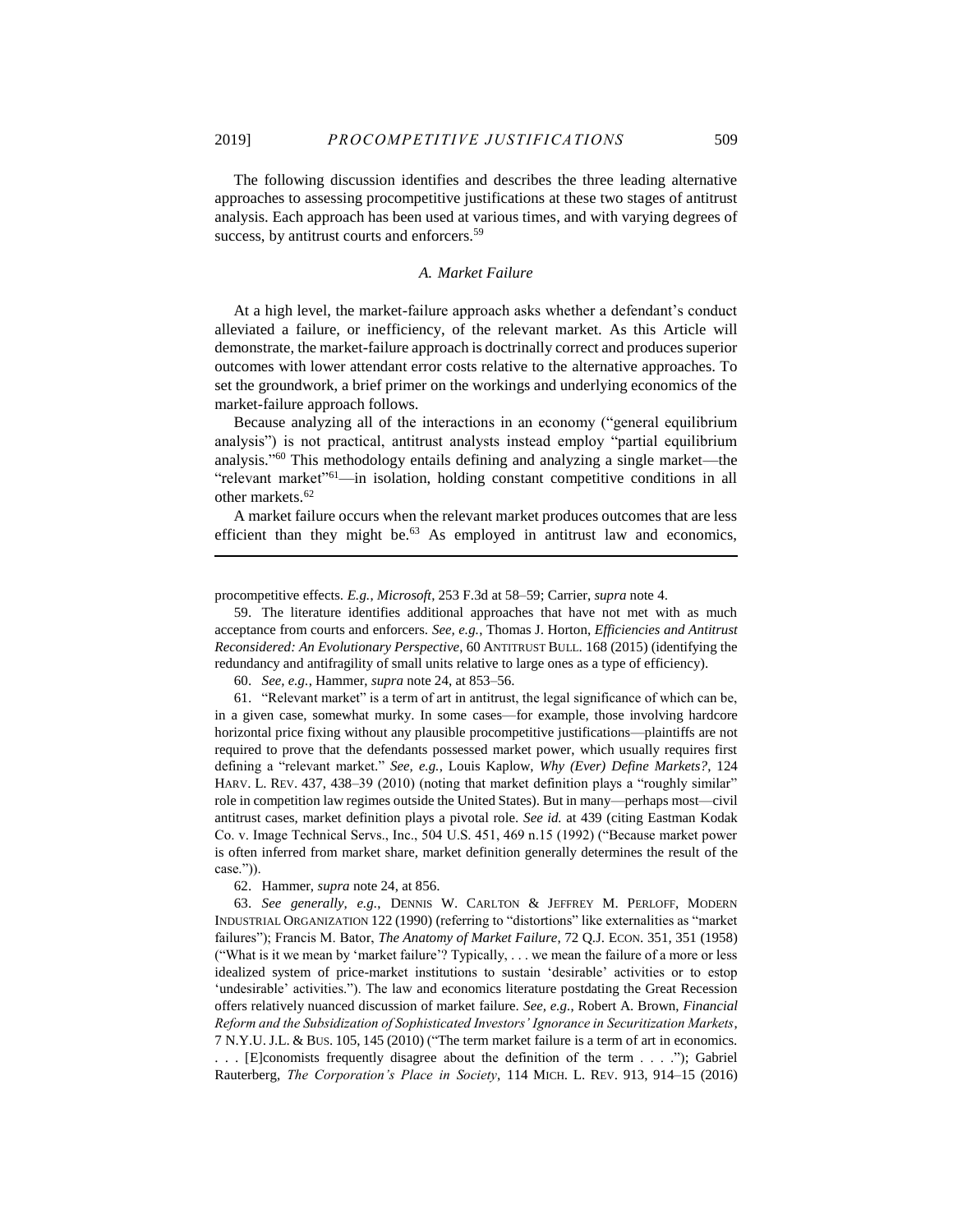<span id="page-10-0"></span>"efficiency" generally refers to "Kaldor-Hicks" efficiency.<sup>64</sup> A change is Kaldor-Hicks efficient if those made better off thereby could compensate (out of their gains) any left worse off.<sup>65</sup> How are terms like "better" and "worse" defined? In this context, they relate to "welfare," a sometimes frustratingly vague signifier properly synonymous with the price-theoretic concept of "surplus,"<sup>66</sup> the difference between what a buyer (or seller) would have been willing to pay (or accept) and what that buyer actually paid (or accepted).<sup>67</sup> More specifically, then, an antitrust market failure occurs where the relevant market could better promote surplus.

But whose surplus? An academic debate still lingers over which market participants' surplus is relevant to antitrust analysis. Proponents of a total- or socialwelfare standard contend that both producer and consumer surplus are relevant, whereas consumer welfare advocates focus solely on consumer surplus.<sup>68</sup> In practice, courts seem to prefer a consumer welfare standard, $69$  suggesting that only restraints of trade that increase consumer surplus are potentially justified. If a restraint increases a monopolist's surplus but decreases consumer surplus, it will likely be condemned—even if the monopolist's gain from the restraint is so large that it could have hypothetically compensated consumers' losses.

Where a market fails to maximize consumer welfare as well as it otherwise might, it is—in the argot of antitrust courts—not "efficient." <sup>70</sup> It has become commonplace

64. On Kaldor-Hicks versus Pareto optimality, see generally RICHARD A. POSNER, ECONOMIC ANALYSIS OF LAW 12–13 (7th ed. 2007) ("[W]hen an economist says that free trade or competition or the control of pollution or some other policy or state of the world is efficient, nine times out of ten he means Kaldor-Hicks efficient.").

65. *E.g.*, HERBERT HOVENKAMP, FEDERAL ANTITRUST POLICY: THE LAW OF COMPETITION AND ITS PRACTICE § 2.3, at 101 (5th ed. 2016).

66. Hammer, *supra* note [24,](#page-4-0) at 891–95 (discussing consumer surplus and its relationship to total welfare).

67. *Id.* at 891.

68. *See, e.g.*, Jonathan B. Baker & Steven C. Salop, *Antitrust, Competition Policy, and Inequality*, 104 GEO. L.J. ONLINE 1, 15 (2015).

69. *See, e.g.*, Herbert Hovenkamp, *Implementing Antitrust's Welfare Goals*, 81 FORDHAM L. REV. 2471, 2476 (2013).

70. *See, e.g.*, Leegin Creative Leather Prods., Inc. v. PSKS, Inc., 551 U.S. 877, 902 (2007). The *Leegin* majority, assessing whether to overrule the decades-old per se prohibition on minimum resale price maintenance (RPM), noted that some alternative strategies could allow a manufacturer to attain the same "procompetitive benefits" as minimum RPM. Yet, per the majority, those strategies "could be less *efficient*" (emphasis added)—thus, forcing firms to adopt them "hinders competition and *consumer welfare* because manufacturers are forced

<sup>(</sup>defining "market failure" as occurring "when the allocation of goods and services in a market is inefficient for some reason"); Steven L. Schwarcz, *The Governance Structure of Shadow Banking: Rethinking Assumptions About Limited Liability*, 90 NOTRE DAME L. REV. 1, 15 (2014) (identifying five "general categories of market failures," including information failure, agency failure, externalities, noncompetitive markets, and public goods problems). Although, as Brown suggests, there is no small amount of disagreement on what constitutes a "market failure," the term is generally understood to denote something less severe than a layperson might assume—a total failure or absence of market activity. *See* Brown, *supra*, at 145*.* Instead, it commonly denotes a market that is operating "inefficiently" relative to some normatively desired benchmark. *Id.* And in the case of antitrust, the modern consensus favors a standard economic conception of "consumer welfare" as the appropriate benchmark.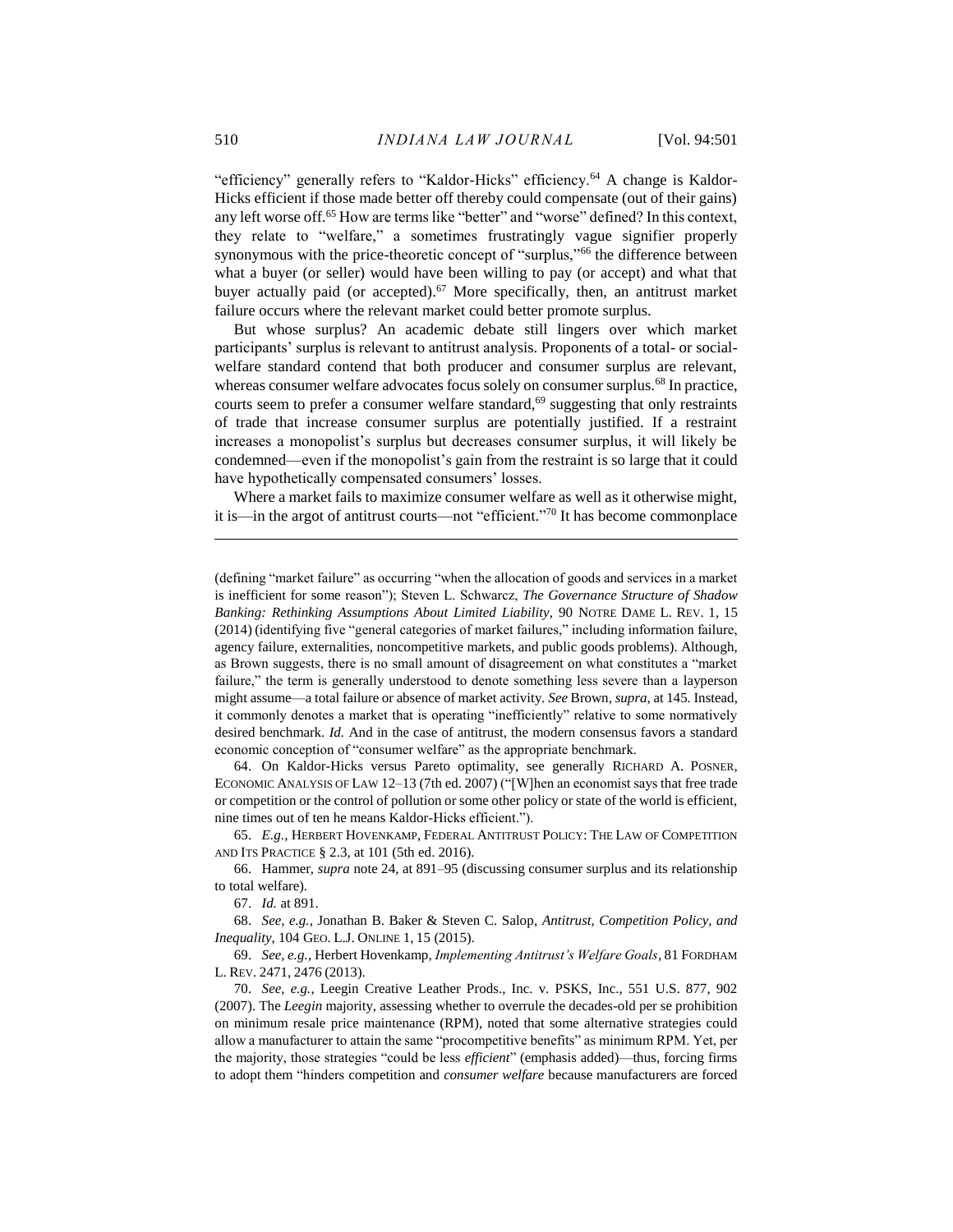to speak of "efficiency" as if it were an end unto itself.<sup>71</sup> But efficiency is meaningless in a vacuum: "efficient" at doing what? In modern antitrust discourse, analysts most often mean efficient at promoting consumer welfare. Thus, judicial references to "efficiency" are best understood vis-à-vis a market's impact, beneficial or detrimental, on consumer welfare.

Some restraints of trade imposed by private market participants can improve the relevant market's performance, yielding more efficient outcomes.<sup>72</sup> In other words, such restraints alleviate a market failure. This concept is the cornerstone of the market-failure approach to procompetitive-justification analysis. Where a restraint of trade alleviates a market failure, it is "efficient" (in the unique, consumer-focused sense in which modern antitrust courts use that term) and therefore potentially justified.

How are courts and enforcers to identify market failures? Modern antitrust law draws from partial-equilibrium price theory,<sup>73</sup> transaction-cost economics,<sup>74</sup> game theory,<sup>75</sup> and even behavioral economics.<sup>76</sup> It offers, in other words, something for everyone to criticize. The use of price theory's idealized<sup>77</sup> "perfect competition" model is no exception, having drawn rather intense criticism for its lack of descriptive accuracy, as well as its blindness to certain types of market failure and the procompetitive potential of nonstandard contracts.<sup>78</sup> That said, the perfectcompetition model offers value in the present context: it can help to identify some common sources of market failure and to explain a great deal of the relevant case  $law.<sup>79</sup>$ 

72. *See, e.g.*, *Leegin*, 551 U.S. at 902.

73. *See, e.g.*, Meese, *supra* not[e 57,](#page-8-0) at 120 (describing the incorporation of price-theoretic models into antitrust law and economics).

74. *See, e.g.*, Oliver E. Williamson, *The Economics of Antitrust: Transaction Cost Considerations*, 122 U. PA. L. REV. 1439 (1974).

76. *See* Elizabeth M. Bailey, *Behavioral Economics and U.S. Antitrust Policy*, 47 REV. IND. ORG. 355 (2015) (collecting and describing instances of U.S. antitrust courts relaxing the assumption of perfect rationality).

77. Or, as Meese wryly puts it, "antiseptic." Meese, *supra* not[e 57,](#page-8-0) at 120.

78. Alan J. Meese, *Market Failure and Non-Standard Contracting: How the Ghost of Perfect Competition Still Haunts Antitrust*, 1 J. COMPETITION L. & ECON. 21, 22 (2005).

79. *Cf.* ROBERT H. BORK, THE ANTITRUST PARADOX: A POLICY AT WAR WITH ITSELF 60 (1993) ("[A]ntitrust must use the model [of perfect competition] and its implications as a guide to reasoning about actual markets . . . .").

<span id="page-11-0"></span>to engage in second-best alternatives and because consumers are required to shoulder the increased expense." *Id.* The Court, in other words, used the ideas of "efficiency" and "consumer welfare" interchangeably, suggesting that consumer welfare is the proper metric by which to assess the efficiency (or inefficiency) of a given instance of challenged conduct.

<sup>71.</sup> *See, e.g.*, Jenefer Curtis, *Efficiency Takes a Beating*, GLOBE & MAIL (Dec. 15, 2001), https://www.theglobeandmail.com/arts/efficiency-takes-a-beating/article764764 [https:// perma.cc/CWK5-EFWV] (last updated Apr. 13, 2018) (reviewing JANICE GROSS STEIN, THE CULT OF EFFICIENCY (2002)).

<sup>75.</sup> *E.g.*, Petruzzi's IGA Supermarkets, Inc. v. Darling-Del. Co., 998 F.2d 1224, 1233 (3d Cir. 1993) ("Game theory teaches us that a cartel cannot survive absent some enforcement mechanism because otherwise the incentives to cheat are too great.").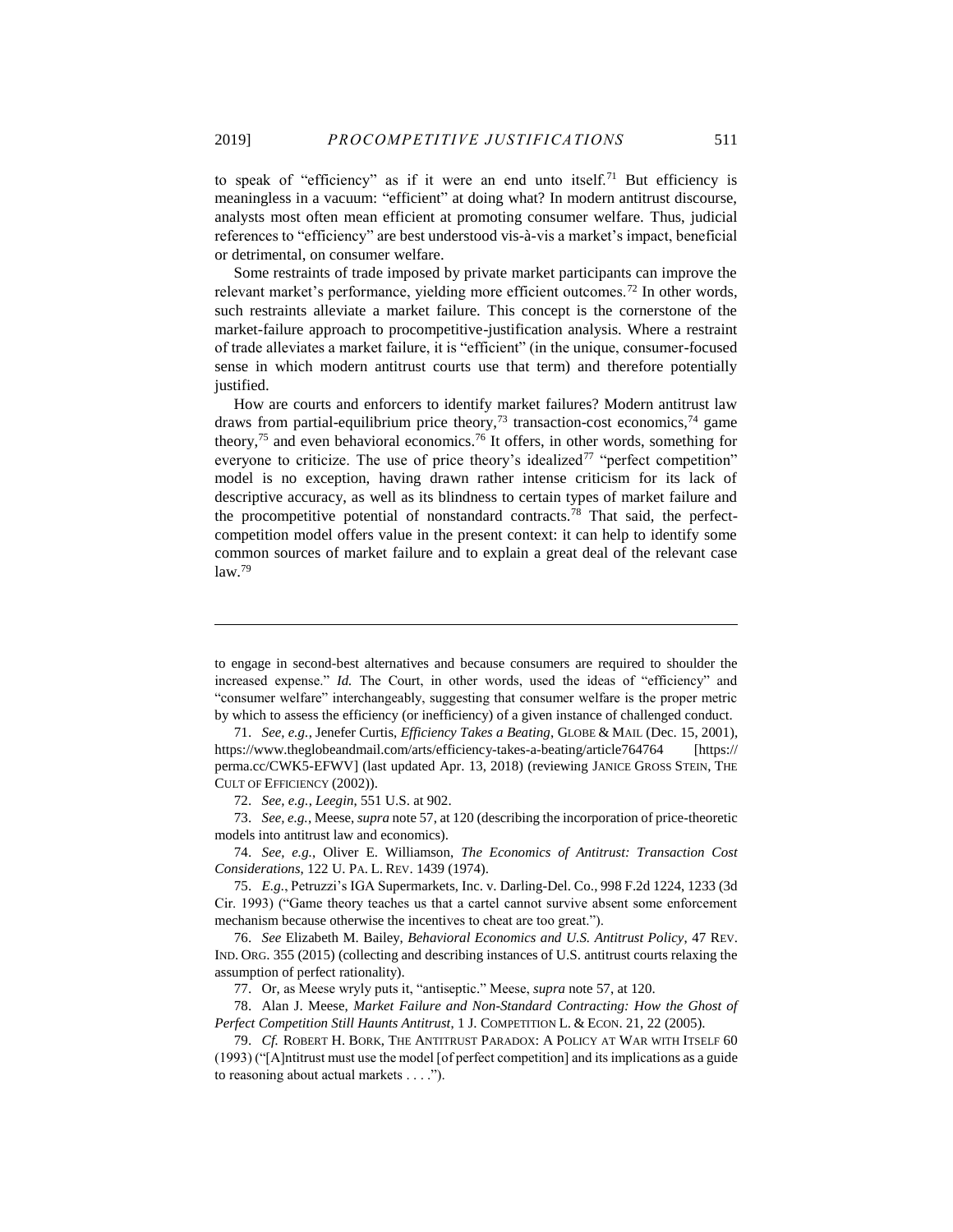<span id="page-12-0"></span>Perfect competition is a partial-equilibrium model.<sup>80</sup> How closely a given market approximates a state of perfect competition depends on several conditions.<sup>81</sup> Deviations from at least some of these conditions tend to decrease the relevant market's efficiency. Most relevant for present purposes are the conditions of perfect information,  $82$  lack of market power,  $83$  zero transaction costs,  $84$  lack of externalities,  $85$ and rational behavior by market participants.<sup>86</sup> Markets can also fail where individually welfare-maximizing actions, when taken by a group of individuals, have the paradoxical effect of leaving everyone worse off.<sup>87</sup>

<span id="page-12-1"></span>To illustrate how a deviation from the idealized state of perfect competition can cause a market to perform less efficiently, consider the presence of high transaction costs. Such costs can make a given exchange unprofitable for sellers and/or buyers.<sup>88</sup> Surplus-maximizing actors will not enter into such an exchange, even where it would, absent transaction costs, make both parties better off.<sup>89</sup> The presence of high transaction costs has caused a market failure: the market will perform less efficiently than it would absent such costs. <sup>90</sup> Certain restraints of trade can reduce transaction costs, facilitating mutually beneficial exchanges and increasing efficiency.<sup>91</sup> The market-failure approach recognizes such restraints as (at least potentially) justified.<sup>92</sup>

80. *See* Hammer, *supra* not[e 24,](#page-4-0) at 855–56.

81. *See generally* FRANK H. KNIGHT, RISK, UNCERTAINTY, AND PROFIT 51–93 (1921) (listing requisite conditions for perfect competition).

82. Meese, *supra* not[e 57,](#page-8-0) at 116.

83. *See* KNIGHT, *supra* note [81.](#page-12-0)

84. *Id.* at 116–17.

85. *See* Herbert Hovenkamp, *Antitrust Policy After Chicago*, 84 MICH. L. REV. 213, 244 (1985).

86. *E.g.*, John M. Newman, *The Myth of Free*, 86 GEO. WASH. L. REV. 513 (2018).

87. *See* Maurice E. Stucke, *Is Competition Always Good?*, 1 J. ANTITRUST ENFORCEMENT 162, 179 (2013).

88. For an accessible definition of "transaction costs," see David M. Driesen & Shubha Ghosh, *The Functions of Transaction Costs: Rethinking Transaction Cost Minimization in a World of Friction*, 47 ARIZ. L. REV. 61, 62 (2005) ("One can best understand transaction costs by contrasting them with production and purchase costs. Thus, for example, when a widget maker enters into a contract to supply a customer with widgets, neither the production costs incurred in manufacturing the widgets nor the money the customer pays to purchase the widgets, constitute transaction costs. But the money both sides expend in negotiating and enforcing the supply contract constitutes a transaction cost.").

89. Meese usefully distinguishes between "technological" transaction costs, defined as "bargaining and information costs that generally precede a transaction," and "nontechnological transaction costs," which "postdate relationship-specific investments that enhance product differentiation." Alan J. Meese, *Reframing Antitrust in Light of Scientific Revolution: Accounting for Transaction Costs in Rule of Reason Analysis*, 62 HASTINGS L.J. 457, 459 (2010). This Article recognizes both types as cognizable causes of structural market failures.

90. *See generally* 2 KENNETH J. ARROW, GENERAL EQUILIBRIUM 134 (1983) (describing "transaction costs, which in general impede and in particular cases completely block the formation of markets").

91. *See, e.g.*, Oliver E. Williamson, *Economies as an Antitrust Defense Revisited*, 125 U. PA. L. REV. 699, 723–26 (1977) (merger context).

92. *See, e.g.*, Broad. Music, Inc. v. CBS, Inc., 441 U.S. 1 (1979).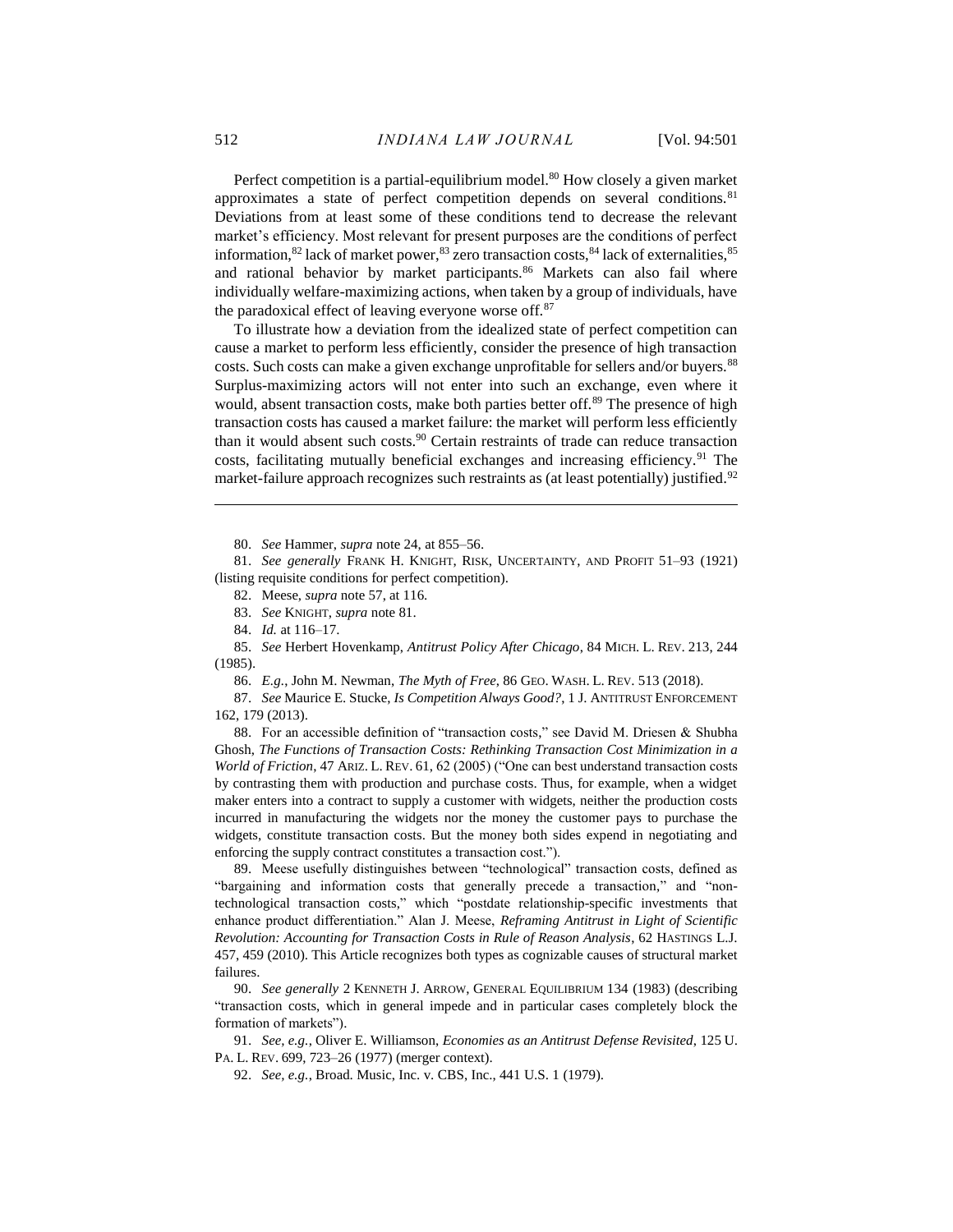It bears emphasizing that not all of the conditions requisite for the economic model of perfect competition will necessarily promote efficiency in a given realworld market. For example, the model assumes rising average total costs.<sup>93</sup> Such markets are best served by many small sellers. But in a market where average cost declines throughout some relevant range of output, production is subject to economies of scale.<sup>94</sup> In markets with scale economies, the presence of many sellers—each with a higher-than-necessary cost structure—is likely inefficient.<sup>95</sup> A restraint of trade that "alleviates" market concentration caused by economies of scale does not necessarily increase, and may very well decrease, efficiency. As a result, the market-failure approach would not recognize such restraints as justified.

In sum, the market-failure approach to procompetitive-justification analysis recognizes that restraints of trade can sometimes improve the functioning of markets. Where a restraint alleviates a market failure, thereby increasing that market's efficiency, it is potentially justified. As this Article will demonstrate, this approach fits comfortably within the consensus framework for rule-of-reason analysis and antitrust law at large.<sup>96</sup> It also produces more accurate decisions, with lower attendant error costs, than either of the two alternatives discussed below.

#### *B. Competitive Process*

The competitive-process approach purports to distinguish between pro- and anticompetitive restraints via their effects not on welfare or efficiency, but on "competition itself" or on the "competitive process." In other words, if a challenged restraint somehow benefits the competitive process, the defendant may avoid antitrust liability. Multiple antitrust scholars argue that "competitive process" is the

<sup>93.</sup> *See, e.g.*, Eugene V. Rostow, *The New Sherman Act: A Positive Instrument of Progress*, 14 U. CHI. L. REV. 567, 575–76 (1947).

<sup>94.</sup> Horton provocatively suggests that such economies may be offset by a different kind of "efficiency," the antifragility of a collection of small units as compared to a single large unit. Horton, *supra* note [59,](#page-9-0) at 185.

<sup>95.</sup> *See, e.g.*, Alan J. Meese, *Debunking the Purchaser Welfare Account of Section 2 of the Sherman Act: How Harvard Brought Us a Total Welfare Standard and Why We Should Keep It*, 85 N.Y.U. L. REV. 659, 693 (2010) ("Adherents to 'workable competition' . . . recognize[ed] that certain departures from perfect competition could actually generate more benefits than harms, despite resulting market power. The classic example was economies of scale  $\dots$ .").

<sup>96.</sup> *See infra* Part II.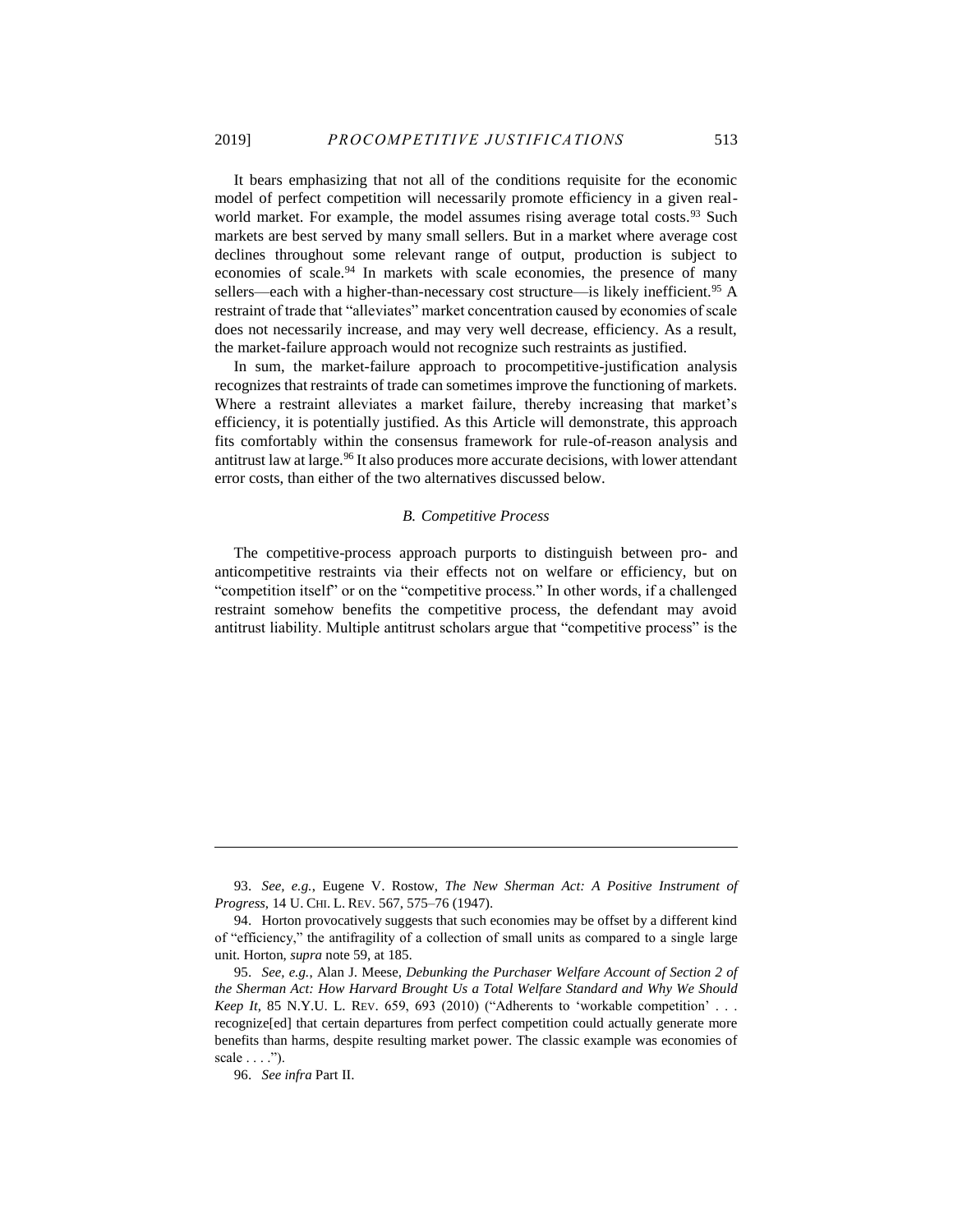<span id="page-14-1"></span><span id="page-14-0"></span>prevailing and appropriate approach.<sup>97</sup> Others, while conceding that it has fallen out of favor, nonetheless call for its resurrection.<sup>98</sup>

But the actual content of the competitive-process approach remains mercurial, a cipher. The scholarly arguments in favor of it never seem to identify what, exactly, constitutes the "competitive process." More than a half-century has passed since the Court first clearly invoked the competitive process approach to condemn a restraint of trade, yet terms like "competition" and "competitive process" are still "wonderfully ill-defined."<sup>99</sup>

Whatever the competitive process may be, it apparently can be harmed. A plaintiff carries its initial burden by showing such harm.<sup>100</sup> If (or, perhaps more accurately, when) the plaintiff succeeds, the burden then shifts to the defendant to demonstrate some offsetting benefit.<sup>101</sup> If it is unclear what constitutes harm to the competitive process, it is even less clear what might qualify as a benefit. But, at least in theory, a defendant who succeeds in proving such a benefit may escape liability.<sup>102</sup>

A permissible reading of the relevant precedent suggests that the overriding concern does not lie with marketplace effects, placing this approach at loggerheads with the rest of modern antitrust law.<sup>103</sup> Instead, the competitive-process approach derives from a group of rather vaguely defined rights. These include, but are not limited to, the right of a "single merchant" to compel a "group of powerful businessmen" to supply him with "the goods he needs to compete effectively,"<sup>104</sup> the

98. *See, e.g.*, Maurice E. Stucke & Ariel Ezrachi, *The Rise, Fall, and Rebirth of the U.S. Antitrust Movement*, HARV. BUS. REV., Dec. 2017.

99. Hammer, *supra* not[e 24,](#page-4-0) at 850 n.3.

100. If the Supreme Court ever applied (or blessed the application of) the full-scale rule of reason during the Competitive Process Era, this author is not aware of it. That said, one can infer that the plaintiff bore such an initial burden from the Court's per se jurisprudence. *See, e.g.*, N. Pac. Ry. Co. v. United States, 356 U.S. 1, 8 (1958) ("[T]he essential prerequisites for treating the defendant's tying arrangements as unreasonable 'per se' were conclusively established below . . . ."). Despite the Court's usage of the passive voice in the quoted passage, it seems clear that the only actor who could have done the "establish[ing] below" was the plaintiff. *Id.*

101. *Cf. id.* ("[T]he defendant has offered to prove nothing there or here which would alter this conclusion.").

102. *See id.*

103. *See, e.g.*, Daniel A. Crane, *"The Magna Carta of Free Enterprise"* Really?, 99 IOWA L. REV. BULL. 17, 23 (2013) ("Antitrust is . . . best understood as a consequentialist body of law designed to maximize economic efficiency and consumer welfare.").

104. Klor's, Inc. v. Broadway-Hale Stores, Inc., 359 U.S. 207 (1959) (applying the per se

<sup>97.</sup> *E.g.*, Werden, *supra* note [9;](#page-3-1) *see also* Barak Orbach, *How Antitrust Lost Its Goal*, 81 FORDHAM L. REV. 2253, 2256 (2013). Here and elsewhere, Orbach offers a convincing argument to the effect that the "consumer welfare" standard does not offer as much clarity as its proponents generally assume. While that may be so, it does not follow that the "competitive process" (or "competition") standard fares any better. In fact, the latter standard appears to offer even less clarity—unless it means simply that defendants always lose, in which case it offers a great deal of clarity but also (likely) an overly high likelihood of false positives. Orbach's historical account concludes that "competition" was the sole standard for the roughly seven decades between the passage of the Sherman Act and the release of Bork's *The Antitrust Paradox*. Orbach, *supra*, at 2277. This account does not, however, discuss *Chicago Board of Trade*.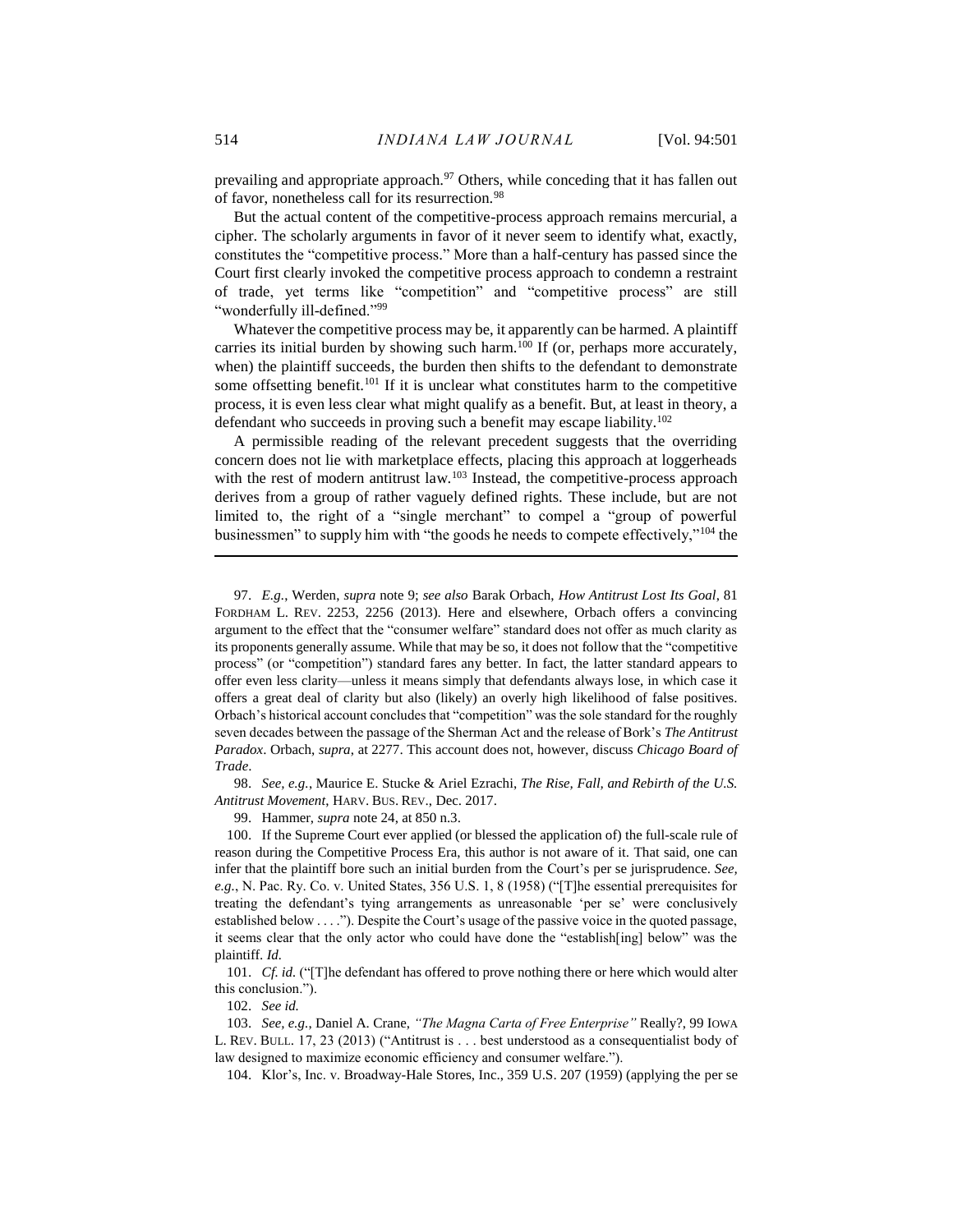"right" of traders to be "free" from various nonstandard contractual provisions,<sup>105</sup> and a more general right of "freedom of action." 106

Given the lack of clarity in the area, one is left free (or, less charitably, forced) to speculate as to the source and content of these rights. Perhaps they derive from *Lochner*ian freedom of contract. Certain early U.S. Supreme Court antitrust decisions—which happen to lie squarely in the heart of the *Lochner* Era—do speak of antitrust-related "rights." Thus, for example, the Court in 1914 identified a single retailer's "unquestioned right to stop dealing with a wholesaler for reasons sufficient to himself."<sup>107</sup> But by 1945, after the end of the *Lochner* Era,<sup>108</sup> the Court was retreating from that hardline stance, referring to it as "true" only "in a very general sense."109

Whatever their source, the rights that seem to underlie the competitive-process approach had the practical effect of rendering a great many agreements invalid under the antitrust laws. Application of the competitive-process approach rarely, if ever, identifies any procompetitive justifications. During the 1960s and early 1970s, when this approach was *en vogue*, nearly every restraint was treated as harmful to the

illegality rule to a thinly alleged "conspiracy" among multinational electronics manufacturers to refuse to deal with an independent retailer).

105. These include exclusive-territory restrictions, *e.g.*, United States v. Topco Assocs., Inc., 405 U.S. 596, 611 (1972) ("[T]he Sherman Act gives to each Topco member and to each prospective member the right to ascertain for itself whether or not competition with other supermarket chains is more desirable than competition in the sale of Topco brand products."); group boycotts, *e.g.*, Fashion Originators Guild of Am., Inc. v. FTC, 312 U.S. 457, 465 (1941) ("[A]mong the many respects in which the Guild's plan runs contrary to the policy of the Sherman Act are these: it narrows the outlets to which garment and textile manufacturers can sell and the sources from which retailers can buy . . . [and] subjects all retailers and manufacturers who decline to comply with the Guild's program to an organized boycott . . . ."); etc.

106. *Fashion Originators*, 312 U.S. at 465 ("[T]he Guild's plan . . . takes away the freedom of action of members by requiring each to reveal to the Guild the intimate details of their individual affairs . . . .").

107. E. States Retail Lumber Dealers' Ass'n v. United States, 234 U.S. 600, 614 (1914).

108. *See* W. Coast Hotel Co. v. Parrish, 300 U.S. 379 (1937) (overturning Adkins v. Children's Hosp., 261 U.S. 525 (1923)).

<sup>109.</sup> Assoc. Press v. United States, 326 U.S. 1, 15 (1945). At least arguably, the Court subsequently lurched back toward this attitude. *See, e.g.*, Monsanto Co. v. Spray-Rite Serv. Corp., 465 U.S. 752, 761 (1984) ("A manufacturer of course generally has a right to deal, or refuse to deal, with whomever it likes, as long as it does so independently."); *see also* Verizon Commc'ns, Inc. v. Law Offices of Curtis V. Trinko, LLP, 540 U.S. 398, 408 (2004) ("[A]s a general matter, the Sherman Act does not restrict the long recognized right of [a] trader or manufacturer engaged in an entirely private business, freely to exercise his own independent discretion as to parties with whom he will deal." (quoting United States v. Colgate & Co., 250 U.S. 300, 307 (1919) (internal quotation marks omitted) (alteration in original))). But even these cases refer only to a "general" right, rather than the "unquestioned" right identified in *Eastern States*, 234 U.S. at 614.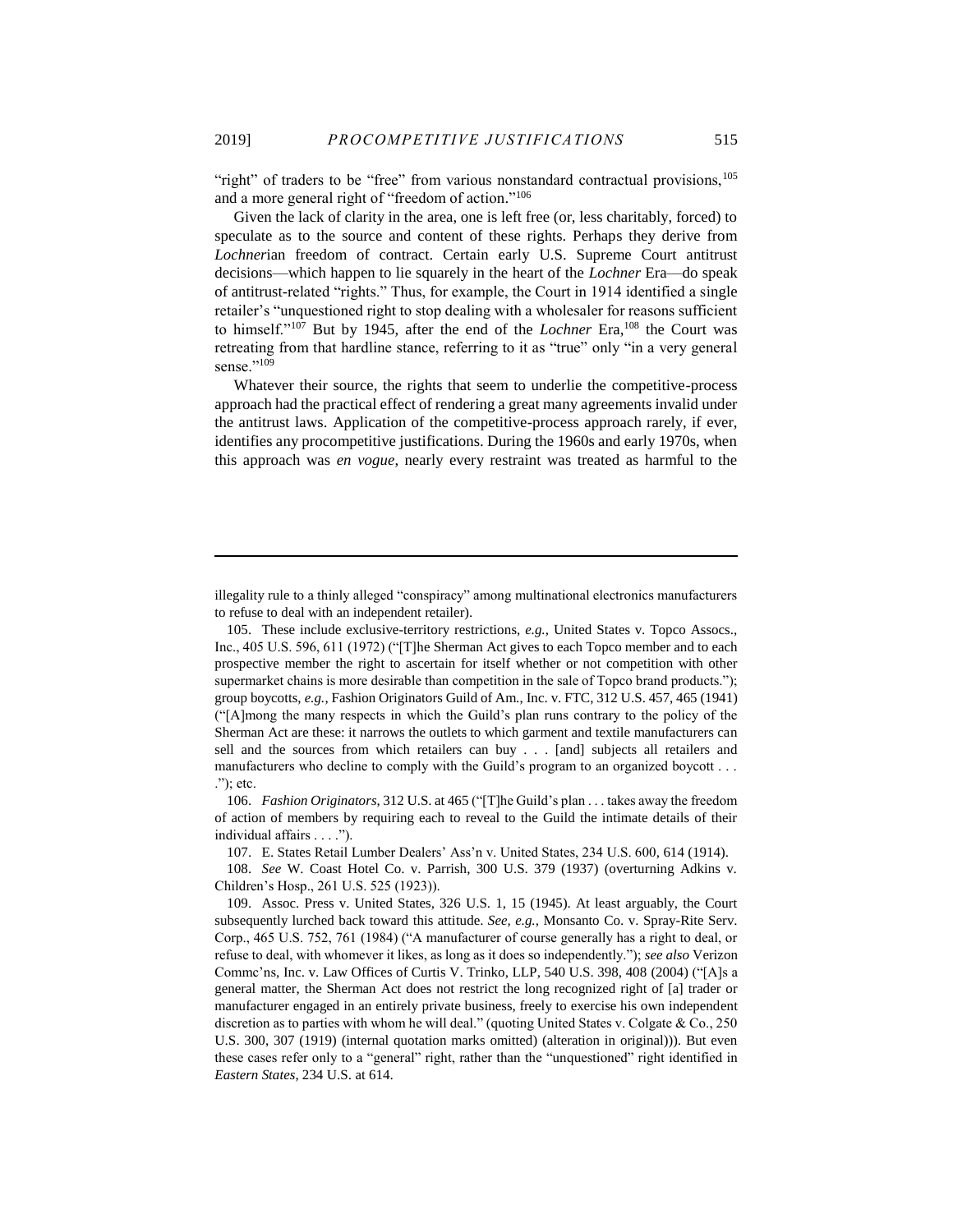"competitive process," usually under the strict rule of per se illegality.<sup>110</sup> Not much more than simple, one-off contracts escaped liability.<sup>111</sup>

# *C. Type of Effect*

Some courts and enforcers instead attempt justification analysis using a typology of pre-approved marketplace effects. The inquiry comprises two steps. First, the analyst must assemble a checklist of effects that constitute valid procompetitive justifications. The typical list approves of restraints that "reduce cost, increase output or improve product quality, service, or innovation."<sup>112</sup> Second, the analyst simply ascertains whether the challenged restraint causes any of the effects on that list.<sup>113</sup>

Under the type-of-effect approach, a restraint that increases output, lowers price, etc., is justified ("reasonable") regardless of the reason it causes that effect. A restraint that decreases output, increases price, etc., is unjustified ("unreasonable"), again regardless of why it does so.

To illustrate, consider *Law v. NCAA*, in which the Tenth Circuit employed this approach to analyze a horizontal agreement capping coaches' salaries.<sup>114</sup> After noting the cap's obvious anticompetitive effects, the court identified a checklist of valid procompetitive effects: "increasing output, creating operating efficiencies, making a new product available, enhancing product or service quality, and widening consumer choice."<sup>115</sup> The court also identified "mere profitability or cost savings" as effects that cannot justify restraints.<sup>116</sup> Since the NCAA's proffered justification ("cost containment") was not on the "valid" list, and was in fact on the "invalid" list, the court rejected it.<sup>117</sup>

An extreme version of the type-of-effect approach focuses exclusively on output effects. This simplistic approach seeks to cabin all of antitrust analysis to a mere output inquiry. If a challenged restraint decreases output, it is always unreasonable. If it increases output, it is always reasonable.<sup>118</sup> Leading scholars and jurists, particularly Robert Bork, advocate adoption of this output-only variant.<sup>119</sup>

 $\overline{a}$ 

114. 134 F.3d 1010 (10th Cir. 1998).

115. *Id.* at 1023.

116. *Id.* ("[M]ere profitability or cost savings have not qualified as a defense under the antitrust laws.").

117. *Id.*

<sup>110.</sup> *See, e.g.*, Werden, *supra* note [9,](#page-3-1) at 729 ("*Northern Pacific* began an era during which the Supreme Court saw a 'pernicious effect' in every restraint it examined.").

<sup>111.</sup> *See id.*

<sup>112.</sup> McWane, Inc. v. FTC, 783 F.3d 814, 841 (11th Cir. 2015) (quoting approvingly the FTC's decision in McWane, Inc., 2014-1 Trade Cas. (CCH) ¶ 78,670, 2014 WL 556261 (FTC Jan. 30, 2014) (internal quotation marks omitted)).

<sup>113.</sup> This categorical approach has been described, during personal conversations, by a number of antitrust practitioners and scholars as a "lawyerly" approach—it appeals to the lawyerly instinct toward simplifying typologies.

<sup>118.</sup> *See, e.g.*, HERBERT HOVENKAMP, MARK D. JANIS, MARK A. LEMLEY, CHRISTOPHER R. LESLIE & MICHAEL A. CARRIER, IP AND ANTITRUST: AN ANALYSIS OF ANTITRUST PRINCIPLES APPLIED TO INTELLECTUAL PROPERTY LAW § 7.03[A] (3d ed. 2017) ("Fundamentally, the rule of reason considers whether a restraint is output increasing or output decreasing.").

<sup>119.</sup> Transcript of Oral Argument at 5, Ohio v. Am. Express Co., 138 S. Ct. 2274 (2018)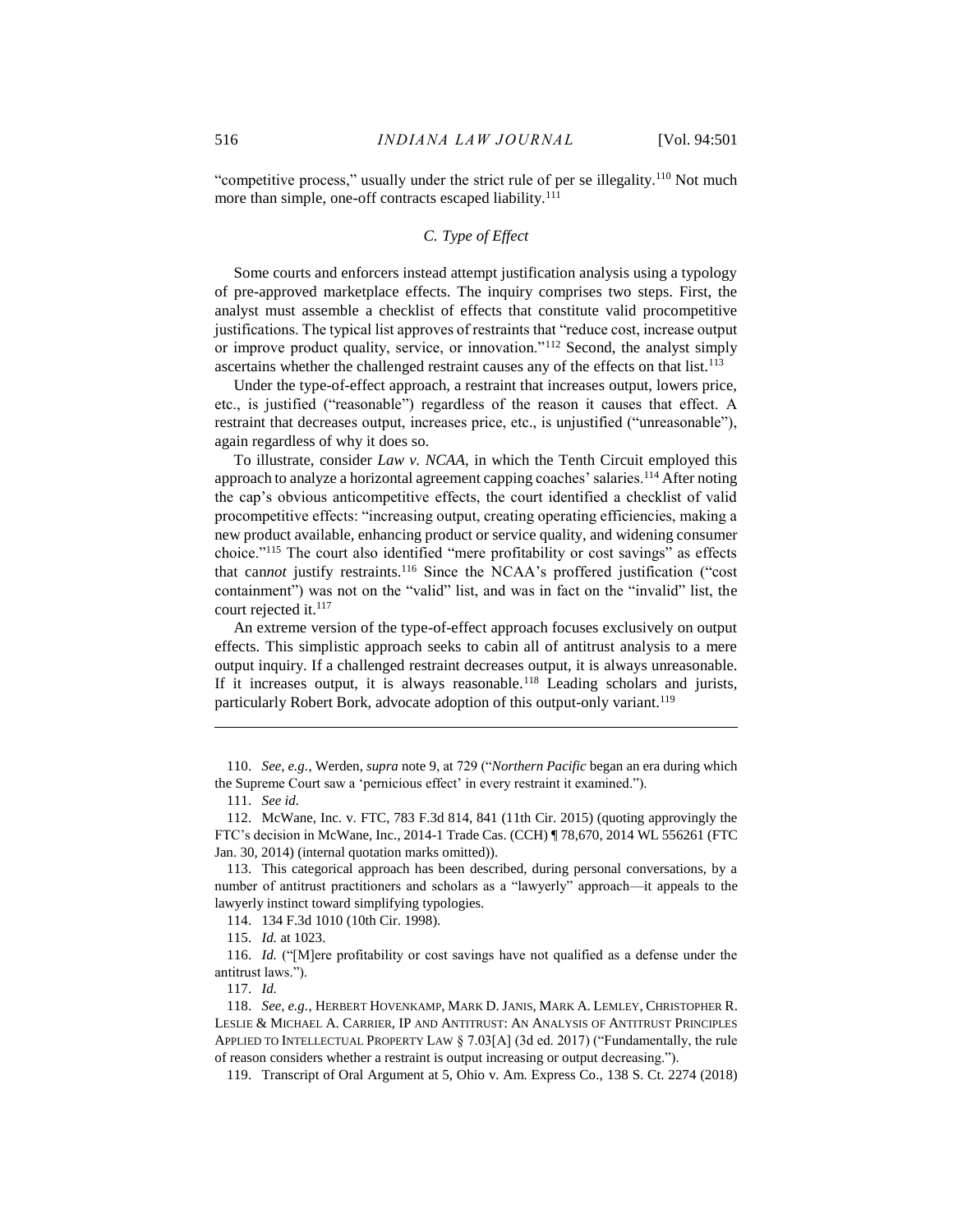Sophisticated proponents of this approach generally appear to agree that maximizing some form of welfare—not maximizing output per se—is the overarching goal of antitrust.<sup>120</sup> Thus, the output-only variant can be understood as heuristic in nature. If conduct that increases output virtually always increase consumer welfare, then output effects could perhaps be used as a shortcut to simplify the judicial task.

Unfortunately, this is not the case. Bork's attempt to craft a shortcut would (somewhat ironically) create an antitrust paradox: a legal regime that harms that which it ostensibly protects. Actual output effects are often difficult, if not impossible, to assess in a given case, even where harm to consumer welfare has clearly occurred. Yet the output-only approach would overlook—and therefore implicitly bless—such harm. Moreover, conduct that increases output does not always increase—and may, in fact, decrease—consumer welfare.<sup>121</sup> Here again, an output-only approach would overlook harm to welfare. Finally, antitrust courts are often confronted with claims that focus on other aspects of competition: a given case may hinge on quality, innovation, etc.<sup>122</sup> The output-only shortcut offers no guidance in such cases.<sup>123</sup> Thus, the discussion that follows will focus on the type-of-effect approach as it is actually employed, rather than the more extreme output-only variant.

### <span id="page-17-0"></span>II. DOCTRINAL BASIS FOR THE MARKET-FAILURE APPROACH

Antitrust doctrine generally supports the view that a restraint is procompetitive if—but only if—it alleviates a market failure. On its face, Sherman Act § 1 condemns "[e]very . . . restraint of trade."<sup>124</sup> That phrase invoked a well-established common law doctrine disfavoring contractual noncompete provisions.<sup>125</sup> Initially, all such provisions were held to be against public policy and therefore invalid.<sup>126</sup> But, recognizing the opportunity to facilitate welfare-enhancing investments and transactions, courts relaxed the doctrine to prohibit only "unreasonable" noncompete agreements. Under this standard, such agreements were "reasonable" (and

122. *E.g.*, Allensworth, *supra* not[e 4.](#page-2-2)

123. Unless, that is, "output" is a synecdoche for these other aspects of competition, in which case the output-only variant adds nothing of value relative to the broader type-of-effect approach.

124. 15 U.S.C. § 1 (2012).

<sup>(</sup>No. 16-1454) (question by Justice Gorsuch); BORK, *supra* note [79,](#page-11-0) at 122 (1993) ("The task of antitrust is to identify and prohibit those forms of behavior whose net effect is output restricting and hence detrimental.").

<sup>120.</sup> *See, e.g.*, BORK, *supra* note [79](#page-11-0) (arguing for a total welfare standard, which Bork referred to as "consumer welfare").

<sup>121.</sup> *See, e.g.*, Mark R. Patterson, *Coercion, Deception, and Other Demand-Increasing Practices in Antitrust Law*, 66 ANTITRUST L.J. 1, 5–6 (1997) ("[C]oercion and deception can also increase demand and output, yet may injure consumers."); *infra* note [165](#page-22-0) and accompanying text (noting that externalizing costs tends to inefficiently increase output).

<sup>125.</sup> *Cf.* United States v. Trans-Missouri Freight Ass'n, 166 U.S. 290, 328 (1897) (construing the Sherman Act's prohibition of "restraints of trade," recognizing that "[c]ontracts in restraint of trade have been known and spoken of for hundreds of years, both in England and in this country").

<sup>126.</sup> *See, e.g.*, Standard Oil Co. of N.J. v. United States, 221 U.S. 1, 51 (1911).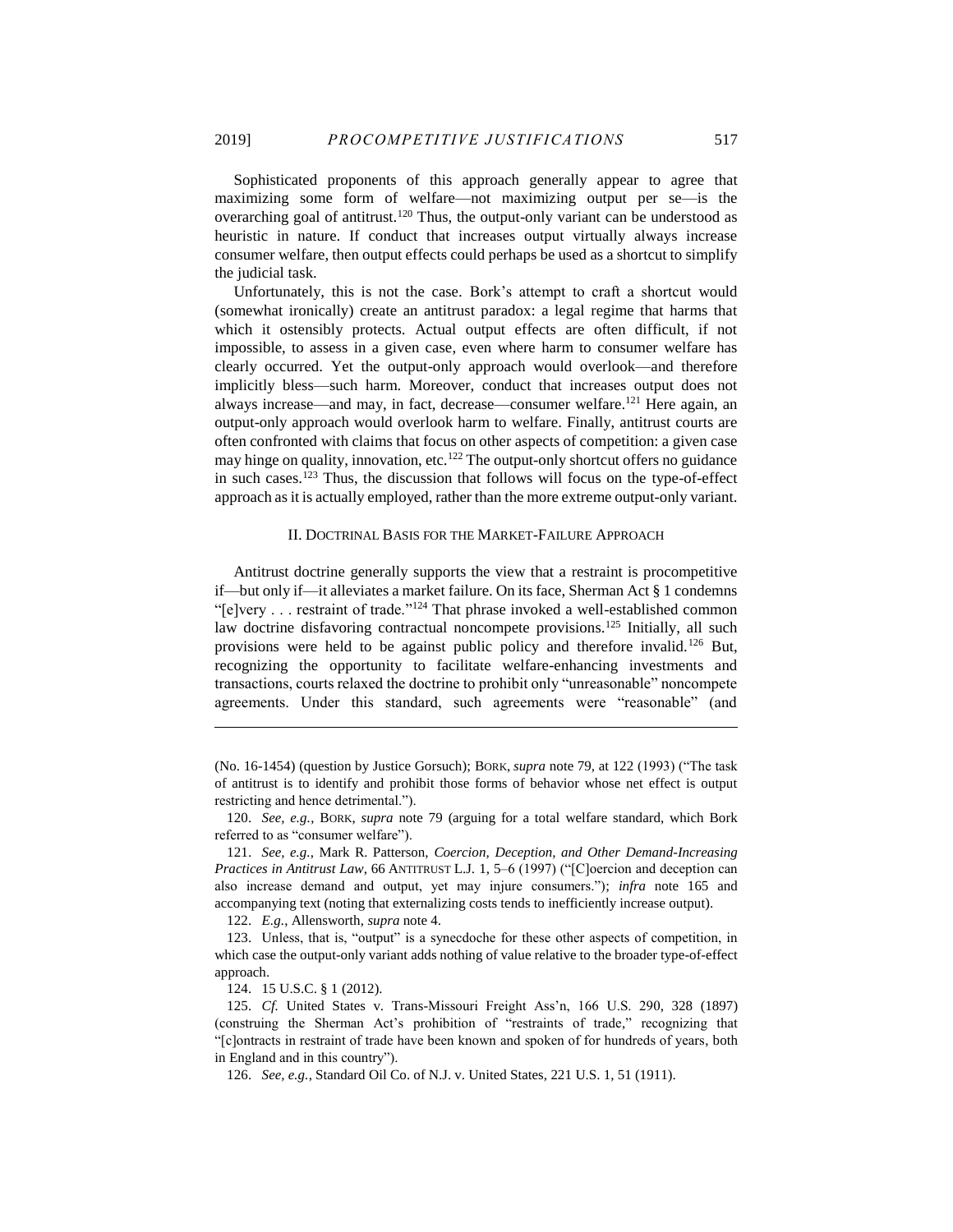enforceable) so long as they were no broader than necessary to "protect the legitimate commercial interests of the party seeking protection."<sup>127</sup> This consequentialist mode of analysis provided a groundwork upon which nascent antitrust laws would build.

After some early uncertainty,<sup>128</sup> the U.S. Supreme Court quickly concluded that Sherman Act § 1, like its common law antecedent, condemns only unreasonable restraints of trade.<sup>129</sup> Since all contracts "restrain trade" to some degree, a literal reading of the statute would have been untenable.<sup>130</sup> In its seminal *Standard Oil* opinion in 1911, the Court pronounced that "the standard of reason which had been applied at the common law . . . was intended to be the measure used" in applying the Sherman Act.<sup>131</sup> Thus, antitrust courts' primary task under Sherman Act  $\S$  1 became deciding which agreements "in restraint of trade" are unjustified and unreasonable, and which are justified and reasonable.

# *A. Early Support*

Seven years after *Standard Oil*, Justice Brandeis's *Chicago Board of Trade* (*CBOT*) opinion set forth the classic formulation of the rule of reason: "The history of the restraint, the evil believed to exist, the reason for adopting the particular remedy, the purpose or end sought to be attained, all are relevant facts."<sup>132</sup> Though sometimes criticized as overbroad,<sup>133</sup> Brandeis's articulation highlights a useful point: left unrestrained in a literal sense, markets may fail to produce optimal results, i.e., cause "evil." What looks like a harmful restraint of trade may, in fact, be a "remedy" for undesirable results.<sup>134</sup>

Though Brandeis wrote at a time before the modern economic concept of market failure had crystallized,<sup>135</sup> his *CBOT* opinion invoked its underlying tenets. The challenged conduct—a rule freezing the price of grain during after-hours trading was unquestionably a "restraint" of trade, specifically price competition. Yet the *CBOT* Court was hospitable to a number of the defendant's procompetitive justifications because, as Brandeis put it, the restraint "helped to *improve market* 

127. *See* David Cabrelli & Louise Floyd, *New Light Through Old Windows: Restraint of Trade in English, Scottish, and Australian Employment Laws(-) Emerging and Enduring Issues*, 26 INT'L J. COMP. LAB. L. & INDUS. REL. 167, 168 (2010).

 $\overline{a}$ 

132. Bd. of Trade of Chi. v. United States, 246 U.S. 231, 238 (1918).

<sup>128.</sup> *Trans-Missouri*, 166 U.S. at 327 (rejecting argument that Sherman Act § 1 "does not mean what the language used therein plainly imports, but that it only means to declare illegal any such contract which is in *unreasonable* restraint of trade" (emphasis added)).

<sup>129.</sup> *See* United States v. Joint Traffic Ass'n, 171 U.S. 505 (1898).

<sup>130.</sup> *Id.* at 568 ("To suppose . . . that the effect of the decision in the *Trans-Missouri* case is to render illegal most business contracts . . . , however indispensable and necessary they may be . . . is to make a most violent assumption, and one not called for or justified by the decision mentioned, or by any other decision of this court.").

<sup>131.</sup> 221 U.S. at 60.

<sup>133.</sup> *See, e.g.*, Edward D. Cavanagh, *The Rule of Reason Re-Examined*, 67 BUS. LAW. 435, 435 (2012) ("From the beginning, federal courts have been troubled by the open-ended nature of the Brandeis formulation of the Rule of Reason . . . .").

<sup>134.</sup> *See* Werden, *supra* note [9,](#page-3-1) at 728 ("Brandeis invited only the justification that a restraint makes the market work better.").

<sup>135.</sup> *See* HOVENKAMP, *supra* not[e 65,](#page-10-0) § 2.1, at 71.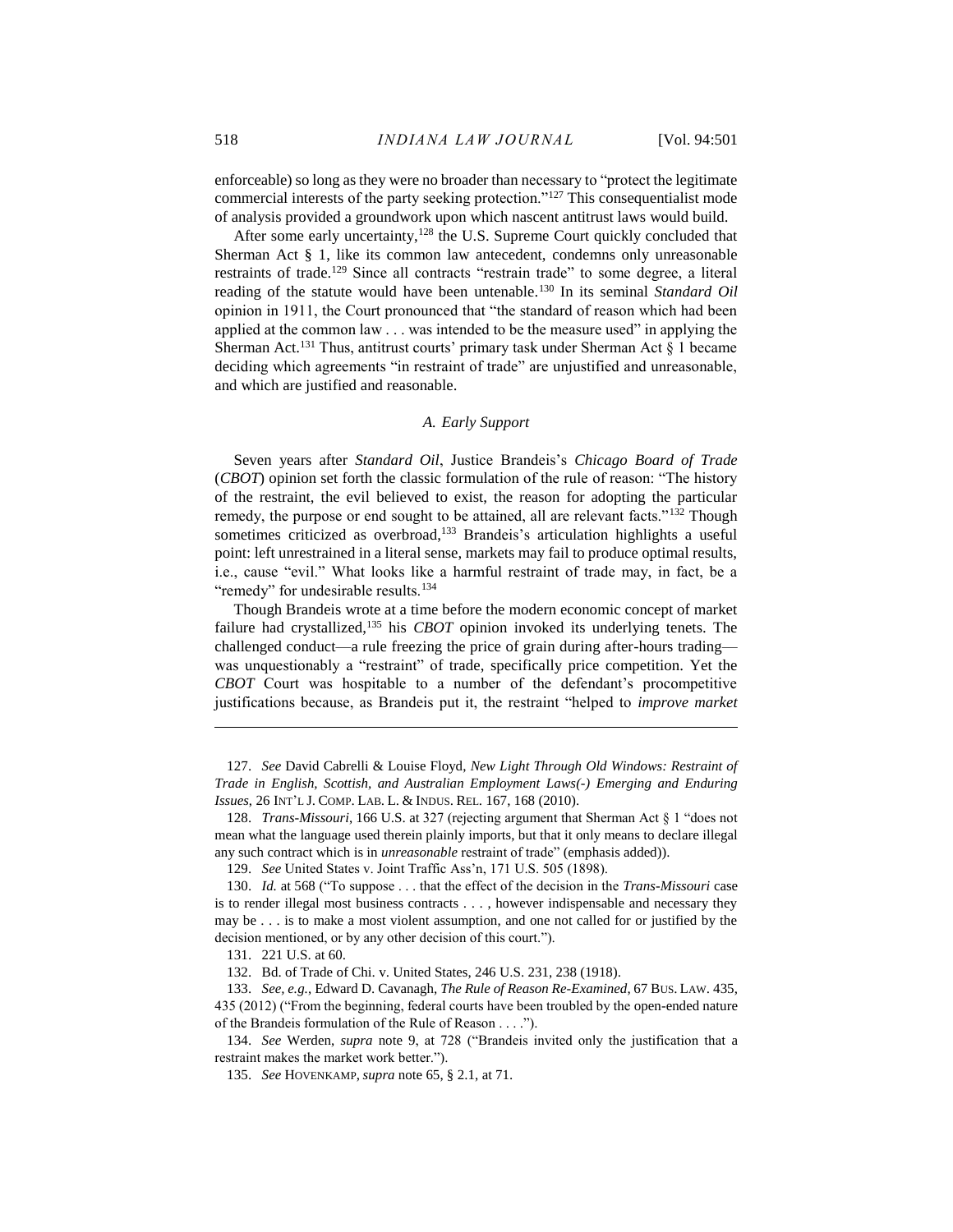<span id="page-19-0"></span> $\overline{a}$ 

*conditions*."<sup>136</sup> Importantly, Brandeis was hospitable to the proffered justifications *not* because of any supposed effects on price or output. Rather, his opinion contemplated (if a bit clumsily) the virtues of correcting market failures by, e.g., correcting information asymmetries.<sup>137</sup>

# *B. The Competitive Process Era*

Beginning approximately with *Northern Pacific* in 1958,<sup>138</sup> the Court entered its "Competitive Process Era,"<sup>139</sup> a period characterized by plaintiff-friendly rulemaking.<sup>140</sup> During this era, the Court condemned outright many restraints that have subsequently been treated with less suspicion. Few, if any, virtues could insulate a restraint from antitrust liability.<sup>141</sup> The *Northern Pacific* Court, for example, unanimously condemned tying arrangements as per se illegal.<sup>142</sup> *Albrecht*, decided in 1968, imposed a similar per se ban on vertical maximum-resale-price agreements.<sup>143</sup> In 1972, the *Topco* majority applied the per se rule to market-division agreements,<sup>144</sup> despite evidence suggesting that the challenged agreement was not harmful.<sup>145</sup>

141. Though this Article focuses on restraints of trade, merger case law during this time exhibited analogous hostility to "efficiencies" defenses. *See, e.g.*, FTC v. Procter & Gamble Co., 386 U.S. 568, 580 (1967) ("Congress was aware that some mergers which lessen competition may also result in economies but it struck the balance in favor of protecting competition."). Subsequent courts have hewed closer to this precedent than to analogous restraints-of-trade precedent. *See, e.g.*, United States v. Aetna, Inc., 240 F. Supp. 3d 1, 96 (D.D.C. 2017) (requiring "proof of extraordinary efficiencies" to justify a presumptively anticompetitive merger).

<sup>136.</sup> *Bd. of Trade of Chi.*, 246 U.S. at 240 (emphasis added).

<sup>137.</sup> *Id.* ("Before [the restraint's] adoption, bids were made privately. Men had to buy and sell without adequate knowledge of actual market conditions. This was disadvantageous to all concerned, but particularly so to country dealers and farmers.").

<sup>138.</sup> N. Pac. Ry. Co. v. United States, 356 U.S. 1 (1958).

<sup>139.</sup> Some scholars instead refer to this as the Court's "inhospitality era." Meese, *supra* note [57,](#page-8-0) at 146.

<sup>140.</sup> *See generally* HOVENKAMP, *supra* not[e 65,](#page-10-0) § 2.1, at 82 ("1960's antitrust policy . . . was openly hostile toward innovation and large scale development, and a zealous protector of the right of small business to operate independently.").

<sup>142.</sup> 356 U.S. at 8.

<sup>143.</sup> Albrecht v. Herald Co., 390 U.S. 145, 152 (1968).

<sup>144.</sup> United States v. Topco Assocs., Inc., 405 U.S. 596 (1972).

<sup>145.</sup> *See* Alan J. Meese, *Competition and Market Failure in the Antitrust Jurisprudence of Justice Stevens*, 74 FORDHAM L. REV. 1775, 1782 n.56 (2006). For a contrary view, see Peter C. Carstensen & Harry First, *Rambling Through Economic Theory:* Topco*'s Closer Look*, *in* ANTITRUST STORIES 174–76 (Eleanor M. Fox & Daniel A. Crane eds., 2007). Carstensen and First suggest, rather persuasively, that at least some members of the Court were concerned about the possibility that Topco members could have used Topco as a vehicle to launch multiple private-label brands, thus eliminating the possibility that a given member would be able to free-ride off a nearby rival member's promotional efforts. Thus, for example, a Giant grocery store could carry and promote its own Giant private-label goods, while a nearby 7- Eleven store could carry and promote its own 7-Eleven-branded private label. Giant's promotional efforts would presumably be designed to increase consumer awareness of its own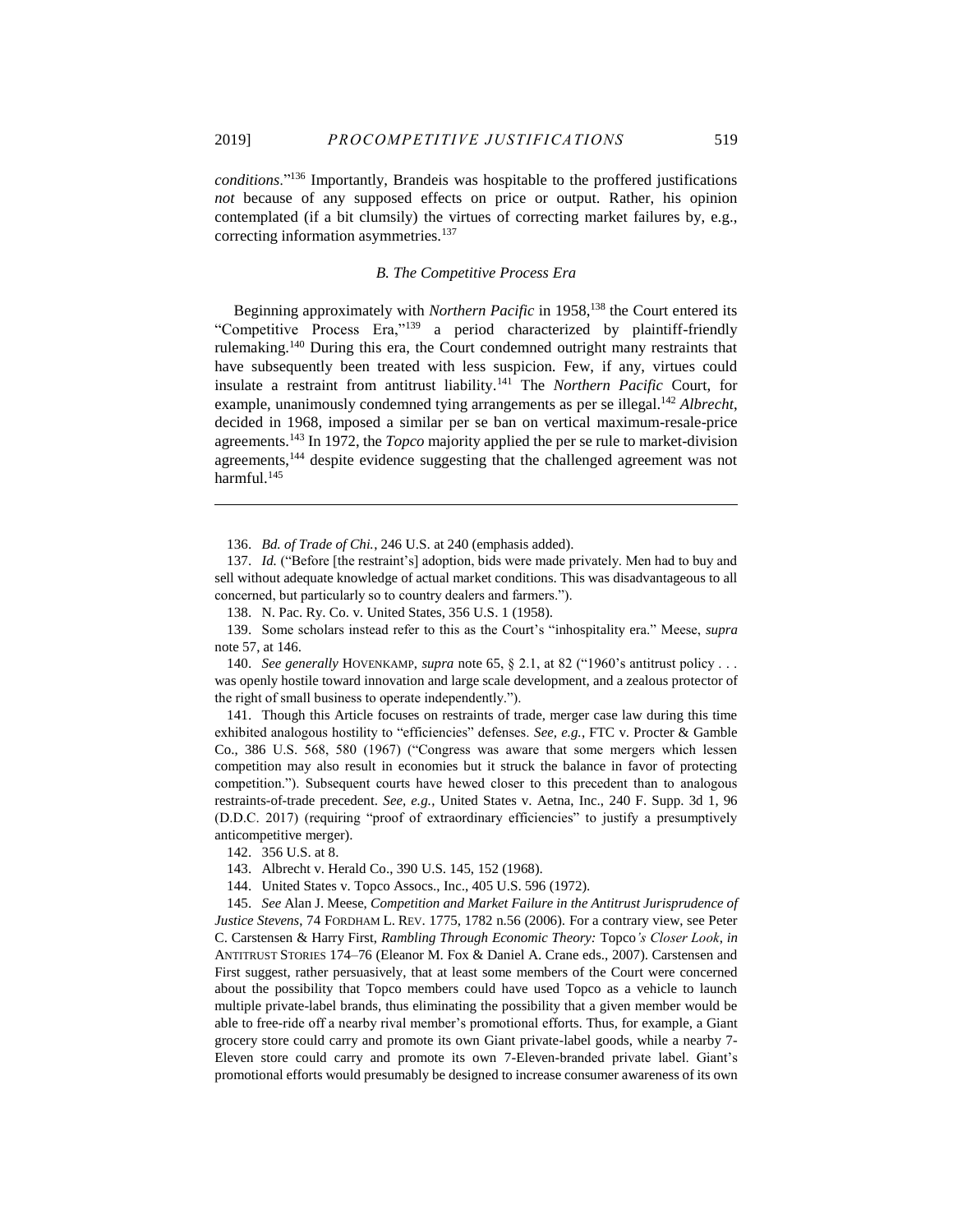These decisions were primarily concerned with protecting "competition" or the "competitive process," rather than consumer welfare.<sup>146</sup> The *Northern Pacific* Court was troubled by tying arrangements' "pernicious effect on competition."<sup>147</sup> The *Albrecht* Court condemned vertical maximum-resale-price agreements as per se illegal out of concern that such "schemes" disrupt "the forces of the competitive market."<sup>148</sup> The *Topco* majority flatly rejected the defendant's proffered justifications, reasoning that antitrust tribunals are unable "to weigh, in any meaningful sense, destruction of competition in one sector of the economy against promotion of competition in another sector."<sup>149</sup>

But these decisions never defined, exactly, what constitutes "competition" or the "competitive process."<sup>150</sup> Instead, these opinions explained themselves by reference to an ill-defined bundle of "rights" and "freedoms." The *Northern Pacific* Court, for example, fretted over the loss of landowners' "freedom to deal with competing carriers."<sup>151</sup> The *Albrecht* majority was concerned that vertical maximum resale price agreements "cripple the freedom of traders."<sup>152</sup> The *Topco* majority stated that the antitrust laws protect "our fundamental personal freedoms,"<sup>153</sup> and that "guaranteed each and every business, no matter how small, is the freedom to compete—to assert with vigor, imagination, devotion, and ingenuity whatever economic muscle it can muster."<sup>154</sup> Beautiful though Justice Marshall's prose may be, what guidance does it

153. 405 U.S. at 610.

154. *Id.*

private label, eliminating the possibility that 7-Eleven could take a free ride. *See id.* Even assuming this was a realistic possibility, however, it is difficult to see how the restraints could have meaningfully harmed the relevant markets, given the paltry market shares held by Topco's members.

<sup>146.</sup> *See* Werden, *supra* not[e 9,](#page-3-1) at 757.

<sup>147.</sup> 356 U.S. at 5. That said, the Court also foreshadowed the Modern Era by emphasizing the centrality of efficiency to antitrust law: "[The Sherman Act] rests on the premise that the unrestrained interaction of competitive forces will yield the best allocation of our economic resources . . . ." *Id.* at 4.

<sup>148.</sup> *Albrecht*, 390 U.S. at 152.

<sup>149.</sup> *Topco Assocs.*, 405 U.S. at 609–10.

<sup>150.</sup> Indeed, as Orbach (a proponent of the "competition/competitive-process" standard) observes, "[i]n 1890, Congress passed a competition law without meaningfully talking about competition." Orbach, *supra* not[e 97,](#page-14-0) at 2268. That said, Orbach points out that a great number of these decisions did, in fact, invoke "competition" as the relevant touchstone for analysis, an observation that aligns with the present claims. *See id.* at 2270 n.96 (citing City of Lafayette v. La. Power & Light Co., 435 U.S. 389, 398 (1978) ("[By enacting the Sherman Act,] Congress . . . sought to establish a regime of competition as the fundamental principle governing commerce in this country."); *see also Topco Assocs.*, 405 U.S. at 610 ("Antitrust laws in general, and the Sherman Act in particular, are the Magna Carta of free enterprise. They are as important to the preservation of economic freedom and our free-enterprise system as the Bill of Rights is to the protection of our fundamental personal freedoms."); White Motor Co. v. United States, 372 U.S. 253, 263 (1963); Brown Shoe Co. v. United States, 370 U.S. 294, 330 (1962) ("[A]ntitrust laws . . . are intended primarily to preserve and stimulate competition."); N. Pac. Ry. Co. v. United States, 356 U.S. 1, 4 (1958)).

<sup>151.</sup> 356 U.S. at 8.

<sup>152.</sup> *Albrecht*, 390 U.S. at 152.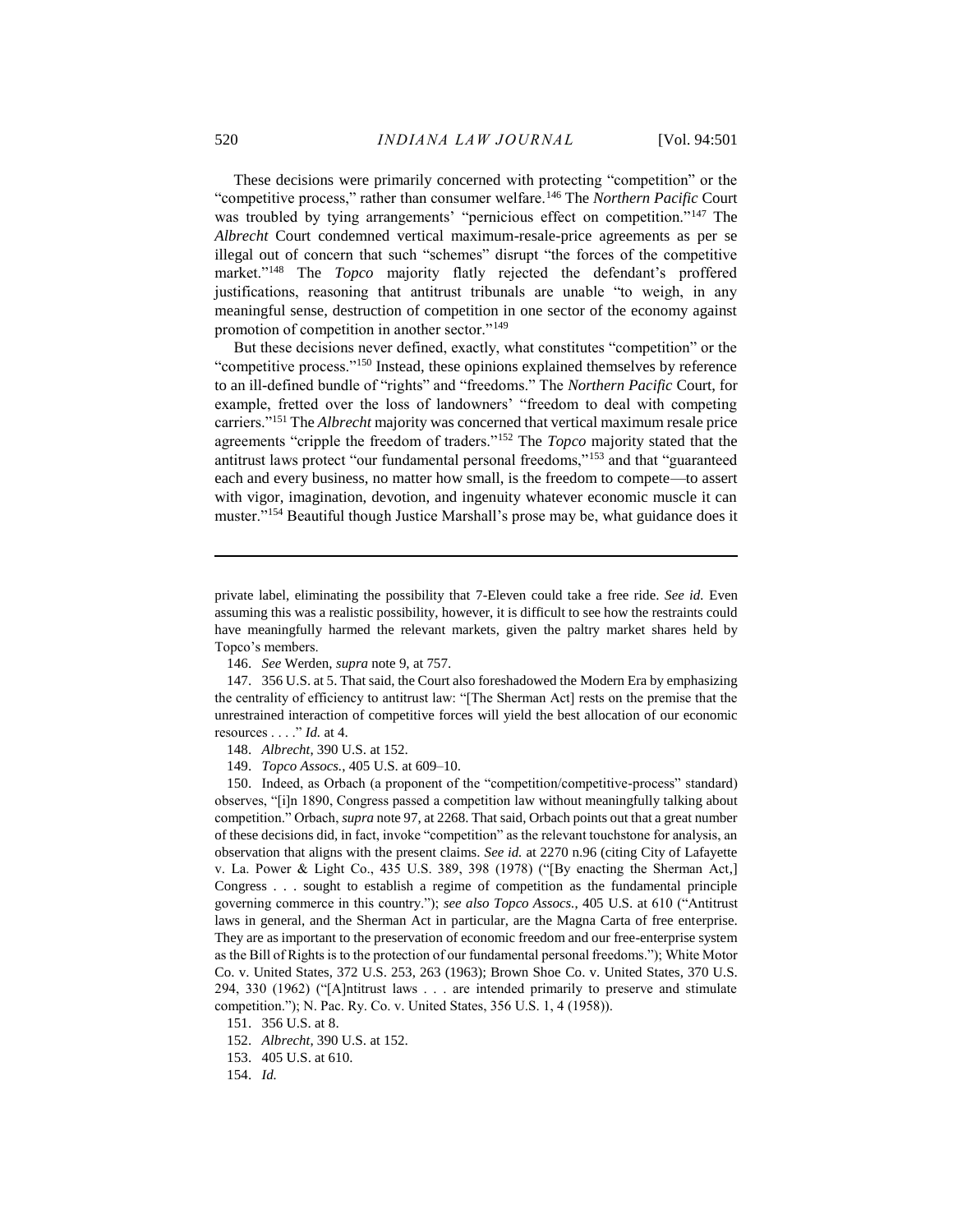offer? To a given lower court attempting to assess a particular justification, what does it mean?

In practice, using the "competitive process" as the *sine qua non* of antitrust liability meant that the existence of almost any nonstandard contractual arrangement could satisfy a plaintiff's initial burden. The Court's vision of "competition" seems to have involved large numbers of small sellers and buyers transacting via simple spot contracts. Any agreement deviating from that ideal therefore represented a threat to the competitive process. All a plaintiff needed to do to satisfy its initial burden was to demonstrate the existence of the challenged restraint. As a result, this era was relatively plaintiff-friendly.

But viewing these decisions through the lens of procompetitive-justification analysis reveals an additional insight: the Competitive-Process Era was also distinctly defendant-*un*friendly. Using the competitive process as the touchstone for antitrust liability not only lowers the bar for plaintiffs attempting to show competitive harm, but also forecloses the primary—perhaps the only—avenue available to defendants attempting to offer justifications. Consider the *Topco* majority's opinion, which observed that "[i]mplicit in such freedom is the notion that [competition] cannot be foreclosed with respect to one sector of the economy because certain private citizens or groups believe that such foreclosure *might promote greater competition* in a more important sector of the economy."<sup>155</sup>

In other words, defendants could not argue that unrestrained competition was producing suboptimal results. That raises a question: If defendants could not make that argument, could they ever justify their conduct? The apparent answer—reflected in the multiplicity of per se illegality rules established or reaffirmed during this period—was that they could not.

These decisions were subsequently relegated (for the most part<sup>156</sup>) to the dustbin of history. The Court explicitly overruled many of them,<sup>157</sup> and has substantially eroded others.<sup>158</sup> The Competitive-Process Era met its end less than twenty years after *Northern Pacific* marked its birth.

<sup>155.</sup> *Id.* (emphasis added).

<sup>156.</sup> *Topco* has not been explicitly overruled, though some lower courts have blatantly disregarded it. *See, e.g.*, Polk Bros., Inc. v. Forest City Enters., Inc., 776 F.2d 185 (7th Cir. 1985); E. THOMAS SULLIVAN & JEFFREY L. HARRISON, UNDERSTANDING ANTITRUST AND ITS ECONOMIC IMPLICATIONS § 4.14, at 160 (5th ed. 2008) ("The question arises whether [such cases] are reconcilable with *Topco* or whether they are mere examples of judicial activism by lower federal court judges.").

<sup>157.</sup> *See, e.g.*, Continental T.V., Inc. v. GTE Sylvania, Inc., 433 U.S. 36, 58 (1977) (overruling the per se rule for vertical exclusive-territory restrictions announced in *United States v. Arnold, Schwinn & Co.*, 388 U.S. 365 (1967)).

<sup>158.</sup> *Compare, e.g.*, Jefferson Parish Hosp. Dist. No. 2 v. Hyde, 466 U.S. 2 (1984) (requiring a finding of market power before condemning tying arrangements), *with* N. Pac. Ry. Co. v. United States, 356 U.S. 1 (1958) (rejecting a requirement of "monopoly power" and requiring only "sufficient economic power").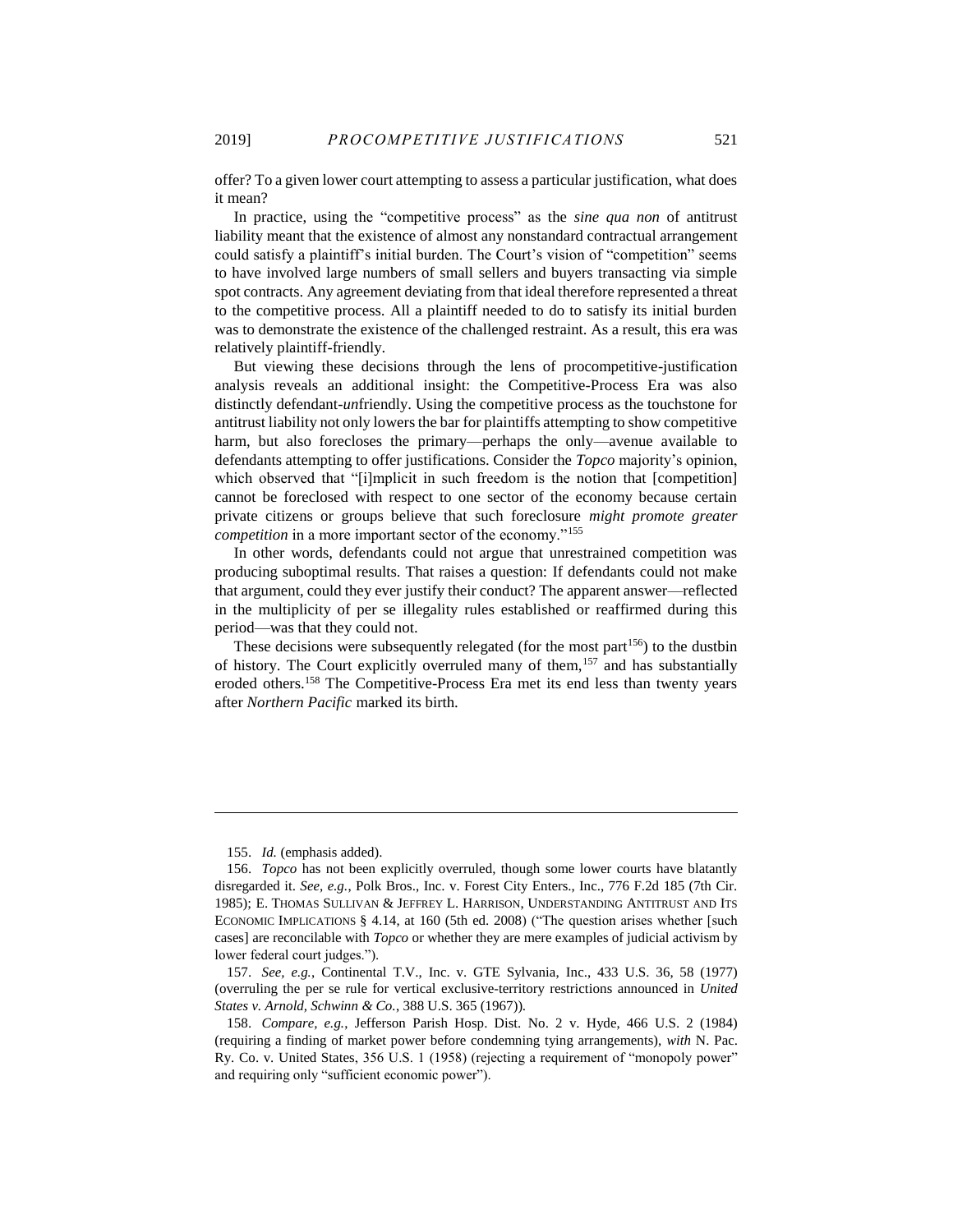## <span id="page-22-0"></span>*C. The Modern Era*

By 1977, the economic conceptions of efficiency and market failure had gained considerable clarity. In *GTE Sylvania*, often heralded as marking the beginning of the "Modern Era" of antitrust,<sup>159</sup> the Court reversed its earlier per se prohibition of vertical exclusive-territory restraints. At a high level, the rationale for treating such restraints with less suspicion was their likelihood of creating "efficiencies."<sup>160</sup> More specifically, the majority reasoned such restraints can alleviate "*market imperfections* such as the so-called 'free rider' effect."<sup>161</sup> Thus, the Court ushered in the Modern Era of antitrust by explicitly invoking the market-failure approach to justification analysis. Free-riding—which can cause welfare-reducing underproduction—results from the presence of externalities, a common cause of market failure.<sup>162</sup> Note also that the Court's focus was not limited to whether the restraint created a particular type of marketplace effect, such as higher output or lower prices.<sup>163</sup> Rather, the Court held that certain restraints may be justified where they alleviate market failures.

One year later, the Court issued a rather puzzling opinion best understood as a leftover from the Competitive Process Era. *Professional Engineers* involved a tradeassociation rule that prohibited members from submitting price bids to potential customers.<sup>164</sup> The association attempted to justify its rule by arguing that without the rule, the market would produce suboptimally low-quality engineering services.<sup>165</sup> This was a classic market-failure argument: a combination of information asymmetries and irrational (time-inconsistent) behavior by consumers caused the unrestrained market to fail to optimize welfare.<sup>166</sup>

<span id="page-22-1"></span>In sweeping language, however, Justice Stevens condemned the proffered justification as "nothing less than a frontal assault on the basic policy of the Sherman Act."<sup>167</sup> Stevens castigated the association for arguing that competition itself was "bad."<sup>168</sup> That was, of course, precisely what the association was arguing: that the challenged restraint alleviated the relevant market's tendency to produce "bad" outcomes. The problem with this argument, according to Stevens, was that "the

159. *See, e.g.*, Lindsey M. Edwards & Joshua D. Wright, *The Death of Antitrust Safe Harbors: Causes and Consequences*, 23 GEO. MASON L. REV. 1205, 1205 (2016).

160. *See GTE Sylvania, Inc.*, 433 U.S. at 54.

161. *Id.* at 55 (emphasis added).

162. *See, e.g.*, MASSIMO MOTTA, COMPETITION POLICY: THEORY AND PRACTICE 314–16 (2004).

163. It was the concurring opinion that appeared more focused on the restraint's "outputenhancing possibilities," rather than its efficiency-enhancing possibilities. *GTE Sylvania*, 433 U.S. at 70 (White, J., concurring in the judgment).

164. Nat'l Soc'y of Prof'l Engineers v. United States, 435 U.S. 679, 684 (1978).

165. *See, e.g.*, Brief for Petitioner, 435 U.S. 679 (1978), No. 76–1767, 1977 WL 205310, at \*54 ("NSPE contends . . . that . . . the submission of a bid . . . before the problem can possibly be comprehended or an adequate approach to it proposed limits the amount and quality of analysis ultimately applied to the problem . . . .").

166. *See* John M. Newman, Rationalizing Procompetitive Justifications (unpublished manuscript) (on file with author).

167. *Prof'l Engineers*, 435 U.S. at 695.

168. *Id.*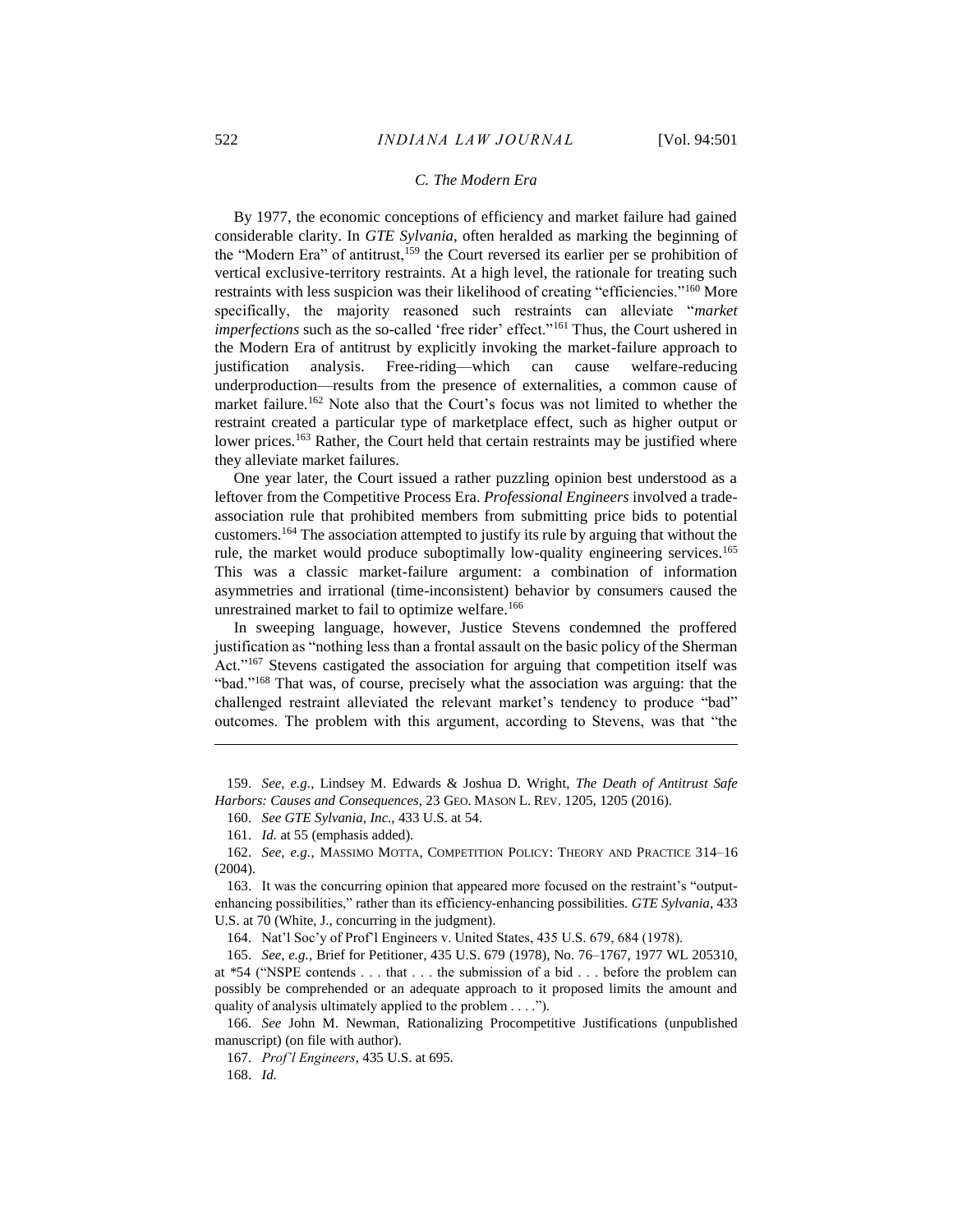statutory policy precludes inquiry into the question whether competition is good or bad."<sup>169</sup> *Professional Engineers* thus appears to have employed the retrograde competitive-process approach,<sup>170</sup> which leaves little to no room for defendants to proffer justifications. Stevens's analysis was straightforward: (1) the Sherman Act assumes that restraints on competition are bad, (2) the defendant restrained competition, so (3) the defendant violated the Sherman Act. The competitive-process approach effectively foreclosed the only possible means by which the defendant could have justified its conduct.

The following year (1979), the Court issued *BMI* and with it signaled a clear return to the market-failure approach. At issue was a joint copyright-licensing agreement that involved horizontal price-fixing.<sup>171</sup> Unrestrained, the relevant market exhibited prohibitive transaction costs due to "the impracticability of negotiating individual licenses for each composition."<sup>172</sup> The restraint eliminated such transaction costs, which are a textbook source of market failure.<sup>173</sup> Eight justices—and the DOJ as amicus—agreed that even a horizontal price-fixing agreement should receive ruleof-reason treatment where it alleviates a market failure.<sup>174</sup> Only Justice Stevens dissented.<sup>175</sup>

In 1984, the Supreme Court again employed the market-failure approach to justification analysis. *NCAA v. Board of Regents* involved an arrangement between undergraduate universities to jointly license the right to televise amateur athletic

170. At the very least, Stevens *invoked* that approach. *See* Meese, *supra* note [57,](#page-8-0) at 109– 10 (arguing that the *Professional Engineers* Court actually applied a market-failure approach).

171. Broad. Music, Inc. v. CBS, Inc., 441 U.S. 1 (1979).

172. *Id.* at 15 (quoting Brief for United States as Amicus Curiae on Petition for Certiorari, K-91, Inc. v. Gershwin Publ'g Corp., 389 U.S. 1045 (1968) (internal quotation marks omitted)).

173. *See supra* notes 89–93 and accompanying text.

175. *BMI*, 441 U.S. at 25.

<sup>169.</sup> *Id.* Despite its peculiar reasoning, the *Professional Engineers* majority likely reached the correct substantive outcome. There were likely alternative restraints available to the association that would have been much less restrictive, yet still offered similar benefits. And, as demonstrated below, Stevens's hostility was most likely a misdirected response to the particular *type* of market failure allegedly corrected by the restraint.

<sup>174.</sup> *Broad. Music, Inc.*, 441 U.S. at 15 ("[T]he United States disagrees with the Court of Appeals in this case and urges that the blanket licenses . . . are not per se violations of the Sherman Act."). Some subsequent authorities instead describe *BMI* as hinging on the output increase caused by the restraint. *See, e.g.*, SCFC ILC, Inc. v. Visa USA, Inc., 36 F.3d 958, 964 (10th Cir. 1994). Under this view, *BMI* exemplifies the type-of-effect approach. But the Court mentioned "output" only in passing, and not strictly in connection with procompetitive justifications. 441 U.S. at 20 (framing the zero-step of analysis as a question of whether "the practice facially appears to be one that would always or almost always tend to restrict competition and decrease output . . . , or instead one designed to 'increase economic efficiency'") (quoting United States v. U.S. Gypsum Co., 438 U.S. 422, 441 n.16 (1978)). The majority did, however, place great weight on the fact that "a bulk license of some type is . . . necessary to achieve the<sup>[]</sup> efficiencies." *Id.* at 21. In other words, the reduction of transaction costs (which had previously caused a market failure)—not the resulting output increase per se—dictated Rule of Reason treatment.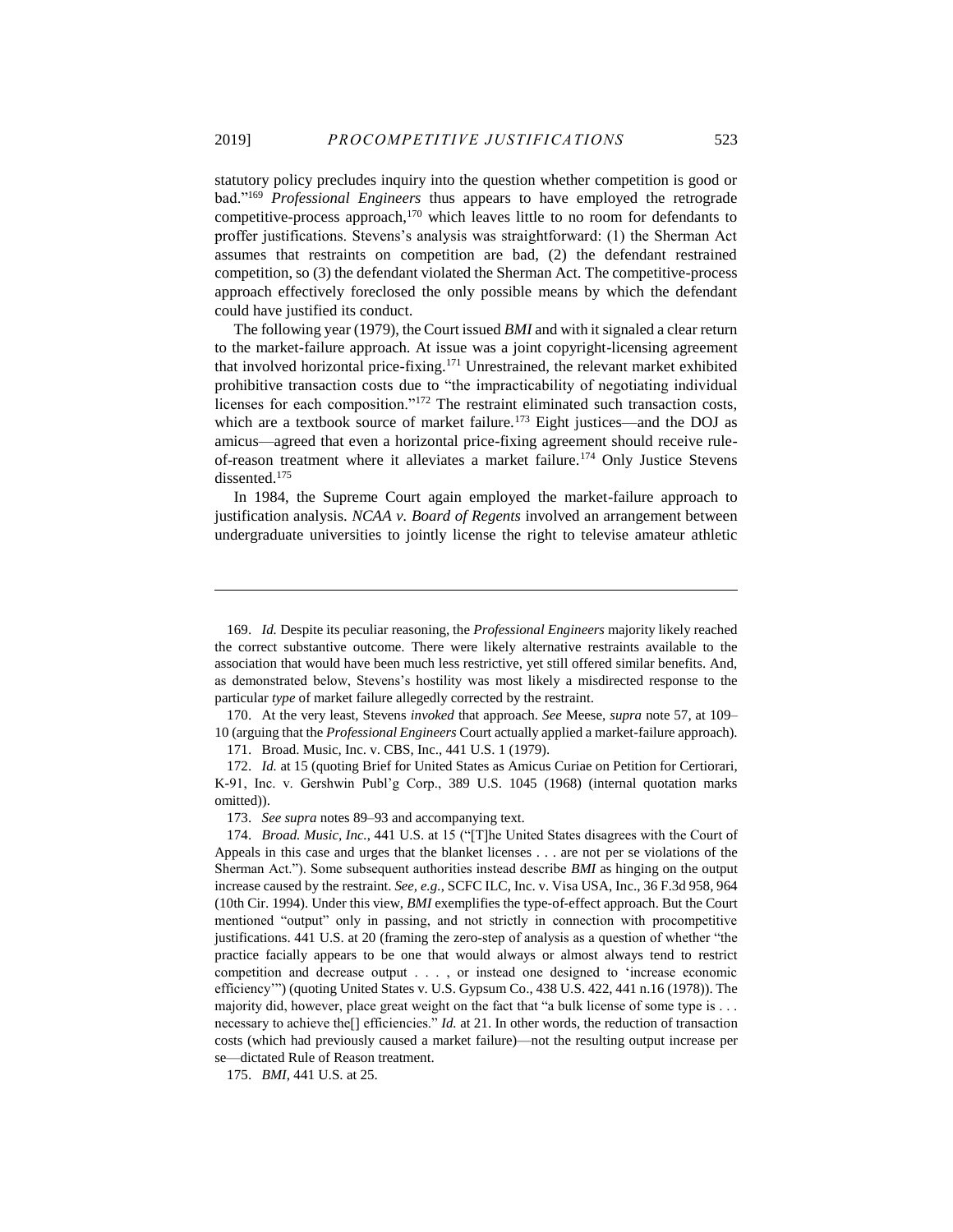sporting events.<sup>176</sup> Because such agreements can be "efficient," the majority opinion—written by none other than Justice Stevens—found per se treatment to be inappropriate, even where the challenged restraint was a rather blatant outputreduction scheme.<sup>177</sup>

The *NCAA* majority at times did use the terms "efficiency" and "increase[d] output" roughly interchangeably,<sup>178</sup> arguably suggesting a type-of-effect approach. This is, however, not the best reading. Some early analysts, Bork in particular, often appeared to conflate efficiency and higher output, but the modern consensus is that higher output is not always an efficient outcome.<sup>179</sup> A variety of inefficient conditions and strategies (externalized costs, coercion, overconsumption, deception, etc.) can increase output.<sup>180</sup> Thus, the *NCAA* Court's emphasis on output effects can most helpfully be understood not as endorsing Bork's extreme-form type-of-effect analysis, but as a response to the particular restraint at issue: an agreement to restrict output. A decision analyzing an output restriction will naturally focus on output but it would be a mistake to conclude that all of antitrust is therefore limited to a mechanical output analysis.

In 1997, *State Oil Co. v. Khan* overturned the decades-old per se rule against vertical restraints setting maximum retail prices.<sup>181</sup> That rule traced its roots to *Albrecht*, <sup>182</sup> an opinion the *Khan* Court characterized as "grounded in the fear that maximum price fixing by suppliers could interfere with dealer freedom."<sup>183</sup> Ironically, as the *Khan* Court pointed out, the ban on vertical maximum price fixing had prompted many suppliers to vertically integrate, thereby "eliminating the very independent trader for whom *Albrecht* professed solicitude."<sup>184</sup> Justice O'Connor, writing for a unanimous majority, identified the following procompetitive justification for vertical maximum price fixing: "A supplier might . . . fix a maximum resale price in order to prevent his dealers from exploiting a monopoly position."<sup>185</sup> Monopoly power (like transaction costs and externalities) is a textbook cause of market failure.<sup>186</sup> By overruling *Albrecht* and disapproving of its normative basis, *Khan* emphatically rejected the competitive-process approach. And by focusing on the restraint's alleviation of a market failure, rather than its effect on output, *Khan* continued the Modern Era's embrace of the market-failure approach.

- 182. Albrecht v. Herald Co., 390 U.S. 145 (1968).
- 183. 522 U.S. at 16.

<sup>176.</sup> NCAA v. Bd. of Regents of Okla., 468 U.S. 85 (1984).

<sup>177.</sup> *Id.* at 103. The Court ultimately rejected the NCAA's proffered justifications ("efficiency justification[s]") as being factually and legally unsupported. *See id.* at 114–15. 178. *Id.* at 114.

<sup>179.</sup> *See, e.g.*, Patterson, *supra* not[e 121.](#page-17-0)

<sup>180.</sup> *See infra* notes 292–95 and accompanying text.

<sup>181.</sup> 522 U.S. 3 (1997).

<sup>184.</sup> *Id.* at 16–17 (quoting 8 PHILLIP AREEDA, ANTITRUST LAW ¶ 1635, at 395 (1989)).

<sup>185.</sup> *Id.* at 16 (quoting Khan v. State Oil Co., 93 F.3d 1358, 1362 (7th Cir. 1996) (internal quotation marks omitted)).

<sup>186.</sup> RICHARD G. LIPSEY & COLIN HARBURY, FIRST PRINCIPLES OF MICROECONOMICS 169 (2d ed. 1992) ("[T]here is clearly a case to be made against monopoly on grounds of market failure . . . .").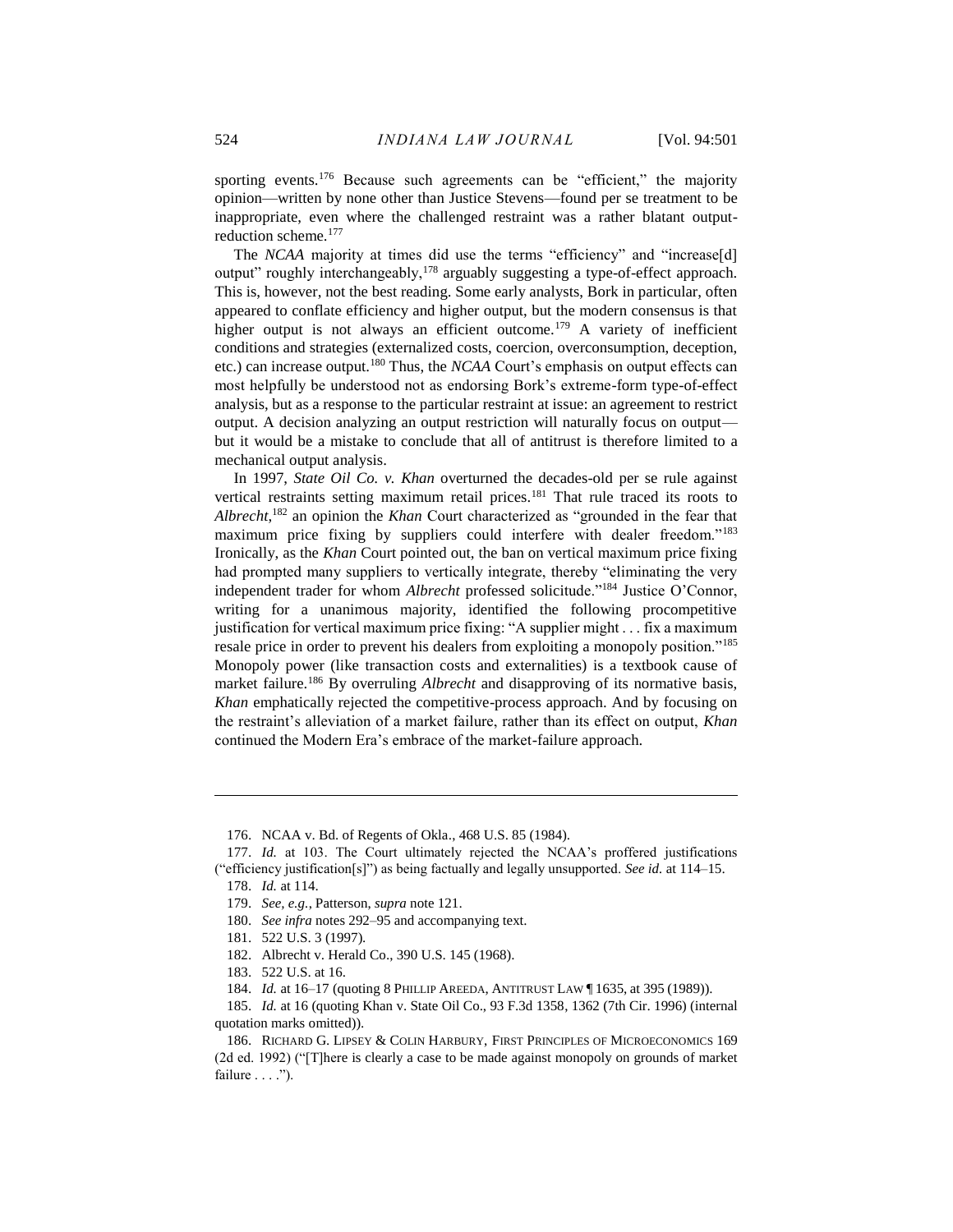The Supreme Court's most recent in-depth justification analysis appeared in its 2007 *Leegin* decision. <sup>187</sup> The *Leegin* Court again employed the language of market failure and efficiency, this time to strike down a longstanding rule that vertical minimum resale price restraints were per se illegal. Because such restraints may often be the "most efficient way"<sup>188</sup> to lower certain transaction costs,<sup>189</sup> decrease information asymmetries,<sup>190</sup> and prevent free riding from "forcing [firms] to cut back [their] services to a level lower than consumers would otherwise prefer,"<sup>191</sup> the Court rejected per se illegality in favor of the rule of reason. Each of these—transaction costs, information asymmetries, and free rider problems—is a textbook cause of market failure. More recently still, the 2018 *Ohio v. American Express Co.* decision mentioned alleviating "negative externalities"—another textbook source of market failure<sup>192</sup>—as a possible procompetitive justification.<sup>193</sup>

In sum, nearly a century of U.S. Supreme Court antitrust precedent counsels in favor of the market-failure approach to justification analysis.<sup>194</sup> Against this

 $\overline{a}$ 

190. *Id.* at 891 (observing that resale-price maintenance may incentivize new entry by inducing firms to "make the kind of investment of capital and labor that is often required in the distribution of products *unknown to the consumer*" (internal quotation marks omitted) (emphasis added)).

192. *See, e.g.*, RICHARD A. POSNER & FRANK H. EASTERBROOK, ANTITRUST: CASES, NOTES, AND OTHER MATERIALS 176 (2d ed. 1981).

193. *See* Ohio v. Am. Express Co., 138 S. Ct. 2274, 2289 (2018) ("These agreements actually stem negative externalities in the credit-card market.").

194. The Court's Modern Era jurisprudence does frequently invoke the adage that antitrust laws are meant to protect "competition, not competitors." *See Leegin*, 551 U.S. at 906 (quoting Atlantic Richfield Co. v. USA Petroleum Co., 495 U.S. 328, 338 (1990)); Cargill, Inc. v. Monfort of Colorado, Inc., 479 U.S. 104, 115 (1986) (quoting Brown Shoe Co. v. United States, 370 U.S. 294, 320 (1962)); Brunswick Corp. v. Pueblo Bowl-O-Mat, Inc., 429 U.S. 477, 488 (1977) (quoting *Brown Shoe*, 370 U.S. at 320). But it has generally done so in the context of "antitrust injury." The statement originated in *Brown Shoe*, a case that condemned a merger between horizontal rivals that possessed relatively small market shares. *Brown Shoe*, 370 U.S. at 319–21. But the particular discussion in *Brown Shoe* involved two hypothetical mergers that would *not* (per the majority) have violated Clayton Act § 7: "a merger between two small companies to enable the combination to compete more effectively with larger corporations dominating the relevant market" (presumably due to economies of scale) and "a merger between a corporation which is financially healthy and a failing one which no longer can be a vital competitive factor in the market." *Id.* at 319. The Court was, in *Brunswick Corp.*, faced with the former. And in that case, citing *Brown Shoe*, the Court identified the "antitrust injury" doctrine. Under that doctrine, a plaintiff cannot make out an antitrust claim by alleging that it has (for example) lost customers to a more efficient rival. The Court's subsequent reiterations of this maxim have been in similar contexts and are properly understood as references to this discrete concept, rather than a full-throated endorsement of the competitiveprocess standard. Indeed, at least one of these subsequent invocations was expressly welfarerelated. *See Leegin*, 551 U.S. at 906 (referring to state fair-trade laws as "[d]ivorced from competition and consumer welfare" and "designed to save inefficient small retailers from their

<span id="page-25-0"></span><sup>187.</sup> Leegin Creative Leather Prods., Inc. v. PSKS, Inc., 551 U.S. 877 (2007).

<sup>188.</sup> *Id.* at 892.

<sup>189.</sup> *Id.* ("It may be difficult and inefficient for a manufacturer to make and enforce a contract with a retailer specifying the different services the retailer must perform.").

<sup>191.</sup> *Id.*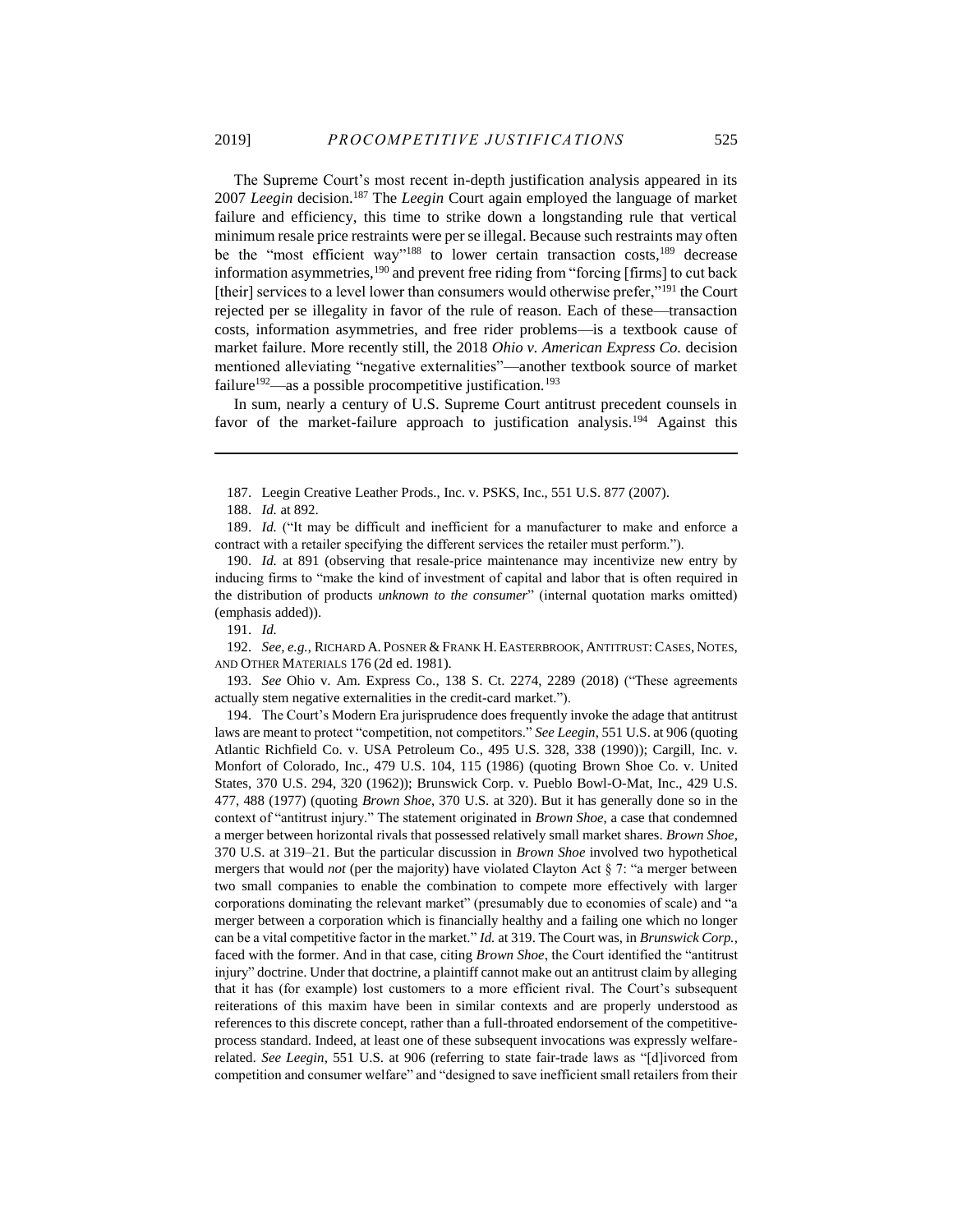backdrop, the relatively brief Competitive Process Era appears to be a historical aberration. And had *Professional Engineers* been issued just a few years earlier, it would today most likely be viewed as simply another relic of that bygone age. It is only by historical accident that *Professional Engineers* falls within what has become viewed as the Modern Era of antitrust, an accident that has perhaps caused it to attract more than its share of scholarly attention. In fact, *Professional Engineers* was at least arguably overruled by multiple subsequent decisions, including the majority opinion in *NCAA v. Board of Regents*—which Stevens himself penned.<sup>195</sup> In hindsight, it seems Justice Stevens was wrong to flatly condemn all justifications that hinge on unrestrained competition producing "bad" outcomes. The majority of modern precedent holds that alleviating a market failure is an acceptable procompetitive justification.

#### *D. Assessing Non-Welfare "Justifications"*

Antitrust defendants occasionally proffer non-welfare-related explanations for their conduct. As we have seen, however, the bulk of authority indicates that only alleviating a market failure—and thereby increasing welfare—can give rise to a valid justification. It follows that, at least as a purely doctrinal matter, non-welfare explanations should not be cognizable under the rule of reason, i.e., they should not come into play either at the zero-step of analysis or during a full-scale inquiry. Instead, such explanations are to be considered only at the very outset of judicial decision-making.

<span id="page-26-0"></span>It is worth pausing to note that this Article employs the signifier "non-welfare" to refer to justifications unrelated to the economic conceptions of welfare and market failure. Elsewhere, such justifications are occasionally discussed under the appellation "noneconomic."<sup>196</sup> But "economic" as a modifier could apply to every possible justification—Merriam-Webster, for example, defines "economic" as "of, relating to, or based on the production, distribution, and consumption of goods and services."<sup>197</sup> Moreover, modern economics as a discipline encompasses an exceedingly broad variety of subject matters.<sup>198</sup> Whether anything at all (or at least anything that could be the subject of an antitrust lawsuit) remains "non-economic" is rather doubtful. As the scope of the discipline continues to grow, the "economic/non-economic" dichotomy becomes increasingly unhelpful.<sup>199</sup>

inability to compete," in "contrast" with antitrust laws).

<sup>195.</sup> NCAA v. Bd. of Regents of Okla., 468 U.S. 85 (1984).

<sup>196.</sup> *See, e.g.*, Julie L. Seitz, Comment, *Consideration of Noneconomic Procompetitive Justifications in the MIT Antitrust Case*, 44 EMORY L.J. 395 (1995); *see also* Robert Pitofsky, *The Political Content of Antitrust*, 127 U. PA. L. REV. 1051, 1051 (1979) ("The issue among most serious people has never been whether non-economic considerations should outweigh significant long-term economies of scale, but rather whether they had any role to play at all  $\dots$ .").

<sup>197.</sup> *Economic*, MERRIAM-WEBSTER, https://www.merriam-webster.com/dictionary /economic [https://perma.cc/AR6G-6W65].

<sup>198.</sup> *See, e.g.*, Herbert A. Simon, *Altruism and Economics*, 83 AM. ECON.REV. 156 (1993).

<sup>199.</sup> *See, e.g.*, David W. Barnes, *Nonefficiency Goals in the Antitrust Law of Mergers*, 30 WM. & MARY L. REV. 787, 797 (1989) ("[A] distinction is drawn between . . . efficiency goals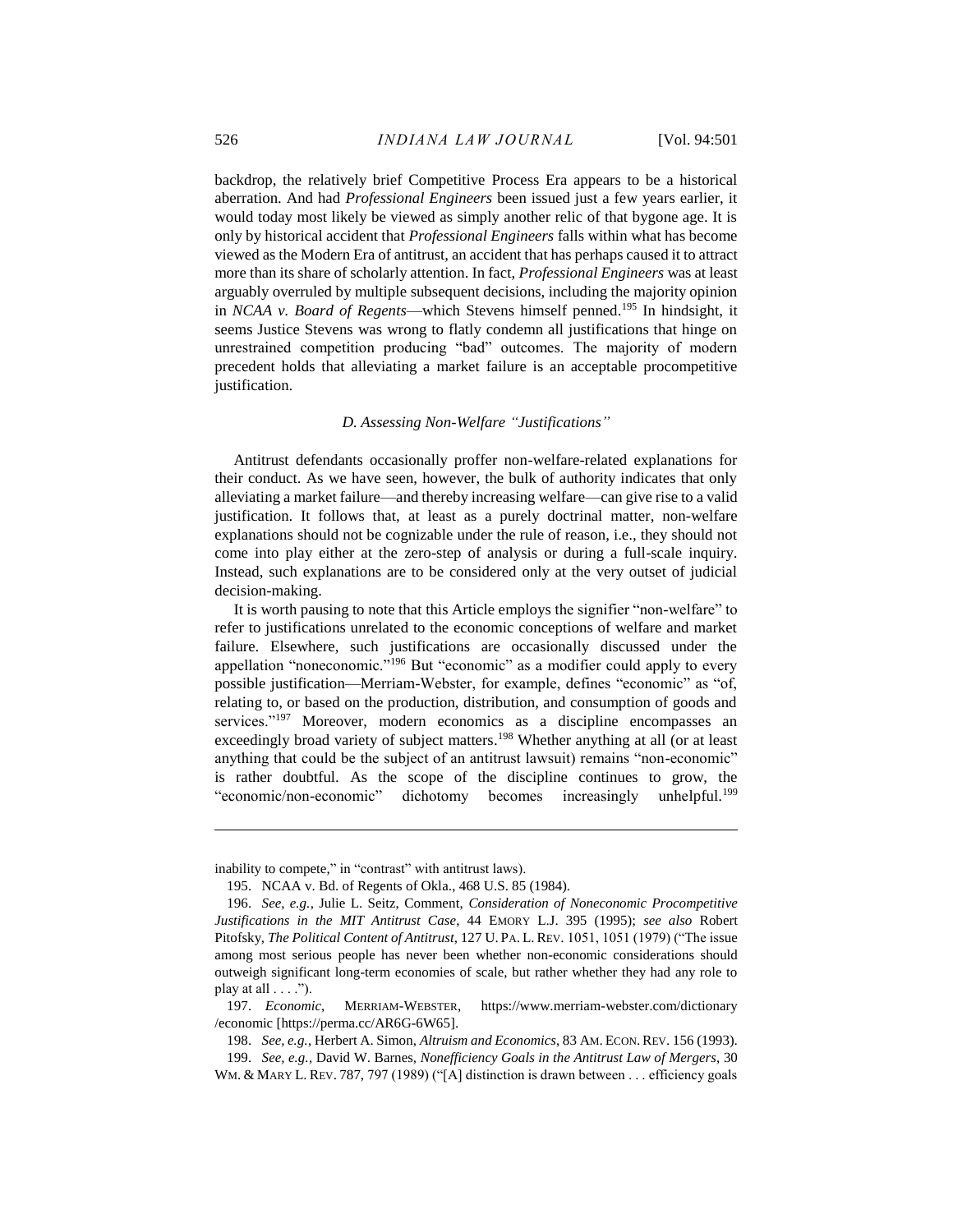Consequently, the present discussion dispenses with "non-economic" in favor of the more descriptive "non-welfare."

The antitrust enterprise does immunize some truly non-welfare-motivated conduct from liability. But this immunity is bestowed by labeling such conduct "noncommercial" at the very outset of a given case. Noncommercial conduct falls outside the ambit of the Sherman Act, which by its terms applies only to "trade" or "commerce."<sup>200</sup> Thus, for example, the Eighth Circuit in *Missouri v. NOW*<sup>201</sup> declined to apply antitrust law to a boycott organized by the National Organization for Women (NOW). NOW refused to hold conventions in states that had not ratified the proposed Equal Rights Amendment to the U.S. Constitution.<sup>202</sup> Recognizing the boycott's "social" and "political" purpose, the court deemed the challenged restraint to be outside the scope of the Sherman Act.<sup>203</sup> This decision was reached before the zero-stage of analysis (deciding whether to apply the rule of reason or the per se rule), and certainly before proceeding to the justification step of full-scale rule of reason analysis. On somewhat analogous facts (a politically motivated boycott), the U.S. Supreme Court expressed similar sentiments.<sup>204</sup>

But lower courts have occasionally attempted to weigh non-welfare justifications as part of a full-scale rule of reason analysis. *USA Equestrian* provides a rather striking example. The case involved horse show competitions organized by a national governing body whose members owned the horses that competed in the shows.<sup>205</sup>

and . . . nonefficiency goals. Although it is tempting to label these two categories 'economic' and 'noneconomic' goals, those labels are less useful . . . because there is substantial economic content even in the social and political goals."). In fact, the term was likely unhelpful from the beginning. Modern economics stakes out incredibly broad territory—the American Economic Association, for example, defines "economics" as "the study of scarcity, the study of how people use resources, or the study of decision-making." *What Is Economics? Understanding the Discipline*, AM. ECON. ASS'N, https://www.aeaweb.org/resources /students/what-is-economics [https://perma.cc/XTN9-EFRY]. With such an all-encompassing definition in place, one might well ask whether any aspect of human interaction could properly be considered "noneconomic." For an admirably broad early definition, see LIONEL ROBBINS, AN ESSAY ON THE NATURE AND SIGNIFICANCE OF ECONOMIC SCIENCE 4 (Macmillan 1932) ("The definition of Economics which would probably command most adherents . . . is that which relates it to the study of the causes of material welfare.").

<sup>200.</sup> *See* 15 U.S.C. § 1 (2012) (prohibiting restraints "of trade or commerce"); *id.* § 2 (banning monopolization or attempted monopolization of "any part of . . . trade or commerce"); *see also* John M. Newman, *Antitrust in Zero-Price Markets: Foundations*, 164 U. PA. L. REV. 149, 159–60 (2015) (analyzing whether zero-price products constitute "trade or commerce" under the Sherman Act).

<sup>201.</sup> Missouri v. Nat'l Org. for Women, Inc., 620 F.2d 1301 (8th Cir. 1980).

<sup>202.</sup> *Id.* at 1302–03.

<sup>203.</sup> *See id.* at 1311–12; *see also id.* at 1319 ("We hold today that the Sherman Act does not cover NOW's boycott activities . . . .").

<sup>204.</sup> *See* NAACP v. Claiborne Hardware Co., 458 U.S. 886, 914 (1982) ("[T]he purpose of petitioners' campaign was not to destroy legitimate competition. Petitioners sought to vindicate rights of equality and of freedom that lie at the heart of the Fourteenth Amendment itself.").

<sup>205.</sup> JES Props., Inc. v. USA Equestrian, Inc., No. 802CV1585T24MAP, 2005 WL 1126665 (M.D. Fla. May 9, 2005).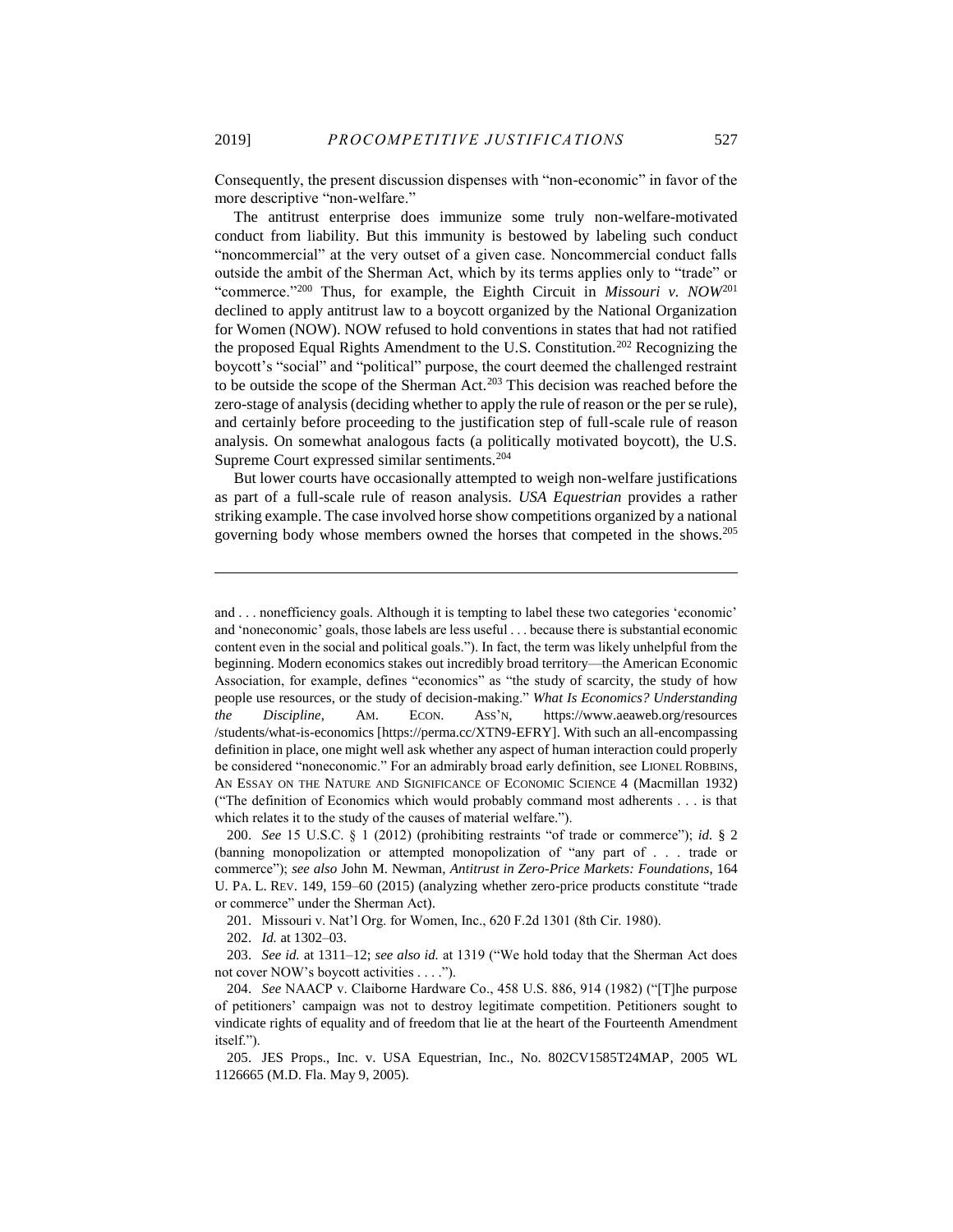The governing body issued a rule—subsequently challenged as a restraint of trade granting "officially recognized" status to same-day shows only when the shows were to take place more than 250 miles apart.<sup>206</sup> The district court located a valid procompetitive justification in the fact that the restraint "promote[d] the *health and welfare of the horses*."<sup>207</sup> It goes nearly without saying that these goals are unrelated to consumer welfare or the economic conception of market failure.<sup>208</sup>

Similarly, in *Brown University*, the Third Circuit was hospitable to what could be viewed as a non-welfare justification.<sup>209</sup> At issue was an agreement among a group of Ivy League colleges to award financial aid only on the basis of need and to ensure that aid offers would be comparable across colleges.<sup>210</sup> In its defense, MIT (the only college that proceeded to trial) argued that the restraint facilitated access to education for financially disadvantaged students. The court credited this justification, in a decision that attracted substantial criticism.<sup>211</sup> MIT's argument—noble though it may have been—was unrelated to an economic market failure.<sup>212</sup> To be sure, the court attempted to dress this justification in the language of "consumer choice."<sup>213</sup> But the restraint did not create a new product, thereby increasing "consumer choice" as that term is used in the antitrust context.<sup>214</sup>

 $\overline{a}$ 

208. One could argue that an externality is at play, but it is, at best, not the sort of externality contemplated by antitrust law and economics. *See, e.g.*, JEAN TIROLE, THE THEORY OF INDUSTRIAL ORGANIZATION 7 n.18 (1988) ("An externality arises when the consumption of a good by a consumer directly affects the welfare *of another consumer*, or when a firm's production affects *other economic agents*." (emphasis added)). The nature of those affected is the key distinction. Antitrust law can properly recognize (e.g.) investments in promotional materials as creating an externality because such investment directly affects other economic agents. By way of contrast, an owner's behavior may detrimentally affect her horse's health, but that "cost" is not an imposed as an "externality" in the antitrust sense of the term, even though a layperson might (perhaps understandably) view such harm as an externalized cost.

209. United States v. Brown Univ., 5 F.3d 658 (3d Cir. 1997).

210. *Id.* at 662.

211. *See, e.g.*, Seitz, *supra* note [196,](#page-26-0) at 427 ("Allowing courts to consider social, noneconomic justifications injects an unacceptable level of politics and personal opinion into antitrust analysis.").

212. It is also possible to conceive of MIT's argument as market-failure-based, although doing so requires admitting that irrational behavior is a real phenomenon, a notion that is anathema to orthodox law-and-economics theorists. Students benefit from a diverse educational environment, yet students (particularly nondiverse students) are irrationally unwilling to pay higher prices in exchange for a higher-quality education. MIT did not clearly make this case, however, in what may have been a strategic decision to avoid the hot-button topic of irrational behavior. A subsequent paper by this Author explores whether alleviating behavioral market failures is a cognizable justification. *See* Newman, *supra* not[e 166.](#page-22-1)

213. *Brown Univ.*, 5 F.3d at 675 (citing *NCAA v. Board of Regents of Oklahoma*, 468 U.S. 85, 101 (1984), for the proposition that consumer choice can be a valid procompetitive justification).

214. *NCAA*, upon which the Third Circuit relied, was addressing a market (amateur collegiate sports) in which some horizontal restraints were necessary in order for the product to be offered at all. 468 U.S. at 101.

<sup>206.</sup> *Id.* at \*2 & n.3.

<sup>207.</sup> *Id.* at \*16 (emphasis added).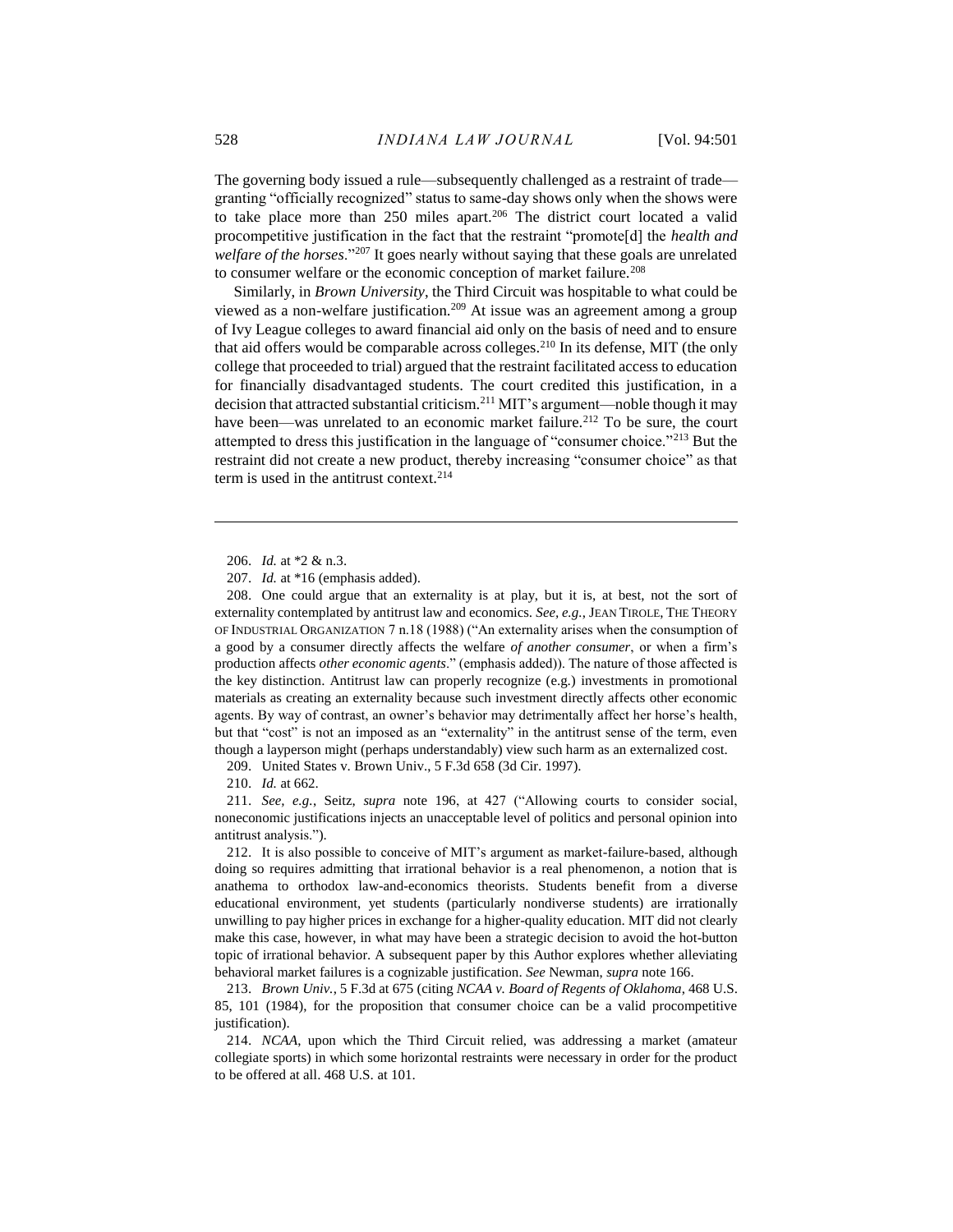Most recently, in *O'Bannon v. NCAA*, the Ninth Circuit waffled between treating a justification under the rubric of market failure or through a non-welfare lens—but appeared ready to credit the justification either way.<sup>215</sup> There, the challenged restraint was an NCAA rule prohibiting member schools from compensating student-athletes for the use of their names, images, and likenesses.<sup>216</sup> The Ninth Circuit affirmed the district court's holding that, by preserving "amateurism," the rule could procompetitively increase consumer (i.e., viewer) demand.<sup>217</sup>

It is possible to view this holding as an application of the market-failure approach. Markets can fail where a given course of action is immediately surplus-maximizing for an individual group member, yet, when undertaken by the entire group, leaves all group members worse off. An individual school may be incentivized to pay its own athletes in order to produce a winning team. But other schools would then be incentivized to follow suit, even if the resulting shift away from amateurism would reduce overall demand for the product.<sup>218</sup> In other words, individually rational choices could result in all schools producing a more costly, yet less desirable, product.

But the Ninth Circuit in *O'Bannon* also came quite close to blessing amateurism per se, as if amateurism carries intrinsic benefits unrelated to efficiency.<sup>219</sup> The appellate panel fretted that "the district court ignored that not paying student–athletes is *precisely what makes them amateurs*" <sup>220</sup> and that paying players any amount would remove all "basis for returning to a rule of amateurism," transforming college football into "minor league football." <sup>221</sup> But the court did not explain why—in terms of consumer welfare—that state of affairs would be undesirable.

Decisions like these represent bad law and bad policy. Doctrinally, they represent an unwarranted deviation from established precedent.<sup>222</sup> As the foregoing demonstrates, only those restraints that alleviate an economic market failure are cognizable as procompetitive justifications. Proper rule of reason analysis therefore does not recognize non-welfare justifications as valid. In fact, as most readers have likely already concluded, the name is something of a misnomer: as part of a rule of reason analysis, these "justifications" are anything but.<sup>223</sup>

Modern antitrust law's approach to non-welfare justifications represents a balanced compromise. On the one hand, the antitrust enterprise seeks to further its consensus goal of promoting consumer welfare. On the other, it should not do so *ad* 

<sup>215.</sup> *See* 802 F.3d 1049 (9th Cir. 2015).

<sup>216.</sup> *Id.* at 1052.

<sup>217.</sup> *Id.* at 1059.

<sup>218.</sup> *See generally* Stucke, *supra* note [87,](#page-12-1) at 187–90 (describing various examples of divergence between individual and group interests).

<sup>219.</sup> In this way, the Ninth Circuit's opinion echoed Justice White's dissent in *NCAA v. Board of Regents of Oklahoma*, which argued in favor of recognizing "noneconomic values like the promotion of amateurism." 468 U.S. 85, 134 (1984) (White, J., dissenting).

<sup>220.</sup> *O'Bannon*, 802 F.3d at 1076 (emphasis in original).

<sup>221.</sup> *Id.* at 1078–79.

<sup>222.</sup> *See generally* AREEDA & HOVENKAMP, *supra* note [2,](#page-2-0) ¶ 262 (summarizing cases holding that noncommercial activities are immune from antitrust liability).

<sup>223.</sup> Hence the scare quotes in the title of this Section.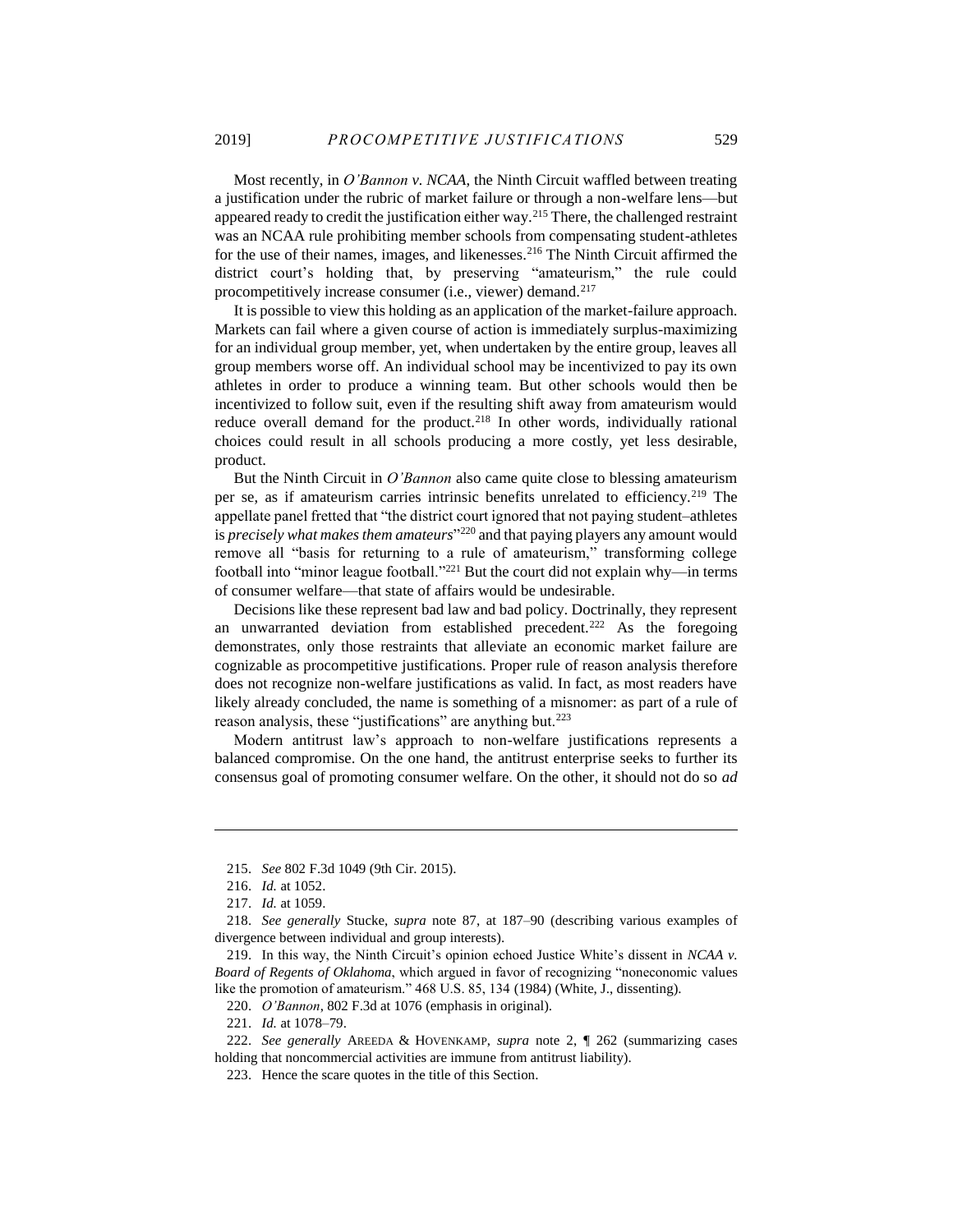*infinitum*—there are other goals than these,  $224$  and a single-minded pursuit of economic welfare may have the perverse effect of leaving society worse off. Antitrust doctrinally recognizes the need for balance by immunizing truly nonwelfaremotivated, or "noncommercial," conduct, as did the *Missouri v. NOW* court.<sup>225</sup> Extending such comity to the second step of a full-scale rule of reason analysis, however, would upset that careful balance.

Crediting non-welfare justifications during rule of reason analyses creates awkward, and essentially intractable, commensurability problems. Cases that proceed to the procompetitive-justifications stage can already present difficult tradeoffs: how, for example, should a court balance quality improvements against price increases?<sup>226</sup> But if such cases are difficult, adding social and moral considerations to the mix would make them nigh impossible.<sup>227</sup> How is a generalist court supposed to weigh improved horses' health against an increase in horse show ticket prices? How does increasing access to prestigious colleges for financially disadvantaged students stack up against higher tuition prices to other students? What is the value of "amateurism" as a virtue unto itself, and how does it compare to lower wages for student-athletes? These questions are alien to antitrust law and economics.

Such policy questions are better answered by the legislative branch. Indeed, that is exactly what Congress did in response to the Justice Department lawsuit underlying *Brown University*. In 1992, the same year the Third Circuit's decision was issued, Congress enacted an antitrust exemption for the specific conduct at issue in that case.<sup>228</sup> The exemption has subsequently been extended repeatedly, demonstrating that Congress is capable of intervening if and when necessary.<sup>229</sup>

#### III. ERROR-COST ANALYSIS

We have seen that the market-failure approach is correct as a purely doctrinal matter. But does it also function better than the alternatives? The modern antitrust enterprise is concerned with the social costs of erroneous decisions.<sup>230</sup> Failures to

227. If, as Allensworth points out, trading off price and quality effects is difficult, the tradeoffs discussed above would, indeed, seem nearly impossible.

228. *See* 154 CONG. REC. 22,817 (2008) (statement of Rep. Smith) ("This exemption originated because Congress disagreed with a suit brought by the Department of Justice against nine colleges for their efforts to use common criteria to assess each student's financial need.").

229. The *JES Properties* litigation likewise reached its ultimate conclusion via legislative action, though somewhat more indirectly. On appeal, the Eleventh Circuit affirmed the district court's holding that the defendants were granted implied antitrust immunity by the Ted Stevens Olympic and Amateur Sports Act. JES Props., Inc. v. USA Equestrian, Inc., 458 F.3d 1224 (11th Cir. 2006).

230. *See* Easterbrook, *supra* not[e 24.](#page-4-0)

<sup>224.</sup> *Cf.* STEPHEN KING, THE GUNSLINGER 266 (2003) ("Go then, there are other worlds than these.").

<sup>225.</sup> *See* Missouri v. Nat'l Org. for Women, Inc., 620 F.2d 1301 (8th Cir. 1980).

<sup>226.</sup> Allensworth, *supra* note [4,](#page-2-2) at 4 ("[C]ompetition—whether defined as a process or as a set of outcomes associated with competitive markets—is multifaceted. Antitrust law often must trade off one kind of competition for another, or one salutary effect of competition (such as price, quality or innovation) for another. And in so doing, antitrust courts must make judgments between different and incommensurate values.").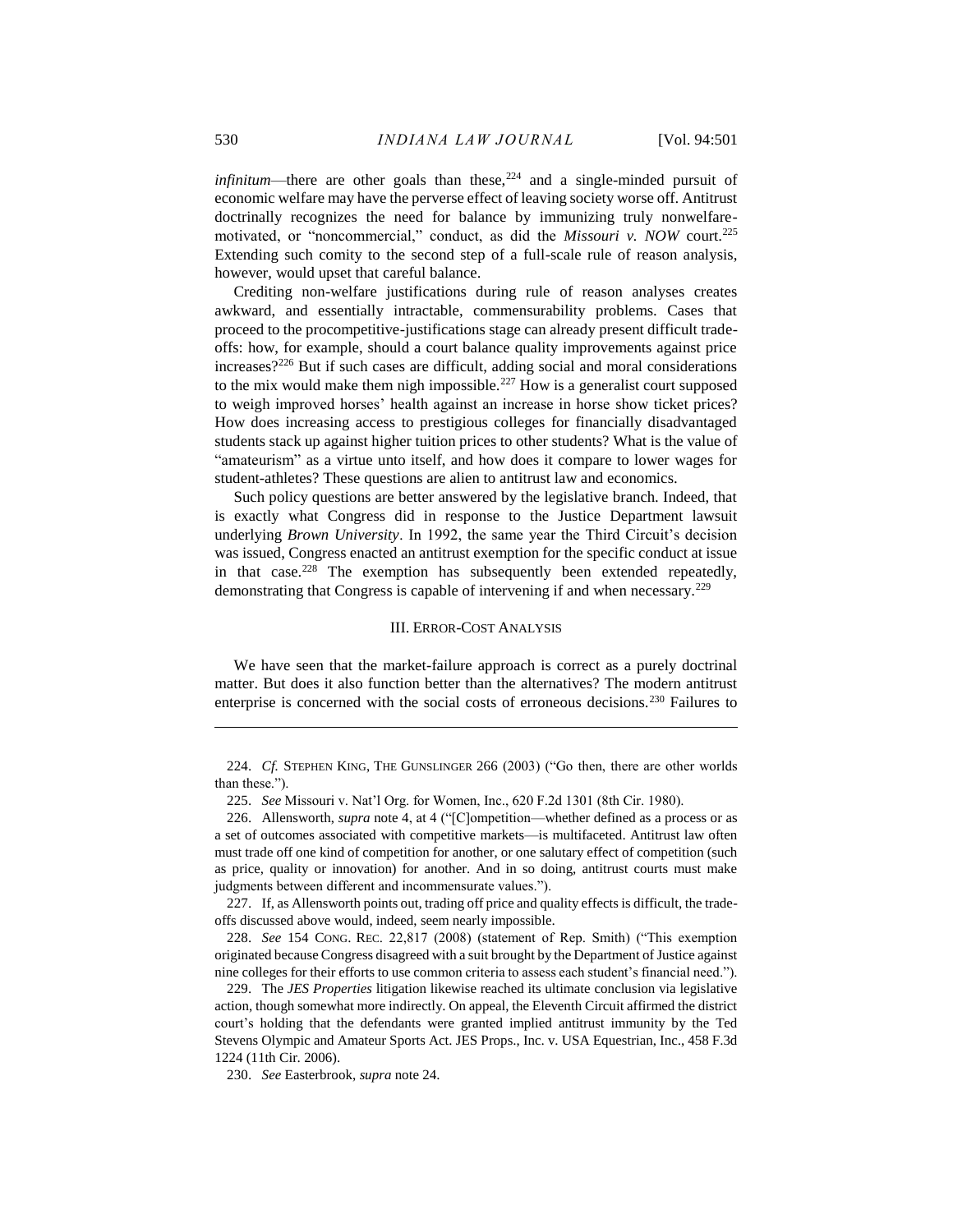condemn anticompetitive behavior (false negatives) reduce welfare, as do decisions that condemn procompetitive behavior (false positives). All else equal, the optimal approach to procompetitive-justification analysis is the one that most effectively minimizes such error costs. As the following discussion demonstrates, the marketfailure approach does so.

# *A. Competitive Process: Imprecision and False Positives*

In addition to the anachronistic Competitive Process Era decisions, the Court's more modern rule of reason jurisprudence occasionally refers to restraints' "impact on competition<sup>"231</sup> and "the competitive process."<sup>232</sup> Scholar-enforcer Gregory Werden locates in such references and in *Professional Engineers* a "single-minded focus on the competitive process."<sup>233</sup> Under this view, because "Congress has established a legislative policy favoring competition,"<sup>234</sup> defendants cannot justify restraining the competitive process by pointing to failures of that same competitive process. Other scholars have descriptively and prescriptively argued in favor of a competition- or competitive-process-based approach to antitrust analysis.<sup>235</sup>

But without more clarity, the competitive-process approach offers far too little guidance. As a result, it carries substantial risk of producing both false negatives and false positives.<sup>236</sup> Although the modern Court sometimes invokes the virtues of "competition" and the "competitive process,"<sup>237</sup> it has never explained what those "wonderfully ill-defined" terms actually mean.<sup>238</sup> Werden argues forcefully for the competitive-process approach without ever seeming to define "competitive process."<sup>239</sup> How is competitive-process analysis supposed to proceed? Werden

239. The clearest definition this Author could locate is as follows:

<sup>231.</sup> FTC v. Ind. Fed'n of Dentists, 476 U.S. 447, 458 (1986) ("[T]he test of legality is whether the restraint imposed is such as merely regulates and perhaps thereby promotes competition or whether it is such as may suppress or even destroy competition.").

<sup>232.</sup> NYNEX Corp. v. Discon, Inc., 525 U.S. 128, 135 (1998).

<sup>233.</sup> Werden, *supra* not[e 9,](#page-3-1) at 732–37.

<sup>234.</sup> Hammer, *supra* note [24,](#page-4-0) at 854–55. Hammer does not subscribe to this view, but merely observes its existence.

<sup>235.</sup> *See, e.g.*, Orbach, *supra* not[e 97;](#page-14-0) Stucke & Ezrachi, *supra* not[e 98](#page-14-1) (arguing for a return to the "competition ideal").

<sup>236.</sup> Bork criticized "competition" on these grounds. *See* BORK,*supra* not[e 79,](#page-11-0) at 58 ("The fact that judges, like the rest of us, have used the word to mean very different things has resulted in the fruitless discourse of men talking past each other.").

<sup>237.</sup> *See supra* not[e 194](#page-25-0) (explaining that these references are best understood in the unique context of "antitrust injury" and not as a return to a purely competitive-process-based approach).

<sup>238.</sup> Indeed, as Hammer observes, "[c]ompetition is a wonderfully ill-defined term." Hammer, *supra* not[e 24,](#page-4-0) at 850 n.3.

<sup>[</sup>R]ules designed to ensure the control of economic power that is incompatible with the social and political values of a just community, the integrity of individualism in that community, and the ideal of equality of economic opportunity. . . . [This approach] is often identified by the concept of a 'competitive process' and derives its meaning from a multiplicity of social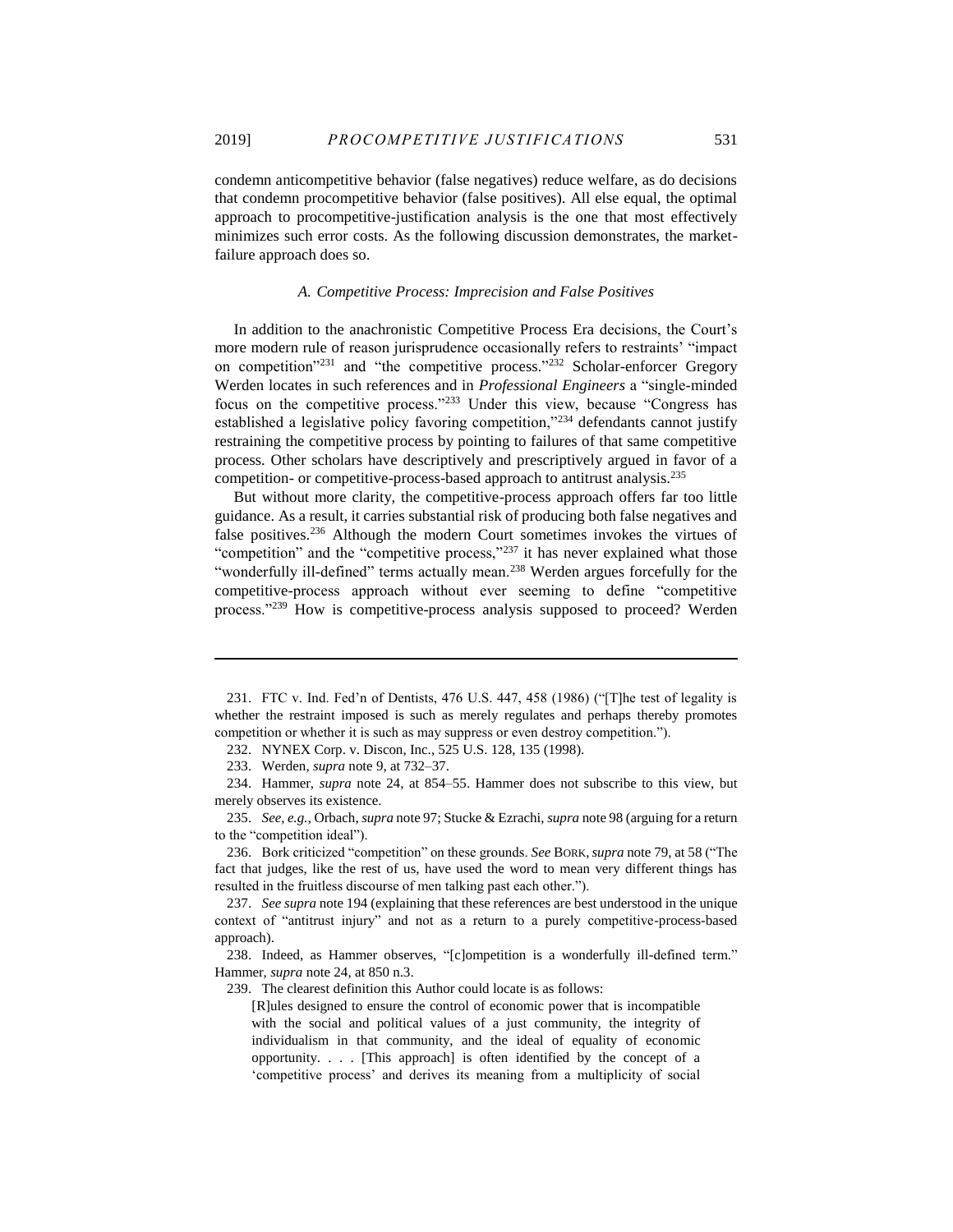admits that restraints are sometimes justified where "they make the market *work better*."<sup>240</sup> But what does "better" mean in this context? If it means simply "more efficient,"<sup>241</sup> then the competitive-process approach adds no value. Werden posits that "a defendant cannot justify a restraint on the basis that it promotes social or consumer welfare in any way other than through promoting competition"<sup>242</sup>—but admits that "[n]evertheless, a restraint likely would be permitted if the factfinder determined it was necessary to public health or safety."<sup>243</sup> Why would this be so, if there were not some value at play other than the "competitive process" (or, at the very least, some other chosen means for promoting that value)?

Perhaps "competition" means a state of atomistic rivalry in the spot market, to be pursued as an end unto itself<sup>244</sup> or in order to vindicate the vaguely defined grouping of rights discussed above.<sup>245</sup> During the Competitive Process Era, nearly every restraint was condemned, $246$  suggesting that not much more than standard, one-off contracts could escape liability. That approach almost certainly produced excessive

sciences including history, economics, philosophy, political science, and sociology.

John J. Flynn, *Antitrust Policy and the Concept of a Competitive Process*, 35 N.Y. L. SCH. L. REV. 893, 897 (1990). While arguably an apt description of the Sherman Act's overarching goals, it is difficult to ascertain how this approach would guide justification analysis in a given case.

240. Werden, *supra* not[e 9,](#page-3-1) at 754 (emphasis added).

241. There is some suggestion of this—Werden concludes that because "vertical restraints hold the promise of increasing a firm's efficiency and enabling it to compete more effectively, . . . they normally do not harm the competitive process." *Id.* at 750 (internal quotation marks omitted).

242. *Id.* at 753.

243. *Id.* at 753 n.258.

244. *See, e.g.*, Alan J. Meese, *In Praise of All or Nothing Dichotomous Categories: Why Antitrust Law Should Reject the Quick Look*, 104 GEO. L.J. 835, 836 (2016) ("During antitrust's 'inhospitality era,' courts declared . . . agreements unlawful per se, drawing upon economic theory hostile to various contracts that, although not naked, thwarted atomistic competition by restraining the conduct of trading partners."); Alan J. Meese, *Robert Bork's Forgotten Role in the Transaction Cost Revolution*, 79 ANTITRUST L.J. 953, 954 (2014) (describing the "inhospitality tradition of antitrust: an instinctive hostility to business conduct other than moment-by-moment rivalry in the spot market" (internal quotation marks omitted)).

245. *See supra* notes 104–07 and accompanying text. Stucke and Ezrachi appear to endorse a vision along these lines, advocating a "competition ideal" as a replacement for the consumer welfare standard. *See* Stucke & Ezrachi, *supra* not[e 98](#page-14-1) ("The *competition ideal* was the belief, in line with democratic principles, in dispersing economic and political power from the hands of a few, to foster greater opportunities to compete, improve, and win." (emphasis in original)). Intriguingly, Stucke and Ezrachi cite to Hayek as a supporter of this view: as they point out, Hayek's *The Road to Serfdom* observes that "in order that competition should work beneficially, a carefully thought-out legal framework is required." *Id.* (quoting FRIEDRICH A. HAYEK, THE ROAD TO SERFDOM 45 (condensed version 1999)). Hayek goes on to state that "[t]he successful use of competition does not preclude some types of government interference," and that "break[ing] up monopolies" is a task that "provide[s] a wide and unquestioned field for state activity." HAYEK, *supra*, at 46.

246. *See, e.g.*, Werden, *supra* note [9,](#page-3-1) at 729 ("*Northern Pacific* began an era during which the Supreme Court saw a 'pernicious effect' in every restraint it examined.").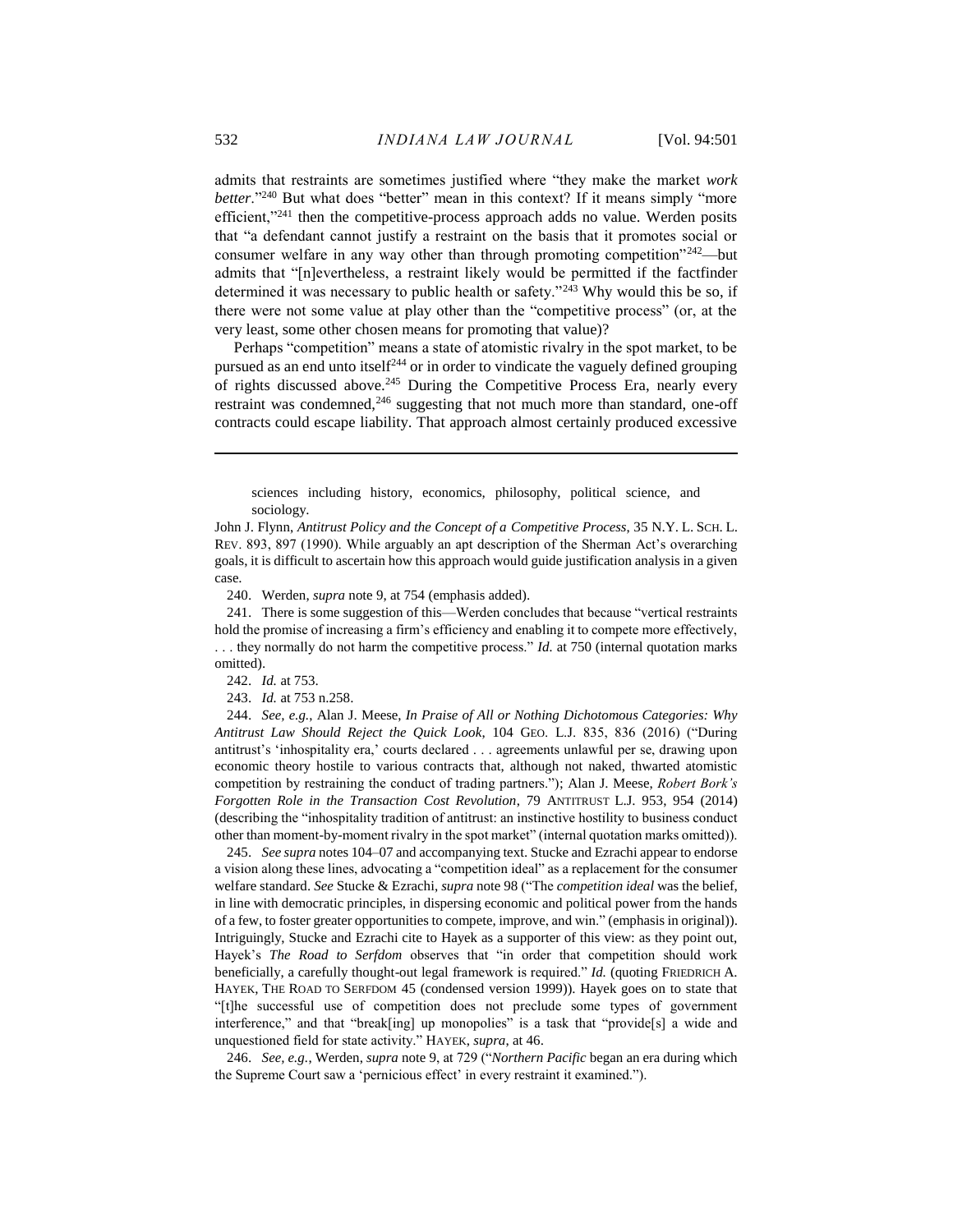false positives—courts using it systematically condemned beneficial restraints. In fact, the entire agenda of the Chicago School of antitrust can largely be distilled into one objective: to critique the rules crafted during the Competitive Process Era on the grounds that they excessively condemned welfare-enhancing conduct.<sup>247</sup> That objective was, of course, largely achieved. A variety of restraints that reduce "competition-as-atomistic-rivalry," even horizontal price-fixing<sup>248</sup> or marketallocation<sup>249</sup> agreements, can potentially pass muster under modern antitrust law.

Thus, the competitive-process approach is either so ill-defined as to be effectively devoid of content, or it produces results so one-sided that the Court abandoned it after a brief dalliance. If the former, then the competitive-process approach will very likely yield a great deal of both false positives and negatives, randomly distributed. If the latter, it will yield—and, during the Inhospitality Era, did yield $250$ —very few false negatives but an inordinate amount of false positives, skewing the field systematically in favor of plaintiffs. Either way, this approach fails to perform its supposed task of sorting legal ("reasonable") from illegal ("unreasonable") conduct.<sup>251</sup>

Even if Congress intended some ill-defined conception of "competition" to serve as the overarching goal of the antitrust laws, the decision rules for promoting that goal may—and, it seems, must—nonetheless comprise something other than competition itself. Some standard is needed in order to distinguish between reasonable and unreasonable restraints. The undefined competitive-process approach fails to do so.

249. *See* Polk Bros., Inc. v. Forest City Enters., Inc., 776 F.2d 185 (7th Cir. 1985) (productmarket allocation); *cf.* United States v. Kemp & Assocs., Inc., No. 2:16-CF-403DS, 2017 WL 3720695 (D. Utah June 22, 2017) (holding that the rule of reason applied to an alleged customer allocation scheme that the Government had sought to prosecute criminally).

250. *E.g.*, Meese, *supra* not[e 57,](#page-8-0) at 146.

<sup>247.</sup> *See, e.g.*, BORK, *supra* note [79,](#page-11-0) at 7 ("Certain of its doctrines preserve competition, while others suppress it, resulting in a policy at war with itself.").

<sup>248.</sup> Broad. Music, Inc. v. CBS, Inc., 441 U.S. 1 (1979); Christopher Leslie, Comment, *Achieving Efficiency Through Collusion: A Market Failure Defense to Horizontal Price-Fixing*, 81 CALIF. L. REV. 243, 263 (1993) (calling the joint license in *BMI* "the essence of price-fixing"); *see also* O'Bannon v. NCAA, 802 F.3d 1049 (9th Cir. 2015) (recognizing some procompetitive justifications for a horizontal agreement to fix prices paid by universities for the right to student-athletes' names, images, and likenesses).

<sup>251.</sup> *See, e.g.*, Standard Oil Co. v. United States, 221 U.S. 1, 60 (1911) ("[A]s the contracts or acts embraced in [Sherman Act § 1] were not expressly defined, since the enumeration addressed itself simply to classes of acts, those classes being broad enough to embrace every conceivable contract or combination which could be made concerning trade or commerce or the subjects of such commerce, and thus caused any act done by any of the enumerated methods anywhere in the whole field of human activity to be illegal if in restraint of trade, it inevitably follows . . . that the standard of reason which had been applied at the common law and in this country . . . was intended to be the measure used for the purpose of determining whether, in a given case, a particular act had or had not brought about the wrong against which the statute provided.").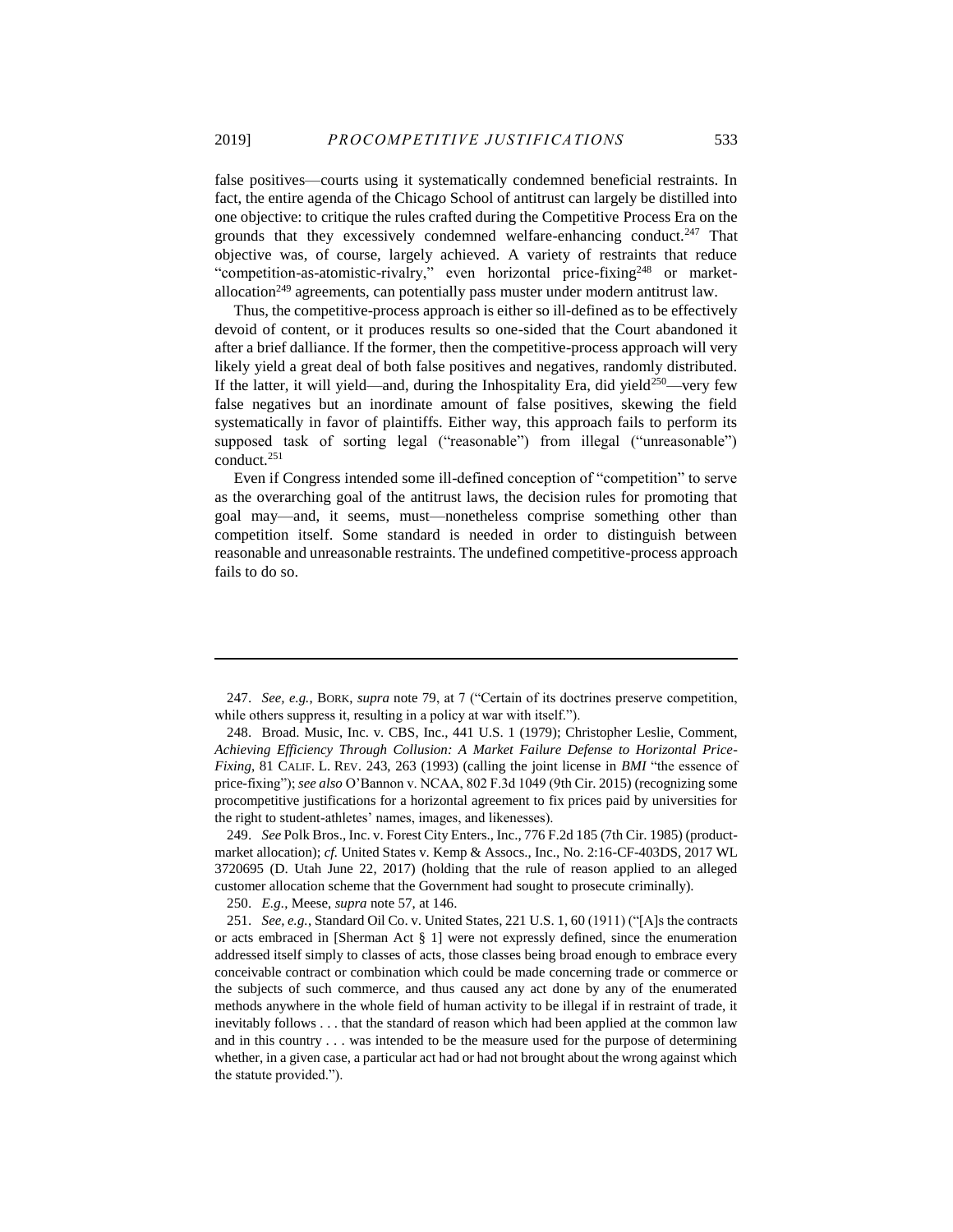## *B. Type of Effect: Imprecision, False Positives, and False Negatives*

The type-of-effect approach fares no better. In addition to being out of step doctrinally, it yields incorrect outcomes in at least three ways. The first yields excessive false positives. The second produces excessive false negatives. The third creates confusion, which tends to increase the likelihood of both types of error.

*First*, the type-of-effect approach will cause analysts to mistakenly reject justifications that should be recognized as valid, causing false-positive errors. Some justifications enhance welfare, yet cause a type of effect that is not included on the usual checklists. "Higher output," for example, is universally included as a good type of effect.<sup>252</sup> (Recall that some analysts even argue higher output is the *only* good type of effect.) Yet certain restraints of trade can increase welfare by lowering output. A type-of-effect analyst would wrongly condemn such restraints.

Consider the restraints on false and misleading advertising at issue in *California Dental*. <sup>253</sup> Deception can increase output of the deceiver's product, yet reduce consumer welfare. The U.S. Supreme Court appeared to recognize as much, noting that the challenged restraints "could have different effects from those 'normally' found in the commercial world, even to the point of promoting competition by reducing the occurrence of unverifiable and misleading across-the-board discount advertising."<sup>254</sup> Misleading advertisements regarding discounts could—indeed, are designed to—increase output. *Restraints* on misleading advertisements may decrease output, yet increase consumer welfare. As a result, the Court held that such restraints may be justified. Yet a lower court or enforcement agency applying the type-of-effect approach would likely condemn the restraints, following the simplistic logic that all output-reducing restraints are anticompetitive.

A restraint may also alleviate a market failure caused by overconsumption, reducing output of the relevant product while increasing consumer welfare. Suppose that an organization made up of higher educational institutions (law schools, perhaps) is tasked with overseeing its own members' accreditation status. Member schools face mandatory public disclosure of all information relevant to prospective students' cost-benefit analysis (tuition, employment rates, debt load, and the like). Nonetheless, some students irrationally attend a subpar institution that offers little hope of employment in exchange for a six-figure price tag.<sup>255</sup> Eventually, the

<sup>252.</sup> At the very least, this Author is not aware of any type-of-effect checklist that does not include higher output as a valid justification.

<sup>253.</sup> California Dental Ass'n v. FTC, 526 U.S. 756 (1999).

<sup>254.</sup> *Id.* at 773–74.

<sup>255.</sup> Some argue that (some) law schools fit this description. *See, e.g.*, Paul Campos, *The Law-School Scam*, ATLANTIC, Sept. 2014 ("This world [of for-profit legal education] is one in which schools accredited by the American Bar Association admit large numbers of severely underqualified students; these students in turn take out hundreds of millions of dollars in loans annually, much of which they will never be able to repay."); Michael Simkovic  $\&$  Frank McIntyre, *The Economic Value of a Law Degree* 1 (Harv. L. Sch. Ctr. on the Legal Profession, Research Paper No. 2013-6, 2013), https://papers.ssrn.com/sol3/papers.cfm?abstract \_id=2250585 [https://perma.cc/Z4MP-A5T2] ("Legal academics and journalists have marshaled statistics purporting to show that enrolling in law school is irrational."). Behavioral economics research on consumers' intertemporal irrationality could offer a ready explanation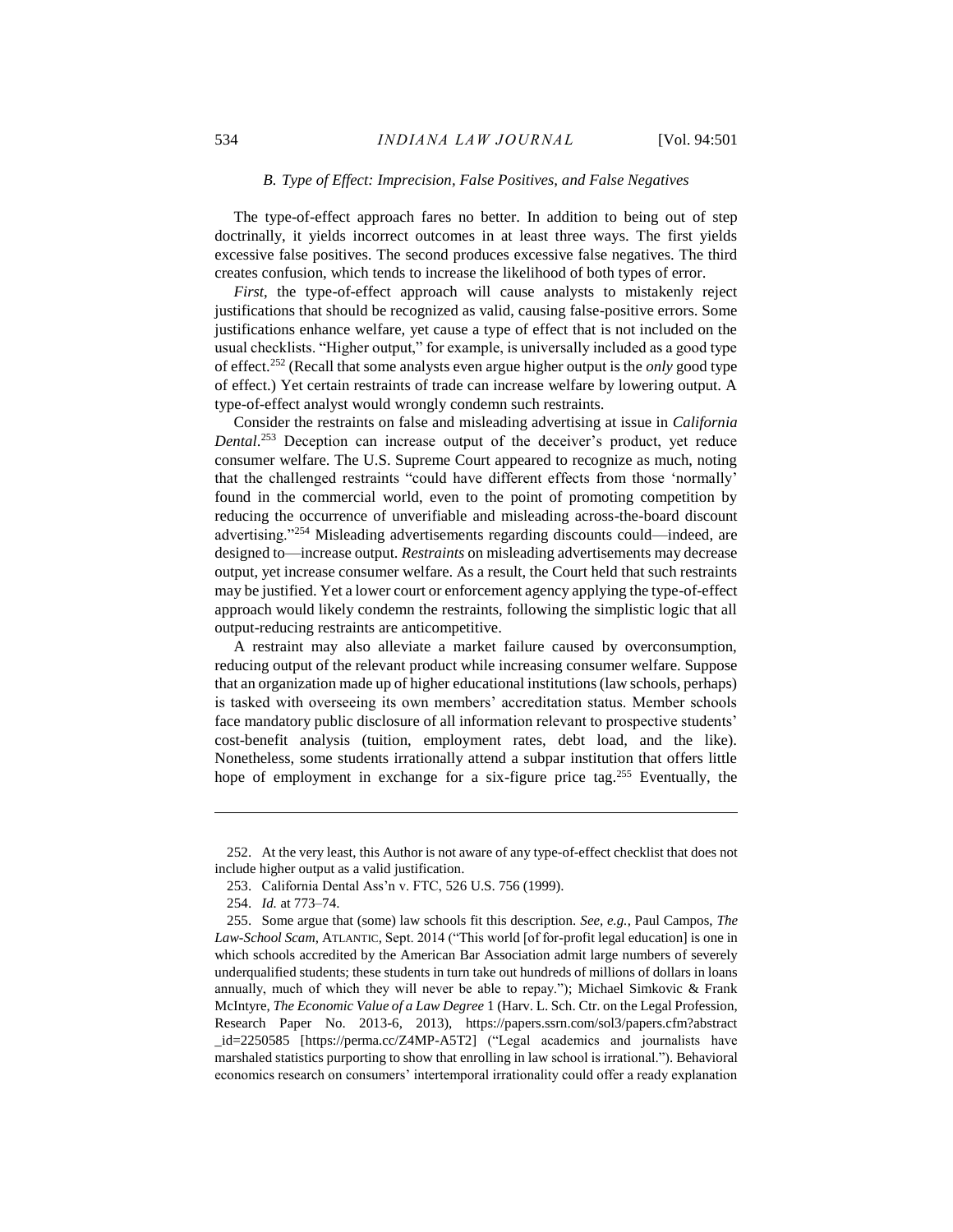accrediting organization strips the subpar school of its accreditation, effectively foreclosing that competitor from the market. The accrediting organization's conduct could invite antitrust litigation, raising the question of whether it is justified. <sup>256</sup> The restraint likely reduces output of the relevant product, and would therefore be condemned as anticompetitive under the type-of-effect approach. Yet accreditation decisions like this can rather obviously benefit consumers.

<span id="page-35-0"></span>As a final example, consider the U.S. chemical industry's "Responsible Care" initiative.<sup>257</sup> Under this initiative, members of a trade association agree to reduce environmental pollution,<sup>258</sup> an externality that causes market failures.<sup>259</sup> Such efforts almost certainly decrease output, yet the U.S. government actively encourages them.<sup>260</sup> In some market contexts, it seems lower output is a socially desirable result.

An analyst employing the type-of-effect approach would likely condemn the restraints in each of these cases. Each tends to lower output, a prototypical "anticompetitive effect."<sup>261</sup> But such restraints are justifiable; they alleviate market failures.<sup>262</sup> Holding otherwise is, as a doctrinal matter, incorrect. Thus, for example,

257. *Responsible Care*, AM. CHEM. COUNCIL, https://responsiblecare.americanchemistry .com/ [https://perma.cc/EDZ8-FWPY]; *see also* Keith Brouhle, Charles Griffiths & Ann Wolverton, *The Use of Voluntary Approaches for Environmental Policymaking in the U.S.* (Nat'l Ctr. for Envtl. Econ., Working Paper No. 04-05, 2004), https://www.epa.gov/sites /production/files/2014-12/documents/the\_use\_of\_voluntary\_approaches\_for\_environmental \_policymaking.pdf [https://perma.cc/9LP6-U2PJ].

258. AM. CHEM. COUNCIL, *supra* note [257.](#page-35-0)

259. *See, e.g.*, Boris N. Mamlyuk, *Analyzing the Polluter Pays Principle Through Law and Economics*, 18 SE. ENVTL. L.J. 39 (2009).

260. Brouhle et al., *supra* note [257.](#page-35-0)

261. *See* BORK, *supra* not[e 79,](#page-11-0) at 122 ("The task of antitrust is to identify and prohibit those forms of behavior whose net effect is output restricting . . . .").

262. *See supra* Section II.C. An interesting—and important—question, though one beyond the scope of this Article, is whether a restraint that lowers welfare in the relevant market can ever be justified by virtue of the fact that it increases welfare overall. Put another way, is the relevant market the exclusive arena within which effects are to be analyzed? Or is it, for lack of a better word, permeable? Werden persuasively suggests that market definition plays a broad role in constructing the "antitrust narrative" at issue in litigation. Gregory J. Werden, Why (Ever) Define Markets? An Answer to Professor Kaplow 14 (unpublished draft), https://papers.ssrn.com/sol3/papers.cfm?abstract\_id=2004655 [https://perma.cc/VJW5 -4PEZ]. Perhaps, then, the relevant market does not dictate the precise metes and bounds of every facet of a given antitrust case. And if that is true, then the environmental-pollution justification at play in the hypothetical above could (potentially) be cognizable. If not, however, the justification would likely be disallowed. Suppose that a given factory produces widgets while polluting a river, harming downstream residents. Such harms would be invisible under a pure partial-equilibrium analysis: they occur outside the relevant market for widgets. And a justification comprising the reduction of such harms would fail.

for such behavior. Ted O'Donoghue & Matthew Rabin, *Doing It Now or Later*, 89 AM. ECON. REV. 103, 103 (1999).

<sup>256.</sup> *Cf., e.g.*, Mass. Sch. of Law at Andover, Inc. v. ABA, 846 F. Supp. 374 (E.D. Pa. 1994) (dismissing in part a complaint by an unaccredited law school against the American Bar Association (ABA), the primary accreditation body for U.S. law schools, alleging that several ABA accreditation standards were anticompetitive). On this topic generally, see Lao, *supra* note [24.](#page-4-0)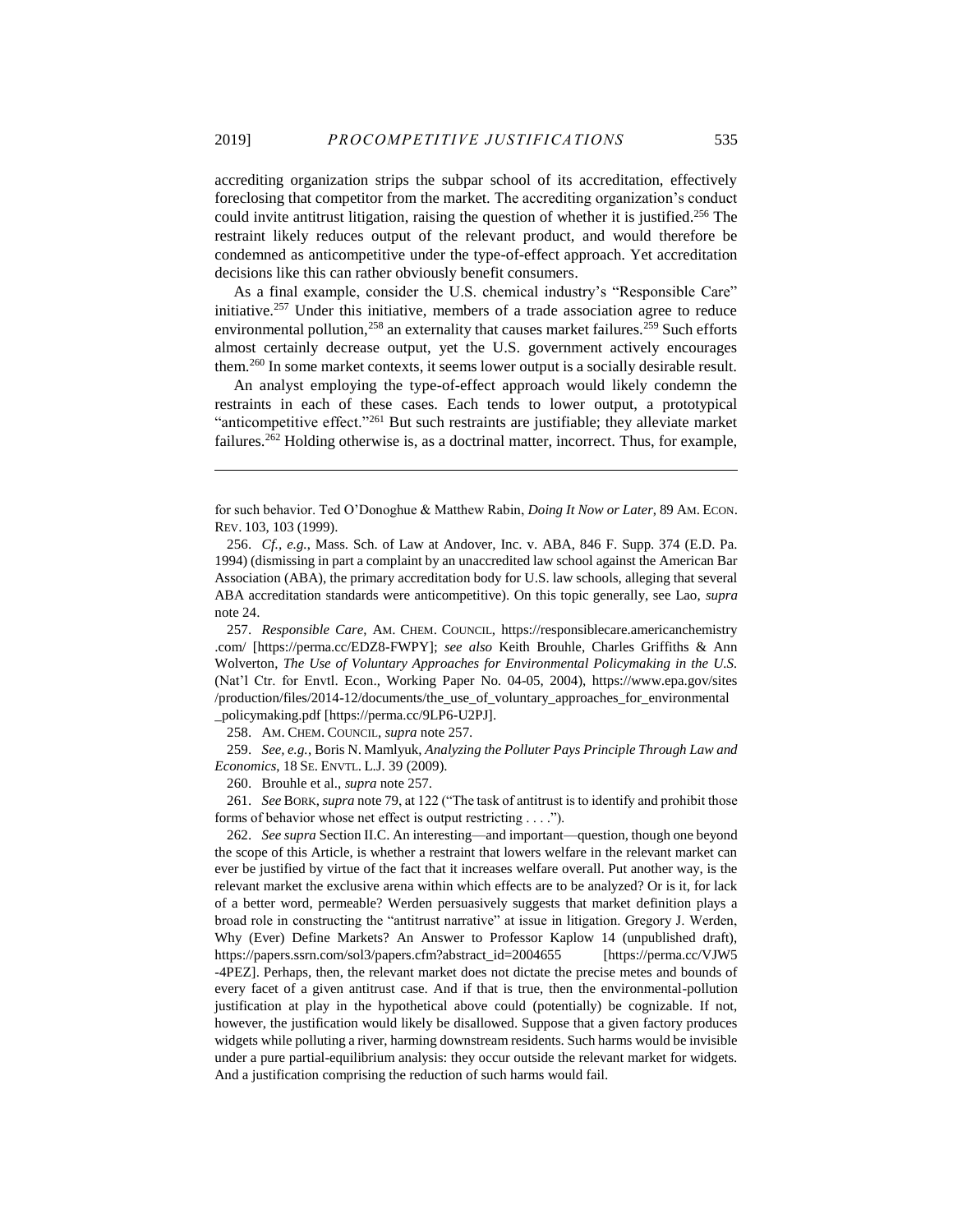the Supreme Court reversed the Ninth Circuit's *California Dental* decision, which had invoked the type-of-effect approach to condemn the challenged restraint.<sup>263</sup> In error-cost terms, the type-of-effect approach produces excessive false positives, thereby harming those whom the antitrust laws are supposed to protect.

*Second*, the type-of-effect approach may lead courts to credit justifications that should be rejected. By inviting an overly simplistic, surface-level version of justification analysis, the type-of-effect approach can cause courts to skip over crucial steps and wrongly credit sham justifications. Such decisions represent false negatives.

In *SCFC ILC*, for example, the Tenth Circuit incorrectly credited a defendant's proffered "free riding" justification.<sup>264</sup> Visa, then a horizontal association of banks, excluded Sears (which issued the competing Discover card) from issuing Visa-brand cards.<sup>265</sup> Visa claimed its restraint was necessary to prevent Sears from "free riding." Yet it was entirely unclear how the restraint could have done so—or even upon what, exactly, Sears could have taken a free ride.<sup>266</sup> Nonetheless, the Tenth Circuit simply accepted Visa's invocation of "prevent[ing] free riding" as a shibboleth.<sup>267</sup> The court's opinion carries throughout the hallmarks of type-of-effect analysis.<sup>268</sup> It reasoned as follows: (1) "concern[] about free-riding" is one of the type of effects that justify restraints, (2) Visa argued that its restraint prevented free riding, so (3) the restraint was justified.<sup>269</sup> A few years later, the government sued to enjoin Visa's exclusionary restraint. In a more rigorous decision that was upheld by the Second Circuit, the district court rejected Visa's proffered justification,<sup>270</sup> reinforcing the conclusion that *SCFC ILC* was incorrectly decided.

*Third*, the type-of-effect approach can introduce unnecessary confusion into antitrust doctrine, increasing the likelihood of both types of error. If assembling a proper checklist of "procompetitive benefits" is the starting point, cases like *Professional Engineers* become difficult—if not impossible—to synthesize. This is why some analysts present the case as a "conundrum."<sup>271</sup> The *Professional Engineers* Court seemed to suggest that "enhanced public safety and increased quality . . . [a]re not the sort of virtues courts should consider."<sup>272</sup> Yet such claims—particularly those

263. Cal. Dental Ass'n v. FTC, 128 F.3d 720, 728 (9th Cir. 1997) ("These restrictions are in effect a form of output limitation, as they restrict the supply of information about individual dentists' services."), *rev'd*, 526 U.S. 756 (1999).

269. *Id.*

 $\overline{a}$ 

270. United States v. Visa USA, Inc., 163 F. Supp. 2d 322 (S.D.N.Y. 2001), *aff'd*, 344 F.3d 229 (2d Cir. 2003).

<sup>264.</sup> *See* SCFC ILC, Inc. v. Visa USA, Inc., 36 F.3d 958 (10th Cir. 1994).

<sup>265.</sup> Visa also excluded bank issuers that issued American Express cards. *Id.* at 961.

<sup>266.</sup> *See* AREEDA & HOVENKAMP, *supra* not[e 2,](#page-2-0) ¶ 2223b & nn.3–4.

<sup>267.</sup> *See generally* Oliver E. Williamson, *Why Law, Economics, and Organization?*, 1 ANN. REV. L. & SOC. SCI. 369, 383 (2005) ("Finally, unspecific free-rider claims are too often used as a shibboleth.").

<sup>268.</sup> The court described *BMI*, for example, as crediting "the efficiency justification of increasing . . . aggregate output." *SCFC ILC*, 36 F.3d at 964.

<sup>271.</sup> SULLIVAN ET AL., *supra* note [7,](#page-3-0) § 5.3f, at 223.

<sup>272.</sup> Meese, *supra* not[e 145,](#page-19-0) at 1788 ("Simply put, the supposed benefits of the restriction on price competition—enhanced public safety and increased quality—were not the sort of virtues courts should consider when conducting a rule of reason analysis."); *see also* SULLIVAN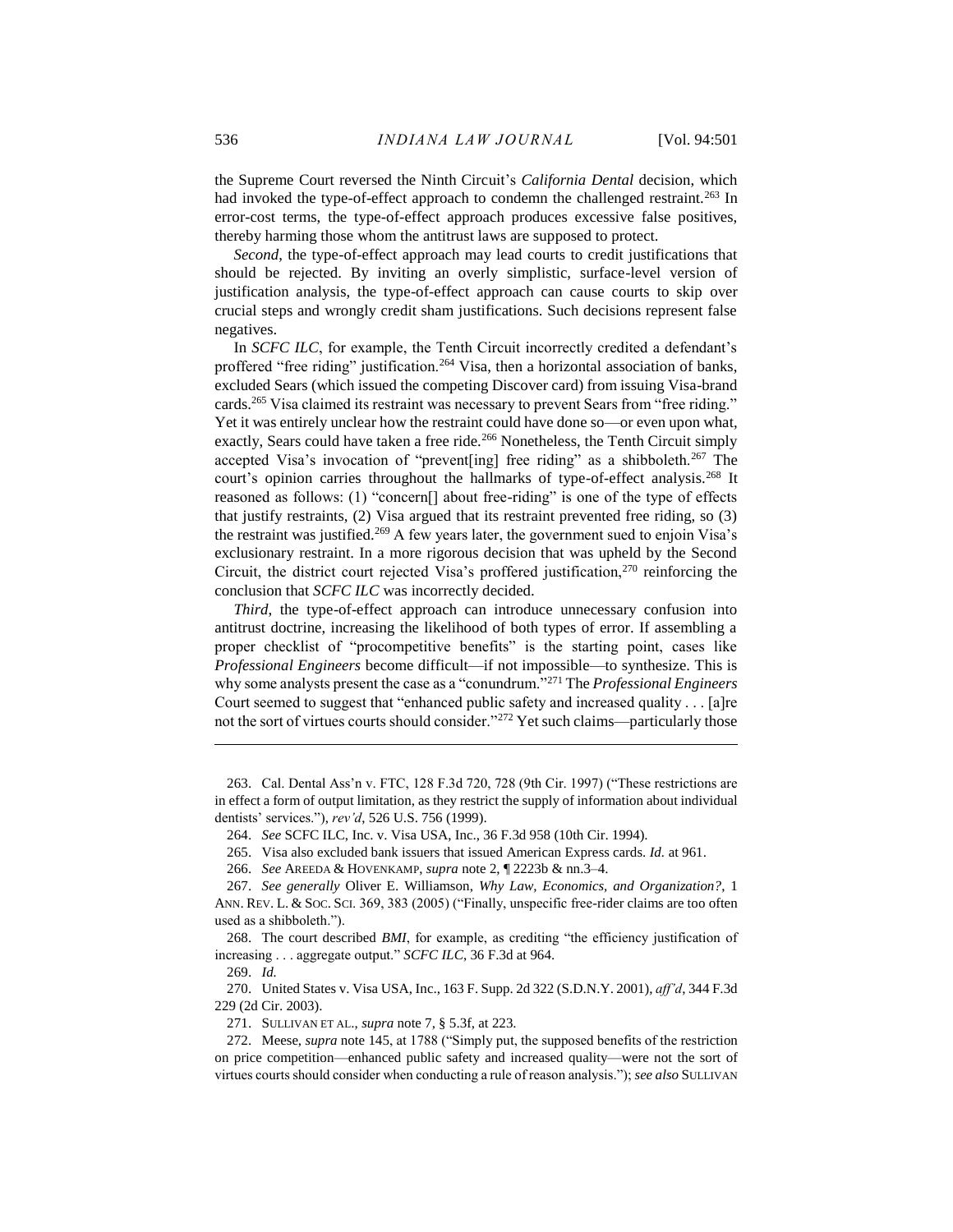involving higher quality—have repeatedly met with approval from subsequent courts. The Court itself extolled higher quality as a virtue in *Leegin*. <sup>273</sup> Since different market-failure correctives can push output, quality, etc. in different directions, the type-of-effects approach creates unnecessary confusion over which types are actually valid.

This mischief can be seen at play in *Law v. NCAA*. <sup>274</sup> The Tenth Circuit's checklist of valid justifications included "creating operating efficiencies."<sup>275</sup> Yet the same opinion also identified "cost savings" as a categorically *invalid* justification.<sup>276</sup> One wonders: What are "operating efficiencies" if not a type of "cost savings"? Other courts have used the terms interchangeably.<sup>277</sup> And guidelines jointly issued by the DOJ and FTC explicitly contemplate "cost savings" as a *valid* justification.<sup>278</sup> What is a court to make of this mess? Is "cost savings" on the valid checklist? The invalid blacklist? Both?

As a final nail in the coffin, consider the nearly nonsensical analysis in *Anheuser-Busch*, a case involving exclusive territorial restrictions imposed by a liquor manufacturer on its wholesalers.<sup>279</sup> By way of justification, the manufacturer identified several types of "procompetitive effects," including increased wholesaler investments in "cosmetics."<sup>280</sup> The plaintiff argued in response that cosmetic features like "uniforms and newly painted trucks are not procompetitive."<sup>281</sup> Precedent offered the court no guidance as to whether those were, in fact, a valid type of effect. As a result, the court was left to observe (citing no authority) that "given a choice people buy a clean or smartly dressed or groomed product ahead of one that presents a dirty or disheveled appearance."<sup>282</sup> While that observation may generally be accurate, it was a non sequitur: it did not explain why the unrestrained market would have failed to optimize product quality or how the restraint could have alleviated such a failure. Nonetheless, the justification was held to be valid.<sup>283</sup> Such unfocused

273. *See* Leegin Creative Leather Prods., Inc. v. PSKS, Inc., 551 U.S. 877, 891–92 (2007).

274. 134 F.3d 1010 (10th Cir. 1998).

275. *Id.* at 1023.

 $\overline{a}$ 

279. New York v. Anheuser-Busch, Inc., 811 F. Supp. 848 (E.D.N.Y. 1993).

ET AL., *supra* note [7,](#page-3-0) § 5.3f, at 223 (associating *Professional Engineers* with the proposition that "public health and welfare cannot be counted as independent benefit categories."). Later in the same article, Meese urges a reading that aligns with the present one: "[W]hen read properly, *Professional Engineers* allows defendants to escape per se condemnation by adducing a plausible argument that, absent the restriction, one or more departures from the assumptions of perfect competition would lead unbridled rivalry to produce a market failure." Meese, *supra* not[e 145,](#page-19-0) at 1790–91.

<sup>276.</sup> *Id.* ("[M]ere profitability or cost savings have not qualified as a defense under the antitrust laws.").

<sup>277.</sup> *See, e.g.*, United States v. LTV Corp., No. 84-884, 1984 WL 21973, at \*10 (D.D.C. Aug. 2, 1984).

<sup>278.</sup> U.S. DEP'T OF JUST. & FED. TRADE COMM'N, STATEMENTS OF ANTITRUST ENFORCEMENT POLICY IN HEALTH CARE 20, 21, 80, 97, 123, 134 (1996).

<sup>280.</sup> *Id.* at 876.

<sup>281.</sup> *Id.*

<sup>282.</sup> *Id.* at 877.

<sup>283.</sup> *Id.* The court need not have reached this result, since it also found that the defendant lacked market power. *See* Carrier, *supra* not[e 4,](#page-2-2) at 1276.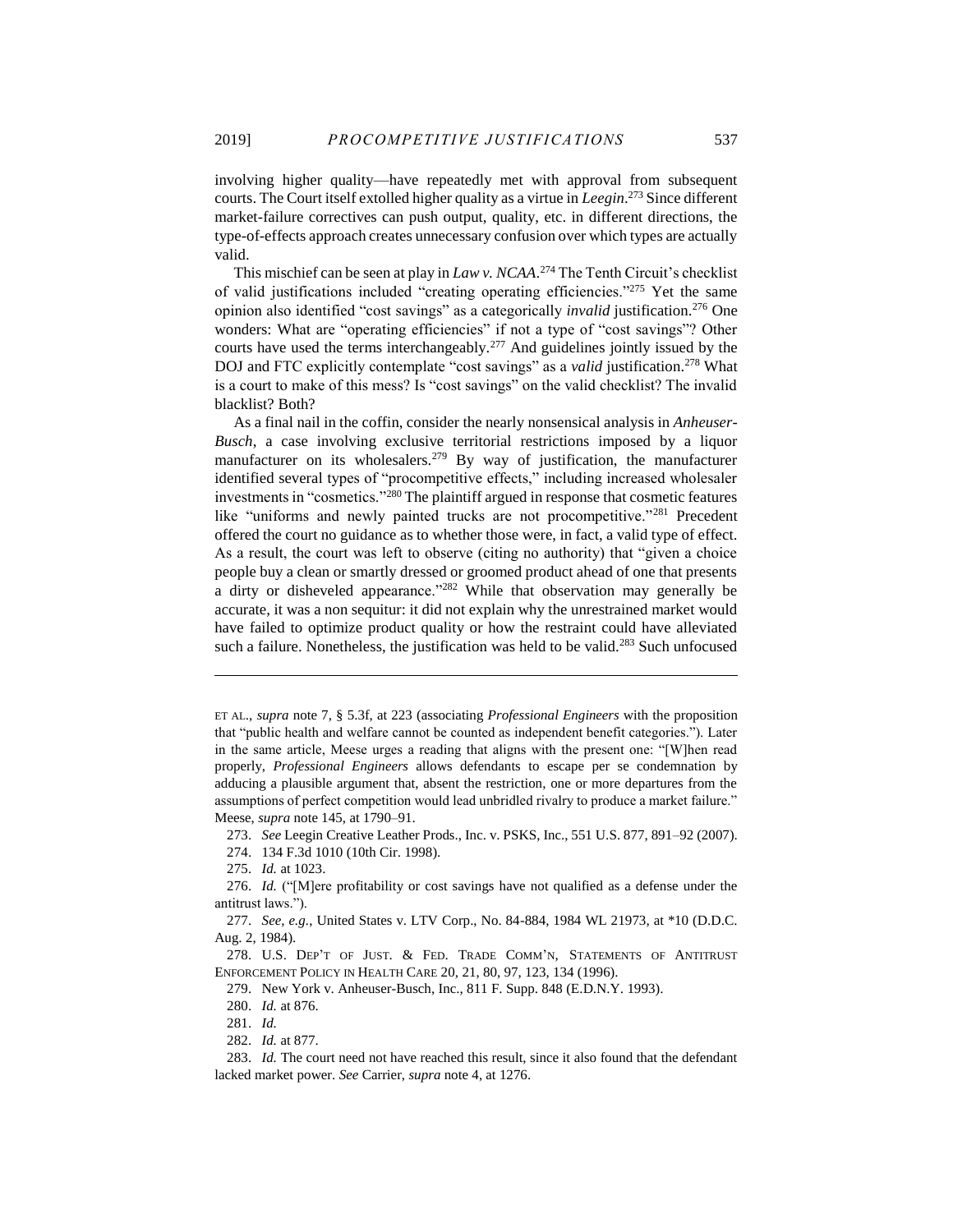"analysis" speaks for itself. An antitrust enterprise concerned with minimizing error costs cannot use the type-of-effect approach as the linchpin of justification analysis.

#### *C. The Market-Failure Approach Minimizes Errors*

The market-failure approach offers consequentialist advantages over alternative approaches. The modern antitrust enterprise generally seeks to minimize error costs.<sup>284</sup> The market-failure-based approach is best suited to do so. It is more likely to avoid false positives than the competitive-process approach, and more likely to prevent false negatives than the type-of-effect approach.

As to the former, one need look no further than the Supreme Court's Modern Era jurisprudence to find the market-failure approach being used to correctly reject challenges to beneficial restraints. A competitive-process analysis may well have condemned the joint license in *BMI*, for example—which, after all, involved horizontal price fixing. But, assuming that the goal of antitrust is to promote consumer welfare, such a decision would have constituted an obvious false positive. The *BMI* Court's market-failure approach avoided that undesirable outcome.

As to the latter, consider *SCFC ILC*. That court could have avoided its erroneous decision by employing the more rigorous market-failure approach. "Free riding" occurs due to a particular type of market failure: the presence of positive externalities.<sup>285</sup> With that in mind, the court first should have pointedly asked whether Visa's business model created positive externalities upon which Sears could have taken a free ride. Since that was not the case, the inquiry could (and should) have ended at this point.<sup>286</sup>

The *Anheuser-Busch* court's analysis could similarly have been improved had it used the market-failure approach. There, wholesalers allegedly needed exclusive territories to prevent rivals from free riding on their investments in various "cosmetics."287 But do wholesalers' investments in fresh paint for their delivery trucks create any positive externalities upon which rivals could take a free ride? Of course not. By the time a delivery truck arrives, the purchasing decision has already been made. Unlike, for example, a storefront retailer's investment in a knowledgeable sales staff, fresh paint for delivery trucks does not create

<sup>284.</sup> *See generally* Easterbrook, *supra* note [24.](#page-4-0) For a trenchant critique of error-cost analysis as currently employed by the antitrust orthodoxy, see Jonathan B. Baker, *Taking the Error Out of "Error Cost" Analysis: What's Wrong with Antitrust's Right*, 80 ANTITRUST L.J. 1 (2015).

<sup>285.</sup> *See, e.g.*, Tyler Cowen, *Public Goods and Externalities*, LIBR. ECON. & LIBERTY: CONCISE ENCYCLOPEDIA ECON., http://www.econlib.org/library/Enc1/PublicGoodsand Externalities.html [https://perma.cc/DXE3-P9Y5] ("[T]he free-rider problem and positive externalities are two sides of the same coin.").

<sup>286.</sup> Some courts and scholars suggest that free riding on point-of-sale services occurs rarely in practice. *See, e.g.*, Graphic Prods. Distribs., Inc. v. Itek Corp., 717 F.2d 1560, 1576 (11th Cir. 1983); William S. Stewart & Barry S. Roberts, *Viability of the Antitrust Per Se Illegality Rule:* Schwinn *Down, How Many to Go?*, 58 WASH. U. L.Q. 727, 756 (1980) ("Frequently point-of-sale services are unnecessary and the 'free-rider' problem does not actually exist.").

<sup>287.</sup> New York v. Anheuser-Busch, Inc., 811 F. Supp. 848, 855–56 (E.D.N.Y. 1993).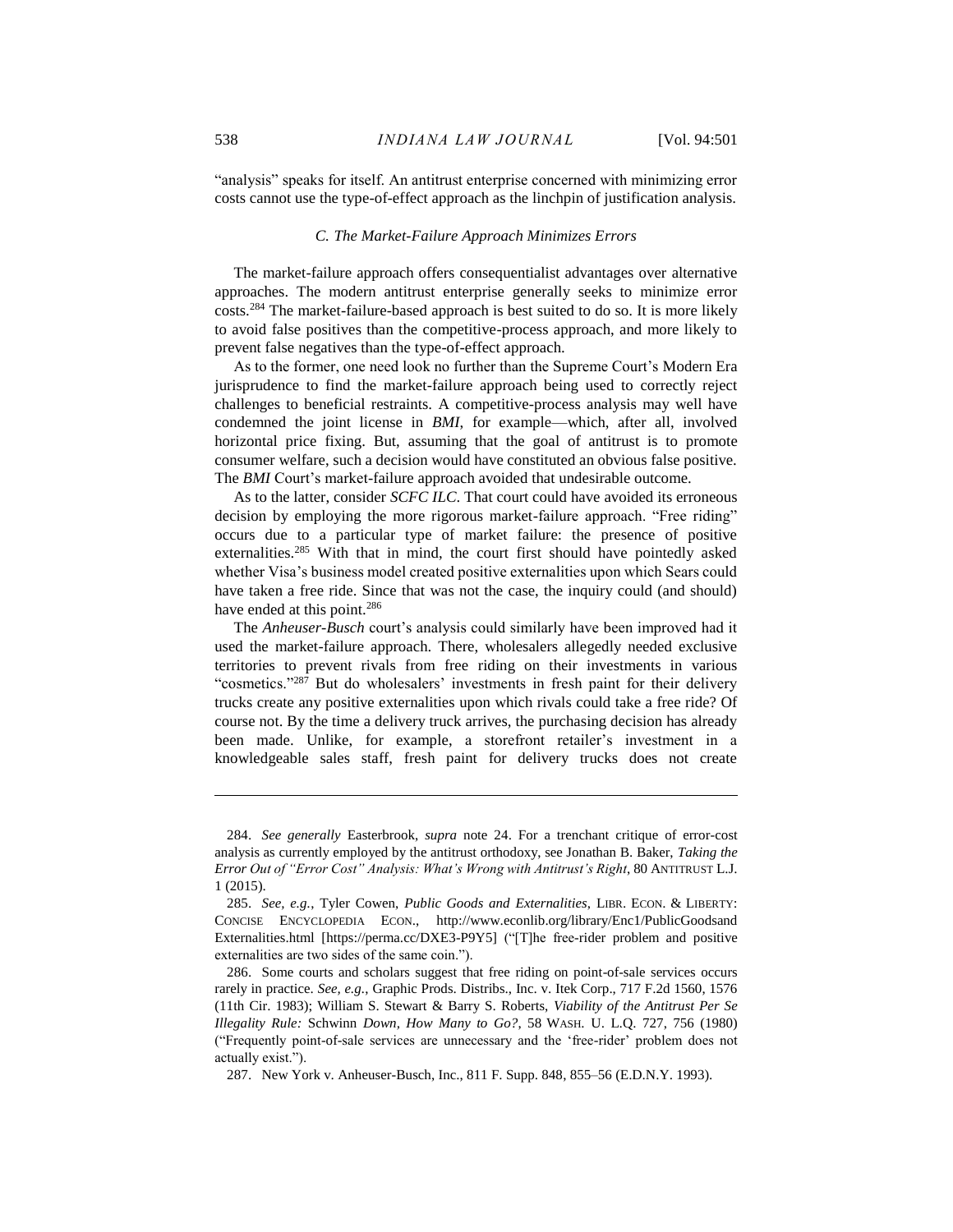externalities. There was no free ride to be had. By prompting such questions, the market-failure approach could have prevented the *Anheuser-Busch* court from crediting a sham justification.

U.S. judges, as core institutional members of a deep-seated liberal tradition, tend naturally to be skeptical of claims that markets do not work.<sup>288</sup> Perhaps this tendency helps to explain why modern plaintiffs almost never win rule-of-reason cases.<sup>289</sup> Antitrust plaintiffs must convince judges that the (restrained) market is not working very well. Often overlooked is the fact that antitrust defendants make a similar claim—one that should invite similar skepticism. An antitrust defendant that proffers a procompetitive justification is, in effect, arguing that the *unrestrained* market was not working very well. The market-failure approach is likely to prompt more searching judicial analyses of alleged procompetitive justifications.

The market-failure approach also offers greater clarity to those seeking to understand antitrust doctrine. The type-of-effect framework leads to cases like *Professional Engineers* being treated as a doctrinal "conundrum."<sup>290</sup> But the proper question is not whether "higher quality" is procompetitive or anticompetitive. That inquiry leads nowhere; authority can be found to support either proposition. Instead, the proper question is whether the challenged restraint alleviated a market failure.

<span id="page-39-0"></span>Finally, the market-failure approach refocuses antitrust on its raison d'être. The type-of-effect approach was born out of—and has materially contributed to—an unhealthy obsession with output.<sup>291</sup> While output effects can be a useful diagnostic tool, they are not, nor should they be, the entirety of antitrust analysis. Sometimes higher output is good. But not always. Externalizing costs,  $292$  overconsumption,  $293$ deception, $294$  coercion $295$ —all can increase output, yet harm consumers and society. Restraints that prevent such conduct may decrease output, yet leave the world a better place. It is high time for the antitrust enterprise to recognize the shortcomings of focusing exclusively on output.

<sup>288.</sup> *See, e.g.*, Frank H. Easterbrook, *Workable Antitrust Policy*, 84 MICH. L. REV. 1696, 1701 (1986) (advocating an antitrust program that is "profoundly . . . skeptical of the ability of courts to make things better even with the best data").

<sup>289.</sup> *See* Carrier, *supra* note [42,](#page-7-0) at 830 (observing that, during the decade stretching from 1999 to 2009, defendants won 221 of 222 rule-of-reason cases, a 99.5% win rate).

<sup>290.</sup> *See* SULLIVAN ET AL., *supra* not[e 7,](#page-3-0) § 5.3f, at 223.

<sup>291.</sup> Bork, *supra* note [79,](#page-11-0) at 122 ("The task of antitrust is to identify and prohibit those forms of behavior whose net effect is output restricting and hence detrimental."); *cf.* Barak Y. Orbach, *The Antitrust Consumer Welfare Paradox*, 7 J. COMPETITION L. & ECON. 133, 153 (2010) ("[A]ntitrust laws appear to welcome low prices regardless of the actual impact on consumer welfare.").

<sup>292.</sup> *See, e.g.*, ROBERT S. PINDYCK & DANIEL L. RUBINFELD, MICROECONOMICS 646 (7th ed. 2009) ("When firms do not take into account the harms associated with negative externalities, the result is excess production and unnecessary social costs.").

<sup>293.</sup> *See e.g.*, John M. Newman, *Copyright Freeconomics*, 66 VAND. L. REV. 1409, 1446 (2013) (discussing overconsumption and hoarding behaviors in the context of "free" digitalmedia products).

<sup>294.</sup> Patterson, *supra* not[e 121.](#page-17-0)

<sup>295.</sup> *Id.*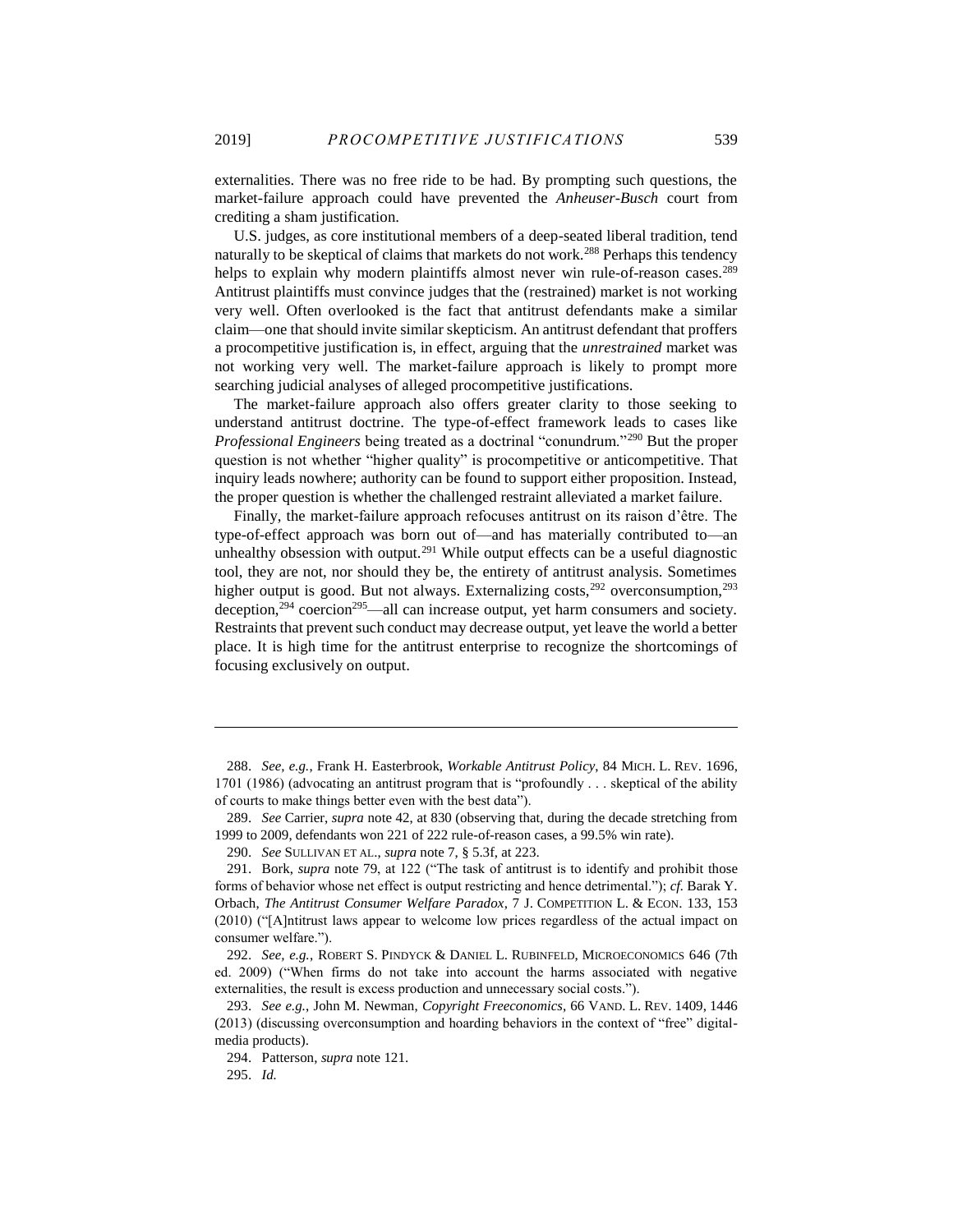#### IV. ANALYZING PROCOMPETITIVE JUSTIFICATIONS

As we have seen, the market-failure approach offers superior flexibility and accuracy. But, while market failure has become the touchstone for modern procompetitive-justification analysis, there remains considerable room for improvement. Properly applying the market-failure approach requires a clear analytical framework.<sup>296</sup> The following discussion explains how best to assess procompetitive justifications.

## *A. The Three-Step Framework*

It is not enough to ask whether the defendant has offered some justification for its conduct. It is not enough to ask whether the challenged restraint increased or decreased output. And it is not enough to ask whether the defendant has paid lip service to some common cause of market failure (free riding, for example). These questions are either too unfocused or overly simplistic. Instead, when conducted properly, procompetitive justification analysis entails three steps.

*First*, the defendant must identify a specific cause of market failure. To be a valid starting point, the identified market failure must be well-recognized and wellaccepted. This is a question of antitrust law and economics. If the defendant's proffered justification amounts to nothing more than a claim that its product is not competitive, the analysis can end. The "justification" is baseless: producing unattractive products is not a textbook source of market failure. To the contrary, a restraint that props up demand for such a product *reduces* welfare.<sup>297</sup> If, instead, the defendant identifies high transaction costs, free-rider problems, downstream market power, information asymmetries, or another well-established cause of market failure, analysis should proceed to the next step.

*Second*, the defendant must prove that the relevant market actually failed (or would have failed) <sup>298</sup> absent the challenged restraint. This is a purely factual question. A defendant cannot simply claim, without more, that the market was subject to "some" failure. Specificity is required. A vague claim of "transaction costs" alone, for example, is not enough. Cases like *BMI* are illustrative: the defendant did not merely claim a "market failure" or even "transaction costs." Instead, it demonstrated that the vast number of sellers and buyers in the relevant market meant that the costs of transacting were prohibitively high relative to the value of the rights at issue.<sup>299</sup> Similarly, vague claims of "free riding" alone are not

<sup>296.</sup> The following assumes that the analyst has already assessed whether the defendant's proffered justification has nothing to do with consumer welfare. If so, rule-of-reason analysis may be inappropriate: the challenged conduct may be noncommercial and therefore outside the scope of the antitrust laws.

<sup>297.</sup> *See* NCAA v. Bd. of Regents, 468 U.S. 85, 115–16 (1984) (rejecting defendant's argument that restricting output of televised games was necessary to ensure live attendance).

<sup>298.</sup> *Cf.* Brief of Respondent at 26, FTC v. Ind. Fed'n of Dentists, 476 U.S. 447 (1986) (No. 84-1809) ("Hopefully, a body count will not be required before health care concerns are considered in a proper rule of reason analysis.").

<sup>299.</sup> Brief for Petitioners at 23, Broadcast Music, Inc. v. CBS, Inc., 441 U.S. 1 (1979) (Nos. 77-1578, 77-1583) ("[T]he transaction costs in obtaining rights to individual songs are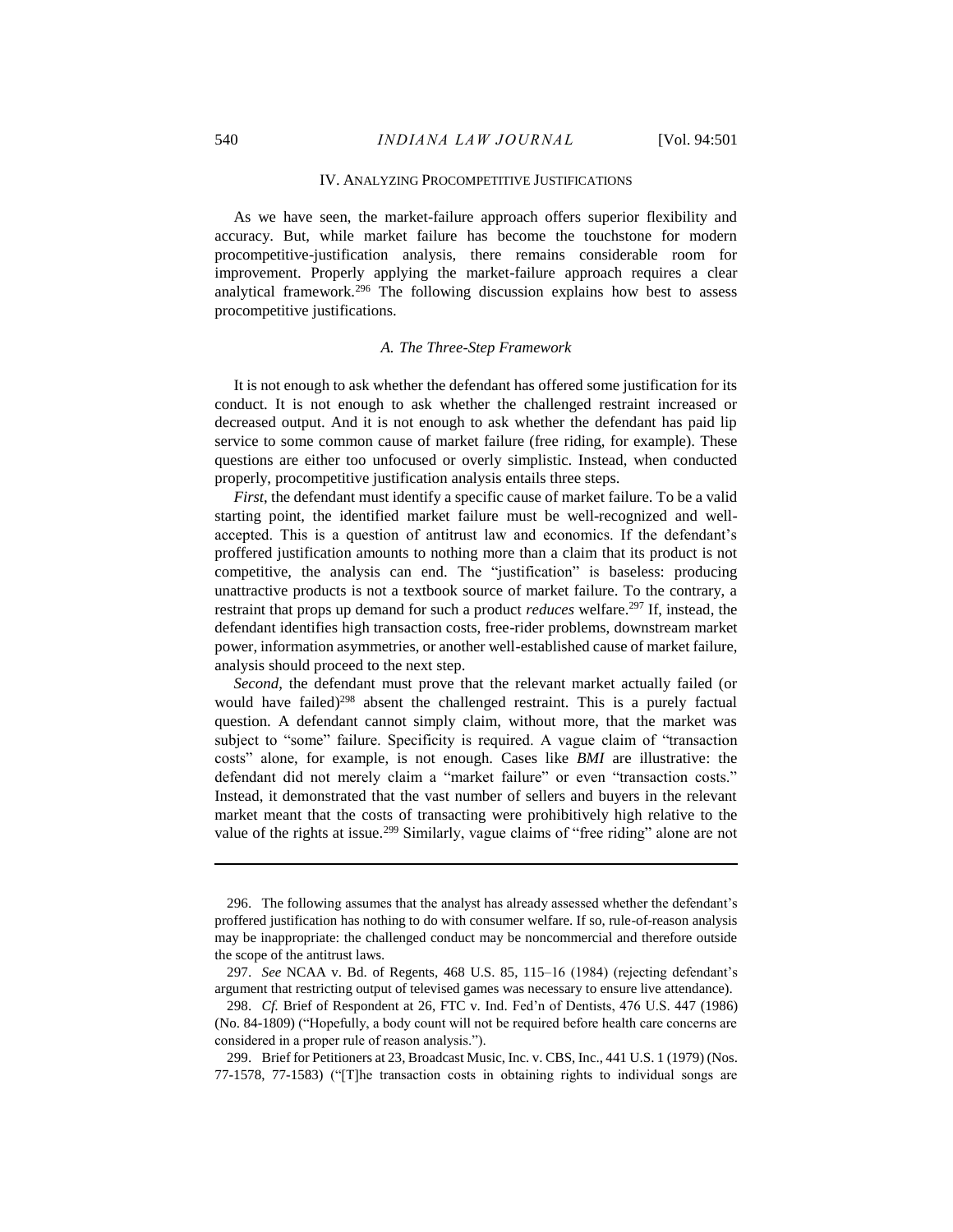sufficient. The defendant must prove that its business model produced some positive externality, and that its rivals were able to take a free ride on that externality. Testimony from marketplace participants can shed light on this question, as can econometric evidence. Evidence of the defendant's rationale for adopting the restraint will also be probative.<sup>300</sup>

*Third*, the defendant must prove that the challenged restraint actually alleviated the market failure. This, too, is a factual question. Of course, the defendant need not show that the restraint entirely cured the relevant market failure. But some showing of alleviation is required. Here again, evidence of the defendant's rationale for imposing the restraint will be probative, though the ultimate question is one of effect, not intent.<sup>301</sup>

As we have seen, restraints of trade that decrease output of the relevant product can be welfare enhancing. <sup>302</sup> But alleged procompetitive justifications that involve output reductions are particularly suspect: the defendant is alleging that it behaved against its own selfish interest. That said, such justifications are more likely (though certainly not always)<sup>303</sup> valid where the defendant is a nonprofit entity<sup>304</sup> or the defendants comprise a majority of nonprofit entities.<sup>305</sup>

In sum, and with these principles in mind, the proper procompetitive-justification inquiry is structured as follows:

- 1. First, the defendant must identify a specific, well-established cause of market failure.
- 2. Second, the defendant must prove that the relevant market actually failed (or would have failed) absent the challenged restraint.
- 3. Third, the defendant must prove that the challenged restraint actually alleviated the market failure.

 $\overline{a}$ 

305. *Cf.* N.C. State Bd. of Dental Exam'rs v. FTC, 135 S. Ct. 1101 (2015) (holding that a state licensing board comprising a majority of active market participants did not receive state action immunity from antitrust liability).

prohibitively high in relation to the value of the rights.").

<sup>300.</sup> *See* United States v. Am. Express Co., 88 F. Supp. 3d 143, 160–62 (E.D.N.Y. 2015), *rev'd on other grounds*, 838 F.3d 179 (2d Cir. 2016), *cert. granted sub nom.* Ohio v. Am. Express Co., 138 S. Ct. 355 (2017).

<sup>301.</sup> AREEDA & HOVENKAMP, *supra* note [2,](#page-2-0) ¶ 1506.

<sup>302.</sup> *See supra* notes 253–61 and accompanying text.

<sup>303.</sup> *See, e.g.*, United States v. N.D. Hosp. Ass'n., 640 F. Supp. 1028 (D.N.D. 1986) (striking down a horizontal agreement among nonprofit, charitable institutions).

<sup>304.</sup> As to nonprofits, the general consensus view appears to echo Judge Posner's observation in *Hospital Corporation of America v. FTC*: "The adoption of the nonprofit form does not change human nature . . . ." 807 F.2d 1381, 1390 (7th Cir. 1986) (affirming the FTC's decision to block a hospital merger). Such institutions are still, by and large, presumed to be rational and profit-maximizing. *Cf. id.* at 1390–91; *N.D. Hosp. Ass'n*, 640 F. Supp. 1028 (striking down a horizontal agreement among nonprofit, charitable institutions). *But see* FTC v. Butterworth Health Corp., 946 F. Supp. 1285, 1296–97 (W.D. Mich. 1996) (relying, in the context of an FTC challenge to a proposed hospital merger, on the nonprofit status—and attendant nonstandard incentives—of both merging parties to conclude that harm to competition was unlikely).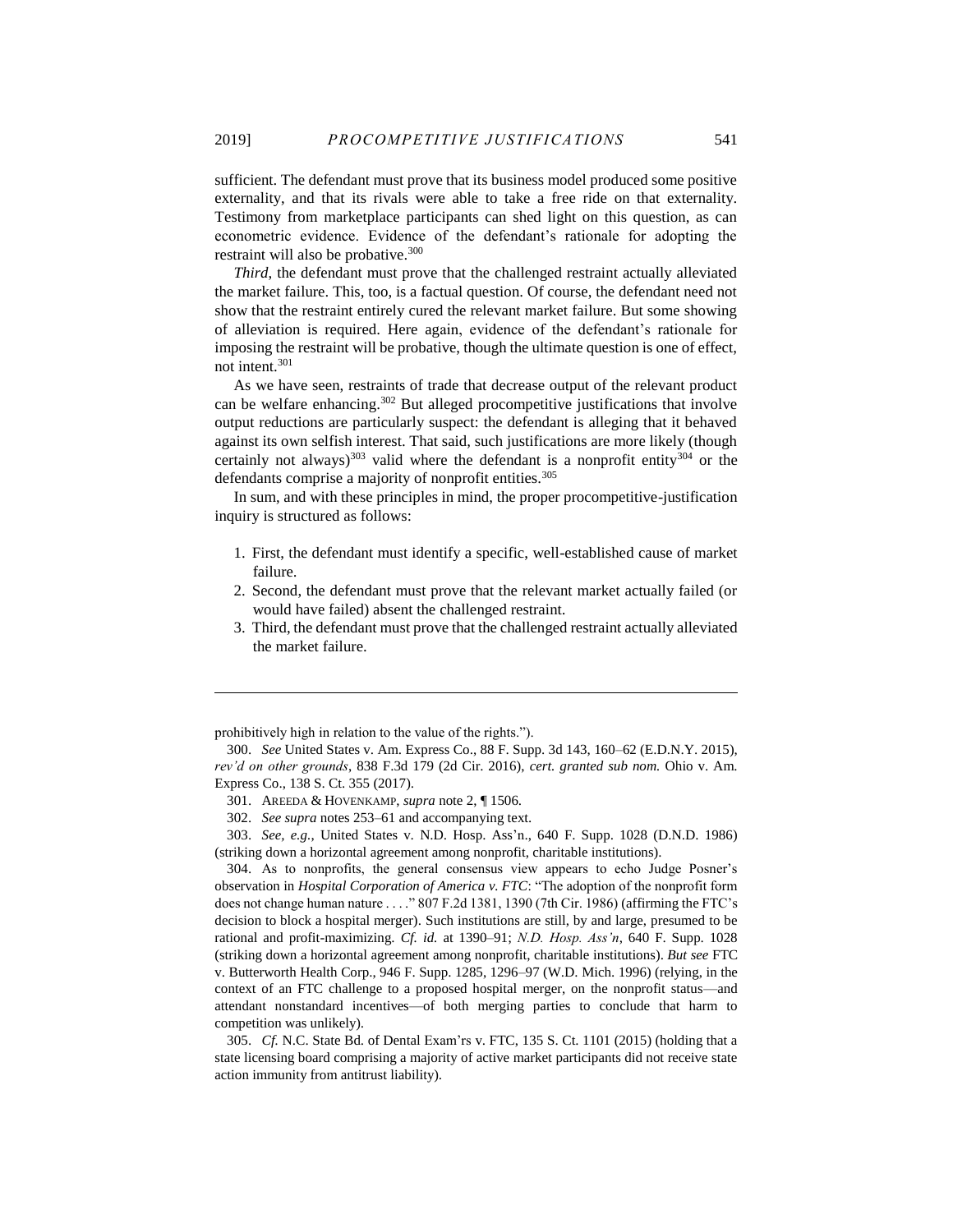This systematic framework facilitates accurate analysis, thereby minimizing error costs. It also increases the transparency and clarity of judicial decision-making. As the leading treatise notes, these are particularly important and noble goals in antitrust law, largely a common law discipline.<sup>306</sup>

## *B. Case Comparison: Increasing Rigor, Improving Outcomes*

To illustrate how the three-step market-failure approach can facilitate decisionmaking in practice, consider a pair of antitrust cases, both involving credit card network markets. The first is *SCFC ILC*, which relied on the simplistic type-of-effect approach and reached an erroneous decision. The second is the district court's opinion in *American Express*, which employed the market-failure approach to correctly assess two proffered justifications.

In *SCFC ILC*, as we have seen, the Tenth Circuit wrongly credited a defendant's sham "free rider" justification. The resulting false positive proved costly: it required DOJ to relitigate essentially the same case a few years later in order to correct the error, necessitating a substantial outlay of societal resources.<sup>307</sup> Consumer welfare suffered in the interim. All of this could have been avoided had the Tenth Circuit correctly employed the three-step approach. The analysis could have ended at the second step: the relevant market did not actually exhibit the alleged failure.

Compare that with the Eastern District of New York's decision in *American Express*. There, the district court was presented with two proffered justifications.<sup>308</sup> Neither was, on its face, an obvious candidate for rejection—but both were, in fact, baseless. Employing a rigorous market-failure approach, the district court reached the correct decision on both counts.

At issue were a credit card network's contractual restraints that prevented merchant customers from, among other things, communicating truthful pricing information to their clientele.<sup>309</sup> American Express's first justification was that its restraints were necessary to preserve its "differentiated" business model, which depended on extracting high fees from its merchant customers.<sup>310</sup> The court described at length American Express's various complex arguments in favor of this justification, noting that they were "intuitively appealing."<sup>311</sup> But, as the court

<sup>306.</sup> *See, e.g.*, AREEDA &HOVENKAMP, *supra* not[e 2,](#page-2-0) ¶ 1500 ("By exposing their reasoning, judges and commentators are subjected to others' critical analyses, which in turn can lead to better understanding for the future.").

<sup>307.</sup> *See* United States v. Visa U.S.A., Inc., 163 F. Supp. 2d 322 (S.D.N.Y. 2001), *aff'd*, 344 F.3d 229 (2d Cir. 2003).

<sup>308.</sup> United States v. Am. Express Co., 88 F. Supp. 3d 143 (E.D.N.Y. 2015), *rev'd on other grounds*, 838 F.3d 179 (2d Cir. 2016).

<sup>309.</sup> *Id.* at 165.

<sup>310.</sup> *Id.* at 225. The relevant market(s), however defined, in which credit card networks operate appear to be less than perfectly competitive by a wide margin. *See, e.g.*, Rory Van Loo, *Making Innovation More Competitive: The Case of Fintech*, 65 UCLA L. REV. 232, 245−46 (2018) (drawing on natural experiments to argue that credit card markets exhibit "insufficient competition").

<sup>311.</sup> *American Express*, 88 F. Supp. 3d at 227.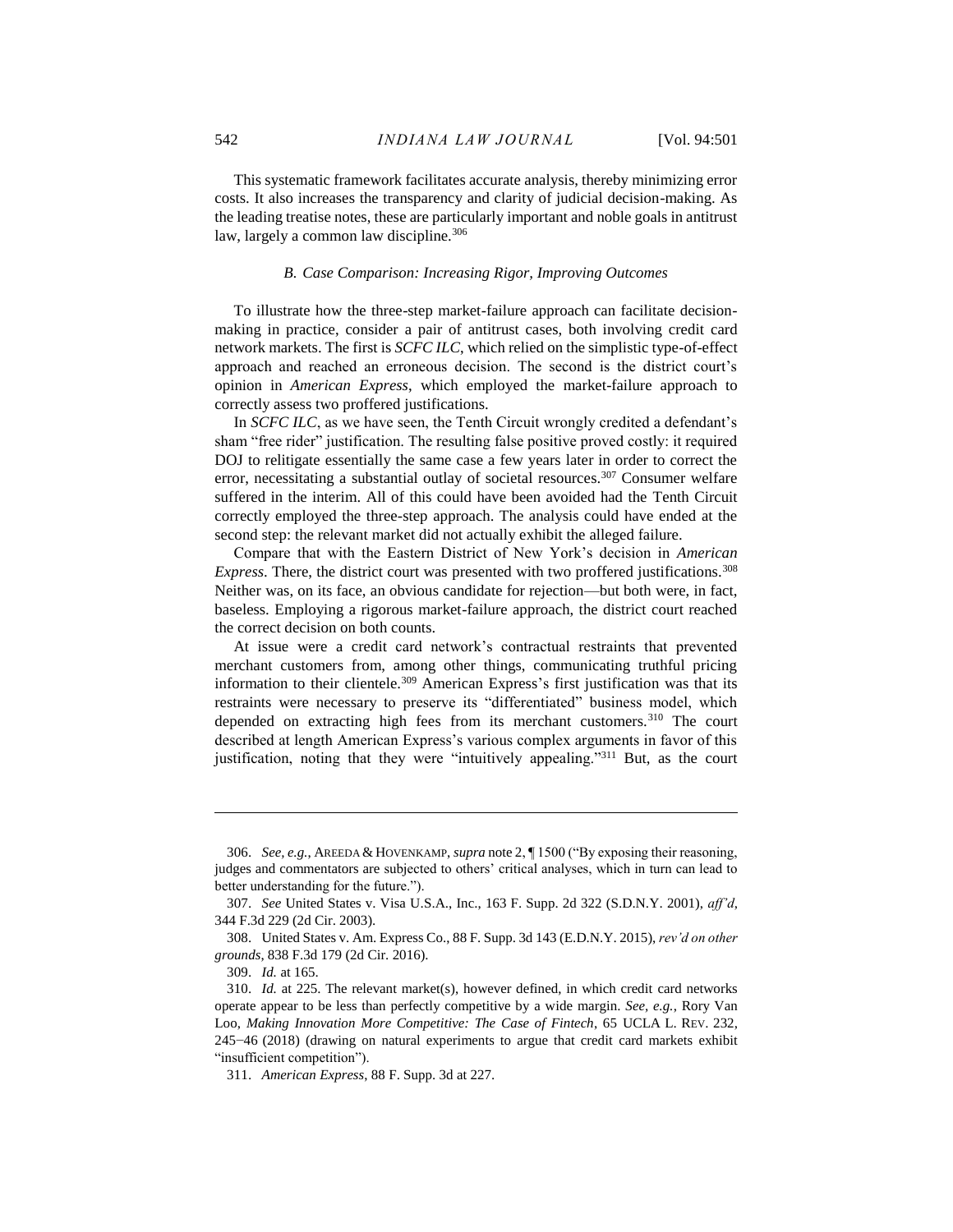pointed out, "assuming American Express actually offers premium value to its merchants, the market will tolerate . . . a premium price for its network services."<sup>312</sup>

In short, American Express simply failed to identify a market failure. Its arguments, stripped down to their essence, were similar to the argument in *NCAA v. Board of Regents* that restricting output of televised games was necessary to protect live attendance.<sup>313</sup> As the U.S. Supreme Court recognized, defendants cannot escape liability by arguing that their products are "insufficiently attractive to consumers" and need to be insulated from competition.<sup>314</sup> Unattractive products going unsold is not a valid reason to restrain a market. In fact, a restraint that artificially props up demand for an unattractive product by stifling the flow of truthful information is *anti*competitive, not procompetitive—it *causes* a market failure.<sup>315</sup> American Express was essentially arguing the Government's case rather than its own. Because American Express failed even to identify a relevant market failure, the court's analysis of the first justification correctly ended at this point.<sup>316</sup>

<span id="page-43-0"></span>As its second justification, American Express (like many antitrust defendants) claimed its restraints were necessary to prevent free riding.<sup>317</sup> The court's analysis again began with step one: identifying the particular alleged cause of market failure. This time, the cause was valid. As the court explained, free riding can cause market failure "even in purely competitive markets."<sup>318</sup> Thus, the court proceeded to step two.

At step two, the court assessed whether the relevant market was, in fact, subject to such a failure. Free-rider problems occur only where a particular business model or strategy creates some positive externality that can be captured by a third party. Thus, the court analyzed whether American Express's business strategy actually created some positive externality that merchants could have taken advantage of without paying. American Express claimed to be concerned about merchants free riding on its "useful advertising products" and "other market intelligence products." <sup>319</sup> But because American Express could have—*and sometimes did* —charge merchants for these services, there was no externality.<sup>320</sup> Where the ride is not free, there is no free-rider market failure. As a result, the district court correctly rejected the second proffered justification.<sup>321</sup>

<sup>312.</sup> *Id.* at 233.

<sup>313.</sup> *Id.* at 228 (citing NCAA v. Bd. of Regents., 468 U.S. 85, 116–17 (1984)).

<sup>314.</sup> *NCAA*, 468 U.S. at 87, 117 ("[P]etitioner forwards a justification that is inconsistent with the basic policy of the Sherman Act.").

<sup>315.</sup> In particular, the allocative inefficiency of such an arrangement is readily apparent, though a reduction of dynamic efficiency is also possible, perhaps likely.

<sup>316.</sup> *American Express*, 88 F. Supp. 3d at 231−32.

<sup>317.</sup> *Id.* at 225.

<sup>318.</sup> *Id.* at 234.

<sup>319.</sup> *Id.* at 235.

<sup>320.</sup> *Id.* at 236 ("Where, as here, payment is possible, free-riding is not a problem because the ride is not free." (quoting Chi. Prof'l Sports Ltd. P'ship v. NBA, 961 F.2d 667, 675 (7th Cir. 1992) (Easterbrook, J.) (internal quotation marks omitted)).

<sup>321.</sup> *Id.* at 235–36. In an unfortunate coda, the U.S. Supreme Court made a hash of things on appeal. Ohio v. Am. Express Co., 138 S. Ct. 2274 (2018). Justice Thomas, writing for a slim majority comprising the Court's more conservative wing, advanced the claim that American Express's contractual restraints "actually stem negative externalities." *Id.* at 2289.